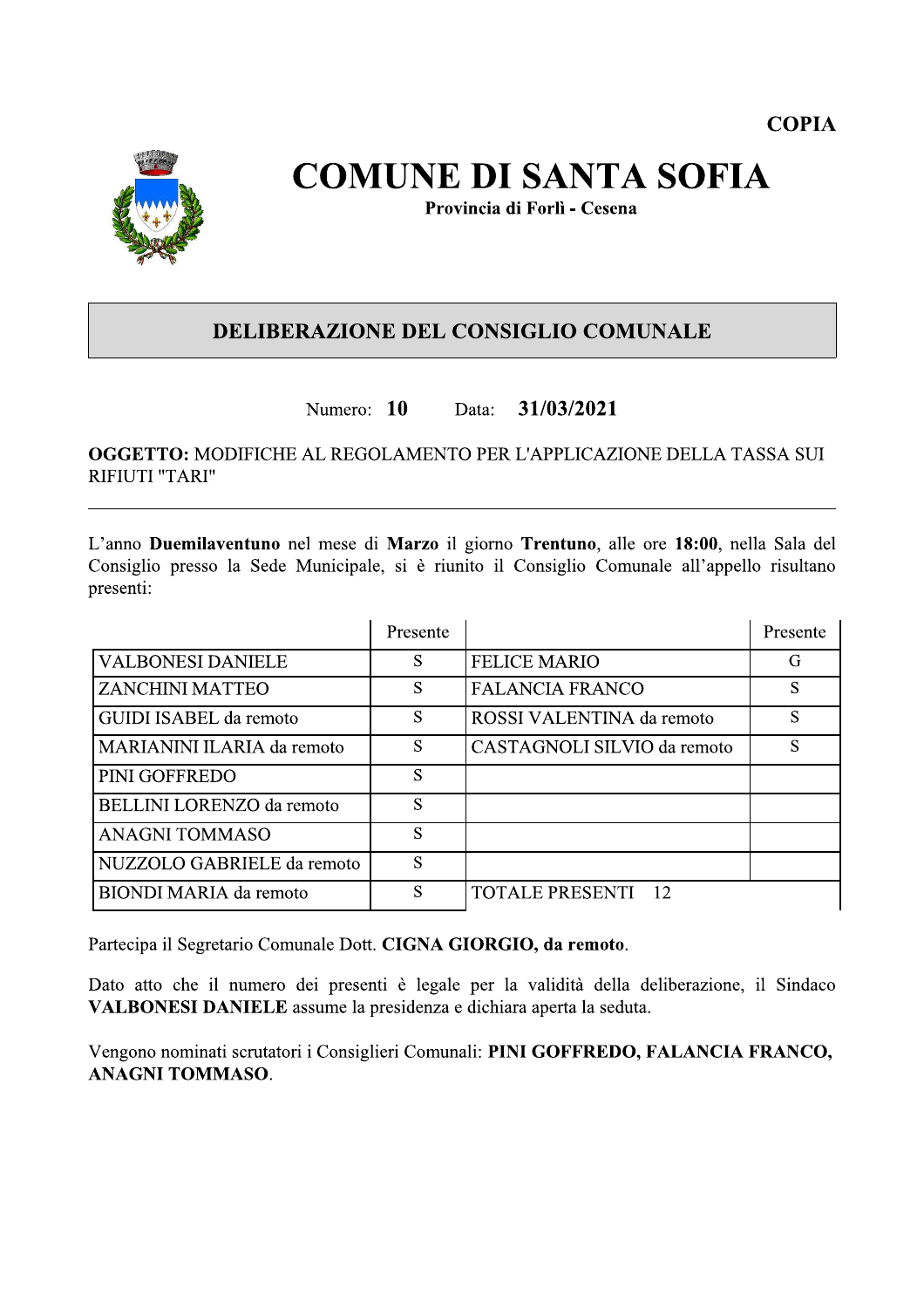Si parte dal punto 2, mentre le Comunicazioni interrogazioni ed interpellanze verrano discusse come ultimo punto.

#### IL CONSIGLIO COMUNALE

PREMESSO che con deliberazione n. 8 del 25/02/2020, dichiarata immediatamente esecutiva, il Consiglio Comunale ha approvato il bilancio di previsione finanziario 2021/2023;

DATO ATTO che con la deliberazione della giunta comunale n. 17 del 25/02/2020 coè stato approvato il piano delle risorse finanziare (P.R.O.) per gli esercizi finanziari 2021/2023 contenente l'individuazione dei capitoli di bilancio affidati in gestione amministrativi/finanziaria ai responsabili degli uffici e dei servizi e assegnate agli stessi le risorse finanziarie ivi indicate;

VISTO l'art. 1, comma 639, della Legge 27 dicembre 2013, n. 147 (c.d. "Legge di Stabilità 2014") che ha istituito a decorrere dal 1° gennaio 2014 l'imposta unica comunale (IUC), che si compone dell'imposta municipale propria (IMU), del tributo per i servizi indivisibili (TASI) e della tassa sui rifiuti (TARI);

CONSIDERATO l'art. 1, comma 738, della Legge 27 dicembre 2019, n. 160 (c.d. "Legge di stabilità 2020") che ha abrogato a decorrere dall'anno 2020 la IUC ad eccezione delle disposizioni relative alla tassa sui rifiuti (TARI);

RICHIAMATI in particolare i sequenti commi del citato articolo 1, della L. n. 147 del 27.12.2013, tutt'ora vigenti:

- n. 682 con cui viene conferita al Comune la potestà di determinare, con regolamento da adottarsi ai  $\bullet$ sensi dell'articolo 52 del D.Lgs. n. 446/1997, la disciplina per l'applicazione TARI, in particolare la disciplina di altre eventuali riduzioni ed esenzioni a carico del bilancio:
- n. 659 che nell'ambito della potestà regolamentare comunale ex art. 52 del D.Lgs. n. 446/97 sancisce i casi in cui l'Ente può prevedere riduzioni tariffarie ed esenzioni;
- $\bullet$ n. 660 che consente ai Consigli Comunali la possibilità di deliberare, con regolamento, ulteriori riduzioni ed esenzioni rispetto a quelle previste alle lettere da a) ad e) del sopra citato comma 659 purché le stesse siano finanziate con la fiscalità generale ed il mancato gettito non sia ripartito sulle altre utenze;

#### **VISTI ANCHE:**

- il vigente Regolamento comunale per la disciplina della Tassa sui rifiuti (TARI) approvato con con deliberazione di Consiglio Comunale n. 26 del 29/07/2015, modificato con deliberazioni C.C. n. 13 Del 31/03/2017, n. 37 del 17/09/2020 e n. 42 del 29/09/2020;
- l'art. 42 del T.U.E.L. D.Lgs. n. 267/2000 a proposito delle competenze dei Consigli Comunali;
- l'art. 53, comma 16, della L. n. 388 del 23.12.2000, come modificato dall'art. 27, comma 8, della L. n. 488 del 28.12.2001, il quale prevede che: "I regolamenti, anche se approvati successivamente all'inizio dell'esercizio purché entro il termine di cui sopra, hanno effetto dal 1º gennaio dell'anno di riferimento";

VISTO il D.L. 34/2020 art. 106 comma 3-bis, cd. "Decreto Crescita", come convertito con modificazioni dalla L. 17 luglio 2020, n. 77, che modificando l'art. 13, comma 15, 15- bis e 15-ter, del D.L. 201/2011, ai fini di una maggior trasparenza per il contribuente, ha:

- disposto che, a decorrere dall'anno d'imposta 2020, le delibere ed i regolamenti TARI acquistano efficacia dalla data della loro pubblicazione effettuata mediante inserimento sull'apposita sezione del Portale del Federalismo Fiscale:
- ponendone il termine ultimo per l'invio al Ministero al 14 ottobre di ogni anno, ai fini della loro pubblicazione entro il 28 ottobre;

OSSERVATO che tali agevolazioni saranno finanziate con risorse del bilancio, da stanziarsi su apposito capitolo, nel rispetto dell'art. 660 della legge n. 147 del 2013, e che le relative variazioni verranno effettuate a seguito della verifica degli importi conseguenti l'istruttoria;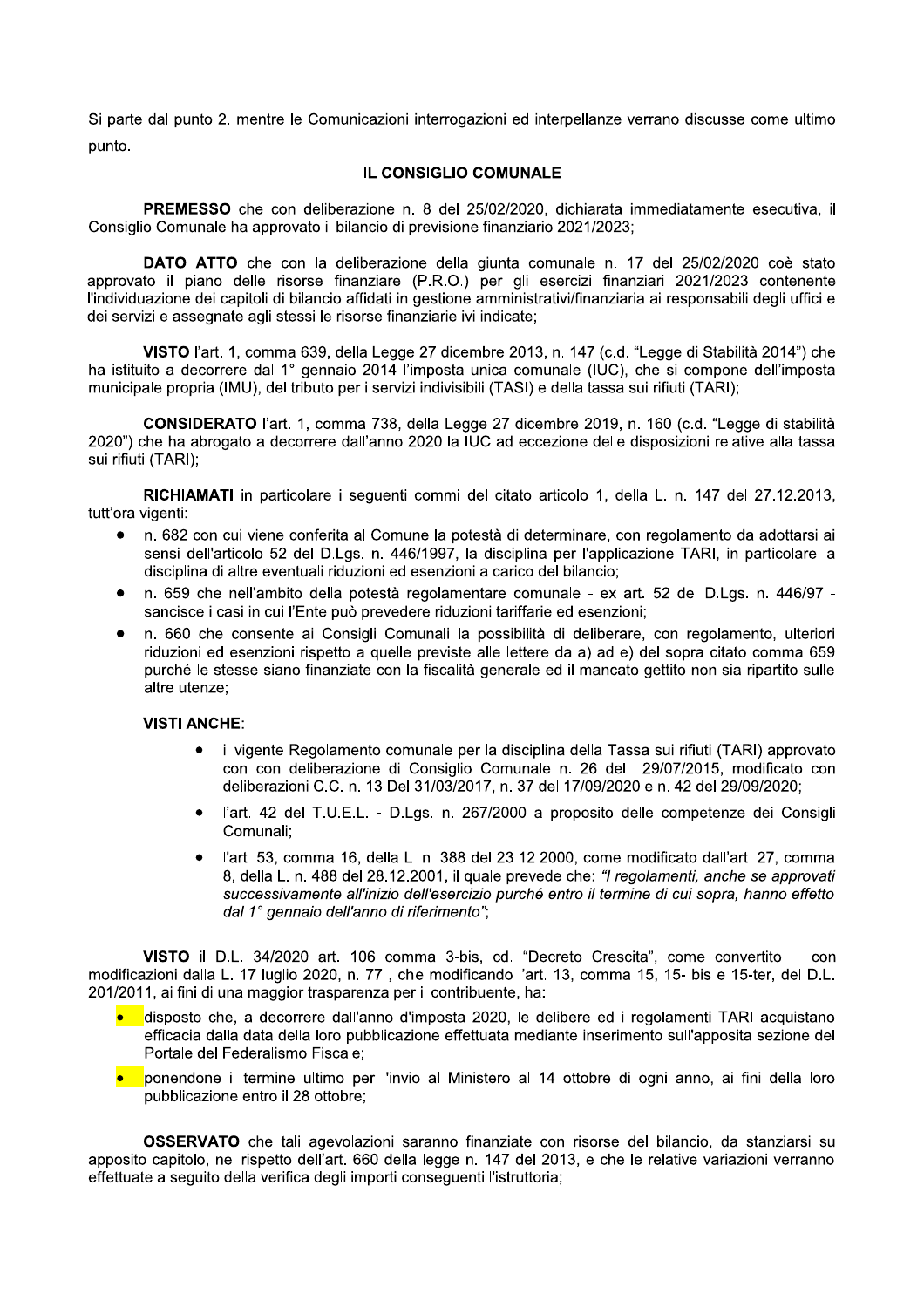DATO ATTO che in virtù del disposto dall'art. 52 del D.Lgs. 446/97, per quanto non disciplinato dal regolamento allegato alla presente deliberazione, continuano ad applicarsi le disposizioni di legge vigenti in materia di tassa sui rifiuti;

PREMESSO che l'Amministrazione Comunale, al fine di stimolare ed incentivare la crescita e la salvaguardia del settore economico-produttivo, dare impulso all'economia locale ed assicurare una maggiore presenza di attività economiche, intende favorire ulteriormente l'apertura di nuove attività economiche, in un periodo interessato dall'emergenza epidemiologica da COVID-19, all'interno del territorio comunale a tutela dell'interesse collettivo individuale:

CONSIDERATO che fra le azioni che consentono di raggiungere tale obiettivo, vi è quella di prevedere agevolazioni tributarie per le attività economiche che inizino la loro attività economica nel territorio dell'Ente:

RITENUTO pertanto opportuno prevedere agevolazioni per le attività economiche che inizino la loro attività o che aprano unità locali sul territorio del Comune di Santa Sofia nell'anno 2021;

TENUTO presente che tali agevolazioni possono concretizzarsi nella riduzione della tassa rifiuti TARI dovuta per i primi tre anni dall'avvio dell'attività, al fine di rendere meno oneroso l'inizio dell'attività, che, come noto, è il momento più delicato ed importante della vita aziendale per i costi di avvio e per i necessari aggiustamenti finalizzati alla corretta collocazione sul mercato;

CONSIDERATO che a tale scopo è stato previsto esclusivamente per le attività avviate a partire dal 2021 e limitatamente ai primi 3 anni dall'avvio che l'agevolazione di cui all'art. 10-ter del vigente Regolamento comunale per la disciplina della Tassa sui rifiuti (TARI) verrà applicata una riduzione del 70% della guota variabile della tariffa:

CONSIDERATA inoltre la necessità di incrementare sensibilmente la capacità ricettiva a fini turistici nel territorio comunale:

RITENUTO pertanto opportuno, a decorrere dall'annualità 2021, prevedere un'agevolazione per le strutture ricettive dirette all'ospitalità (di cui alla Legge Regionale n. 16 del 28 luglio 2004, modificata dalla Legge Regionale n. 4 del 12 febbraio 2010) e per gli agriturismi che svolgono attività ricettiva diretta all'ospitalità (Legge Regionale n. 4 del 31 marzo 2009) che generino nuovi posti letto a finalità turistica sia per quelle avviate a partire dal 2021 che per quelle già operative che prevedano un incremento minimo del 35% dei posti letto rispetto a quelli presenti al 31/12/2020, arrotondati per eccesso, a multipli di 2;

CONSIDERATO che a tale scopo, limitatamente ai primi 3 anni dalla data di attuazione dell'ampliamento o di dichiarazione, viene applicato l'abbattimento della tassa dei rifiuti per la sola area interessata dall'incremento di posti letto;

RITENUTO PERTANTO OPPORTUNO apportare modifiche ed integrazioni al regolamento comunale per la disciplina della tassa sui rifiuti (TARI);

**DATO ATTO** che tali modifiche e integrazioni sono riportate ed evidenziate nel prospetto di raffronto che permette una visione comparata tra la precedente stesura e la nuova, che costituisce parte integrante e sostanziale della presente deliberazione (Allegato A);

VISTO il nuovo testo regolamentare, così come risulta dalle rettifiche apportate, che costituisce parte integrante e sostanziale della presente deliberazione (Allegato B);

TENUTO CONTO che le modifiche entreranno in vigore il 01/01/2021 in virtù di quanto previsto sulla base del combinato disposto delle suddette previsioni (art.13, commi 15 e 15 ter, D.L. 201/11 e art. 53, comma 16,  $L.388/2000$ ;

RICHIAMATA la deliberazione di Giunta Comunale n. 78 del 16/09/2020 avente ad oggetto: "Nomina Funzionario Responsabile della TARES e IUC/TARI" con la quale è stata nominata Funzionario Responsabile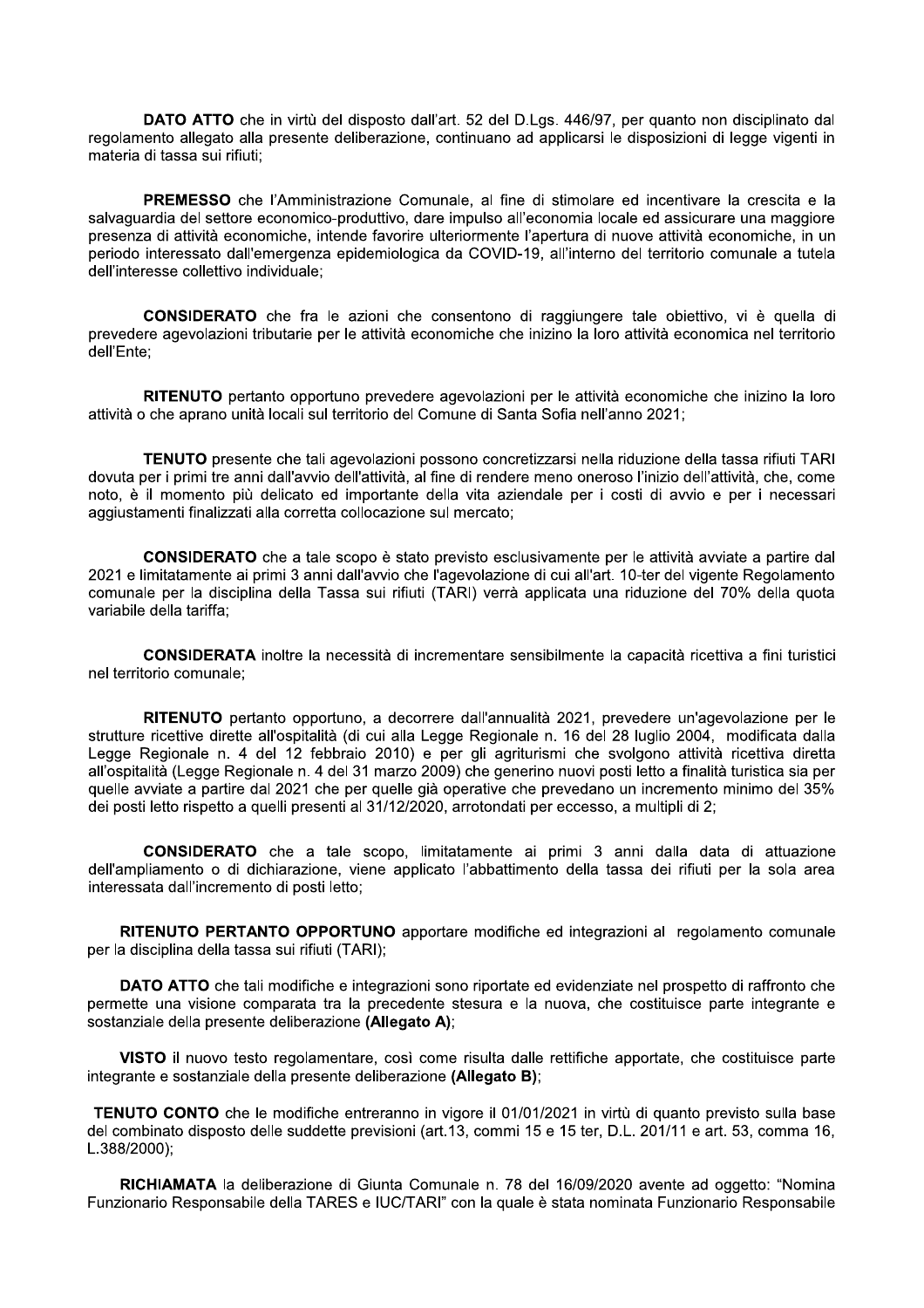la Dott.ssa Fantini Sara, gla Responsabile del Servizio Finanziario prorogata con deliberazione di Giunta Comunale n. 117 del 29

la Dott.ssa Fantini Sara, già Responsabile<br>
Comunale n. 117 del 29/12/2020;<br> **DATO ATTO** che che il Revisore de<br>
parere favorevole n. 214, ai sensi dell'art. 23<br> **VISTA** la L. n. 147/2013;<br> **VISTO** il D.Lgs. n. 267/2000;<br> che il Revisore del Conti, Dott. Glovanni Sorce, in data 25/03/2021 na espresso il parere favorevole n. 214, al sensi dell'art. 239 del D. Lgs. n. 267/2000 conservato agli atti d'ufficio;  $\mu$ la Dott.ssa Fantini Sara, già Responsabile del Servizio Finanziario prorogata con deliberazione<br>
Comunale n. 117 del 29/12/2020;<br> **DATO ATTO** che che il Revisore dei Conti, Dott. Giovanni Sorce, in data 25/03/2021 ha e<br>
pa

L. n. 14

i D.Lgs. n. *z*i

LD.Lgs.n. 118/2011;

visio III regolamento di contabilità ed il regolamento generale delle entrate tributarie;

la Dott.ssa Fantini Sara, già Respor<br>
Comunale n. 117 del 29/12/2020;<br> **DATO ATTO** che che il Revis<br>
parere favorevole n. 214, ai sensi dell<br> **VISTA** la L. n. 147/2013;<br> **VISTO** il D.Lgs. n. 267/2000;<br> **VISTO** il D.Lgs.n. **DATO ATTO** che che il Revis<br>parere favorevole n. 214, ai sensi dell'a<br>**VISTA** la L. n. 147/2013;<br>**VISTO** il D.Lgs. n. 267/2000;<br>**VISTO** il D.Lgs.n. 118/2011;<br>**VISTO** il regolamento di conta<br>**ACQUISITO** il parere favorevo<br> ACQUISITO II parere favorevoie espresso dal Responsabile del Servizio Economico - Finanziario in ordine alla regolarita tecnica e amministrativa ed in ordine alla regolarita contabile, al sensi dell'art. 49 del D. Lgs. n. 26//2000 (come modificato dall'art. 3 D.L. 174/12) allegato solo all'originale del presente atto e in modo virtuale alle copie dello stesso;

SENTITA la discussione la cui sintesi e di seguito riportata:

 $\frac{1}{2}$  in proposta l'Ass. Matteo Zanchini spiegando che viene modificato Il reg. to tari al fine di disciplinare quelle che sono le agevolazioni che fanno riferimento alle utenze non domestiche. Legge il testo attuale e le modifiche da apportare. Precisa che le modifiche riguardano le utenze non domestiche e quindi le imprese.

La consigliera Rossi propone di valutare agevolazioni che vadano a premiare le attività che diminuiscono la produzione di rifiuto o che utilizzino maggiormente articoli compostabili.

Ass. Anagni: La proposta e valida, ad oggl non eravamo in grado di capire chi era pravo a differenziare e chi no. Quando arrivera la raccolta puntuale, il prossimo anno, verra premiato chi differenziera bene.

Ass. Guidi: La proposta di Valentina sarà attuabile quando, con il nuovo sistema di raccolta, avremo una quantificazione più esatta circa la produzione di rifiuto da parte delle imprese.

Ass. Zanchini: Finche non applamo un meccanismo che ci permette di applicare un parametro oggettivo e dimostrabile della disciplina dell'impresa non siamo in grado di riconoscerie un'agevolazione.

Castagholi: Lamenta il ritardo con cui sono arrivate le proposte di delibera del consiglio, specie per la corposità dei regolamenti allegati.

Segretario L'invio e stato effettuato nei tempi previsti dalla legge; c'e da dire che gli uffici hanno lavorato fino all'ultimo per produrre gli atti in vista delle scadenze di oggi, considerando anche le particolari condizioni di lavoro in cui si opera in era Covid. Ma è comunque comprensibile la richiesta di un margine maggiore di tempo per lo studio del materiale.

 $S$ Indaco: Quello che dice Castagnoli e corretto e comprensibile, non e una giustificazione, ma i impegno che  $\mathsf{s}_1$  puo prendere e quello di mostrare più attenzione, e quando si inviano atti corposi bisognerebbe fario quaicne giorno prima

Con voti – espressi in forma palese:<br>– Presenti n. 12<br>-**Favorevoll n.** 11 Contrari n. 1 (Castagnoli) Con voti espressi in form<br>Presenti n. 12<br>Favorevoli n. 11<br>Contrari n. 1 (Castagnoli)<br>per quanto espresso in premessa<br>1) DI APPROVARE, per in<br>disciplina della tassa sui

#### **DELIBERA**

per quanto espresso in premessa che si richiama integralmente,

per i motivi espressi in premessa, ie integrazioni ai regolamento comunale per la discipiina della tassa sui rifiuti (TARI), così come risultano dall'Allegato A), nonche il nuovo testo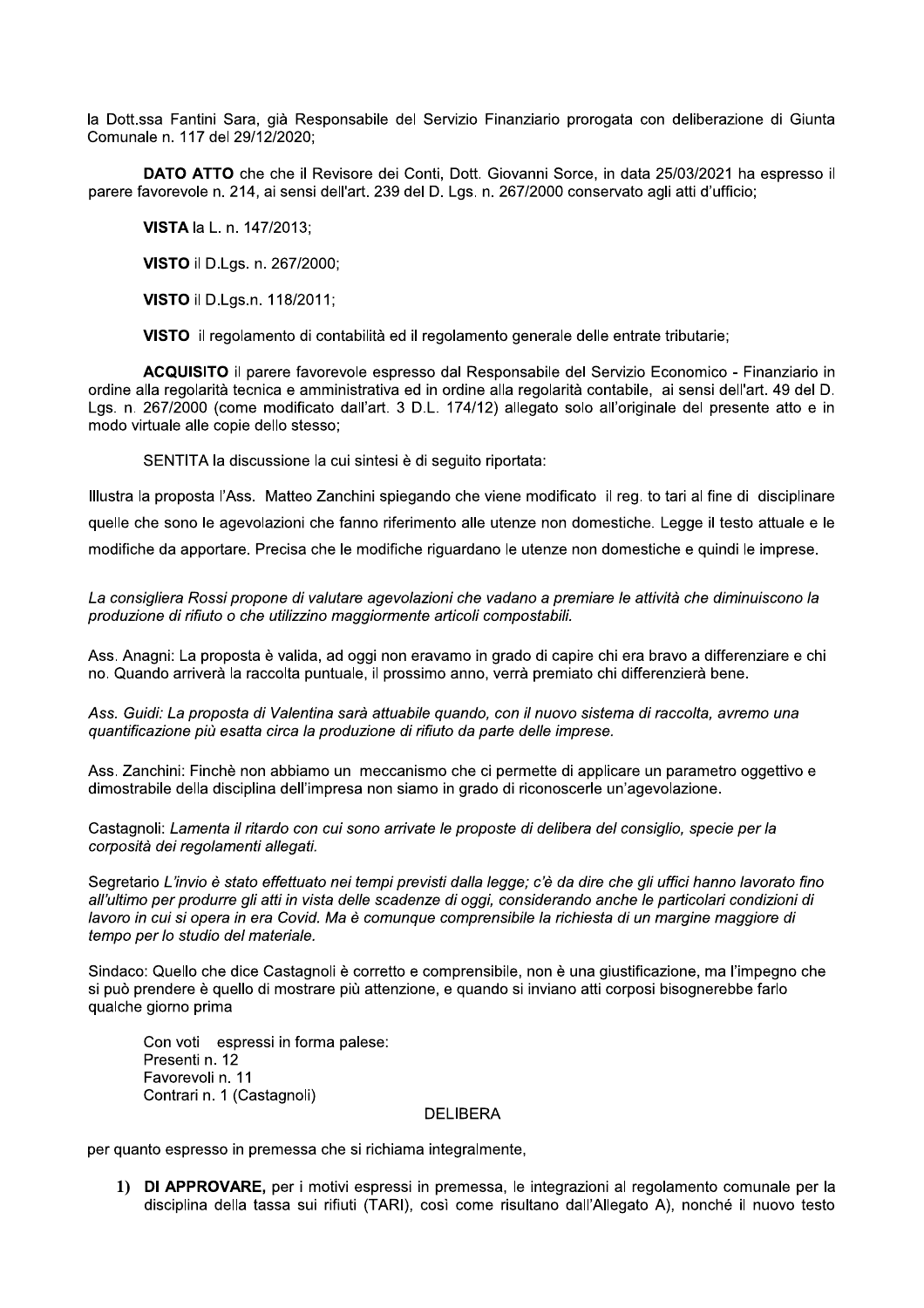regolamentare, di cui all'Allegato B), entrambi facenti parte integrante e sostanziale della presente deliberazione:

- 2) DI DARE ATTO che il Regolamento approvato con il presente atto ha efficacia dal 01/01/2021 a seguito dell'avvenuta pubblicazione entro il 28 ottobre 2021 sul sito internet del Dipartimento delle Finanze del Ministero dell'Economia e delle Finanze e che in caso di mancata pubblicazione entro il termine si applicano le aliquote vigenti nell'anno precedente;
- 3) DI DARE ALTRESÌ ATTO che, in virtù del disposto dall'art. 52 D.lgs. 446/97, per quanto non disciplinato dal Regolamento continuano ad applicarsi le vigenti disposizioni di legge in materia di tassa sui rifiuti:
- DI TRASMETTERE, a norma dell'art. 1 comma 767 delle L. 160/2019 e dell'art. 13, comma 15 e 15  $4)$ ter, del D.L. 201/2011 come modificato dall'art. 106 comma 3-bis, D.L. 34/2020, cd. "Decreto Crescita", convertito, con modificazioni, dalla L. 17 luglio 2020 n. 77, il Regolamento approvato al Ministero dell'Economia e delle Finanze, Dipartimento delle Finanze, entro il termine perentorio del 14 ottobre;
- 5) DI DARE ATTO che le agevolazioni saranno finanziate con risorse del bilancio, da stanziarsi su apposito capitolo nel rispetto dell'art. 660 della legge n. 147 del 2013, e che le relative variazioni verranno effettuate a seguito della verifica degli importi conseguenti l'istruttoria;
- 6) DI DISPORRE che il presente atto venga pubblicato all'Albo Pretorio on-line di questo Comune, ai sensi dell'art. 32, comma 1, della L. n. 69 del 18.06.2009;

Altresì, per la necessità di dare seguito al procedimento con la massima tempestività

A voti espressi per alzata di mano Presenti n. 12 Favorevoli n. 11 Contrari n. 1 (Castagnoli)

#### **DELIBERA**

Di dichiarare la presente deliberazione immediatamente esequibile ai sensi e per gli effetti dell'art. 134 comma 4 del D.Lgs. 18/08/2000 n. 267.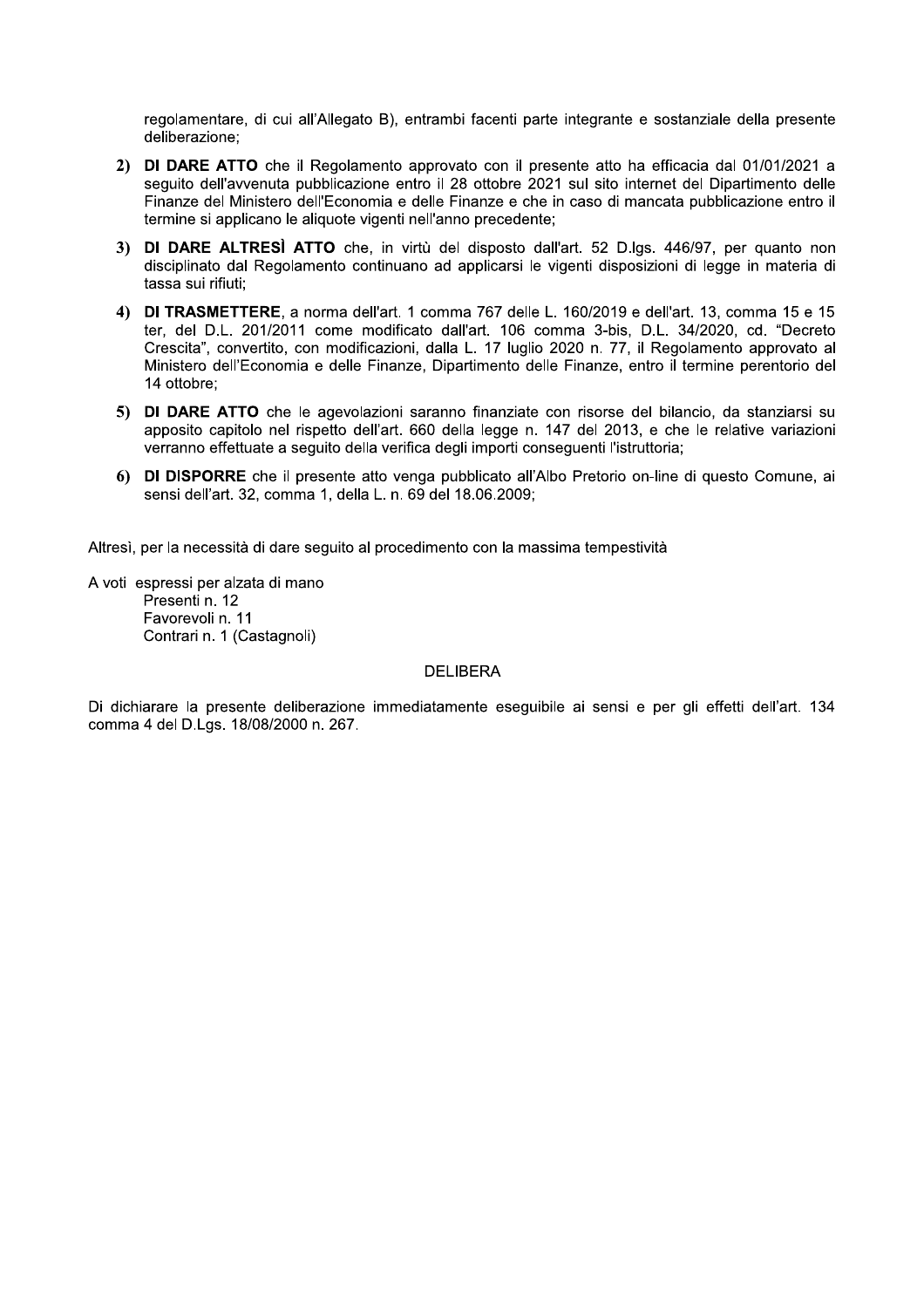### REGOLAMENTO COMUNALE PER LA DISCIPLINA DELLA TASSA SUI RIFIUTI (TARI)

| <b>Testo vigente</b>                                                                                                                                                                                                                                                                                                                                                                                                                                                                                                                                                                                                                 | Testo modificato/integrato                                                                                                                                                                                                                                                                                                                                                                                                                                                                                                                                                                                                                                                                                                                                                                                                                                                                             |
|--------------------------------------------------------------------------------------------------------------------------------------------------------------------------------------------------------------------------------------------------------------------------------------------------------------------------------------------------------------------------------------------------------------------------------------------------------------------------------------------------------------------------------------------------------------------------------------------------------------------------------------|--------------------------------------------------------------------------------------------------------------------------------------------------------------------------------------------------------------------------------------------------------------------------------------------------------------------------------------------------------------------------------------------------------------------------------------------------------------------------------------------------------------------------------------------------------------------------------------------------------------------------------------------------------------------------------------------------------------------------------------------------------------------------------------------------------------------------------------------------------------------------------------------------------|
| "AGEVOLAZIONI<br><b>ARTICOLO</b><br>$10$ -ter<br>ATTIVITA"                                                                                                                                                                                                                                                                                                                                                                                                                                                                                                                                                                           | NUOVE ARTICOLO<br>$10$ -ter<br>"AGEVOLAZIONI<br><b>NUOVE</b><br>ATTIVITA"                                                                                                                                                                                                                                                                                                                                                                                                                                                                                                                                                                                                                                                                                                                                                                                                                              |
| 01/01/2017 e limitatamente ai primi 3 anni dall'avvio di<br>nuove attività, spetta una riduzione del 50% della quota<br>variabile della tariffa. Si considerano nuove attività<br>anche le aperture di locali di attività già avviate in altro<br>Comune (ad esclusione di immobili utilizzati per lo<br>svolgimento di attività rientranti nel settore bancario,<br>finanziario, assicurativo).                                                                                                                                                                                                                                     | 1) Per le utenze non domestiche, a partire dal 1) Per le utenze non domestiche, a partire dal<br>01/01/2017 e limitatamente ai primi 3 anni dall'avvio di<br>nuove attività, spetta una riduzione del 50% della quota<br>variabile della tariffa. Si considerano nuove attività<br>anche le aperture di unità locali di attività già avviate<br>in altro Comune (ad esclusione di immobili utilizzati<br>per lo svolgimento di attività rientranti nel settore<br>bancario, finanziario, assicurativo).                                                                                                                                                                                                                                                                                                                                                                                                |
|                                                                                                                                                                                                                                                                                                                                                                                                                                                                                                                                                                                                                                      | 1bis) Esclusivamente per le attività avviate a partire<br>dal 2021 e limitatamente ai primi 3 anni dall'avvio<br>spetta una riduzione del 70% della quota variabile<br>della tariffa.                                                                                                                                                                                                                                                                                                                                                                                                                                                                                                                                                                                                                                                                                                                  |
| 2) Sono esclusi dall'agevolazione di cui al punto 2:<br>il mero cambiamento della denominazione sociale;<br>a)<br>la cessazione di un'attività con conseguente b)<br>b)<br>costituzione di una nuova da parte dello stesso titolare<br>o della maggioranza degli stessi, la variazione della<br>compagine societaria (es. uscita i un socio da una<br>società con contemporanea costituzione di una ditta<br>individuale, ecc.);<br>c) la compravendita di nuovi fabbricati per lo<br>svolgimento<br>nel<br>di<br>attività<br>avviate<br>alla data dell'introduzione della<br>precedentemente<br>presente agevolazione (01/01/2017). | 2) Sono esclusi dall'agevolazione di cui al comma 1 e 1<br>bis:<br>a)<br>il mero cambiamento della denominazione sociale;<br>la cessazione di un'attività con conseguente<br>costituzione di una nuova da parte dello stesso titolare o<br>della maggioranza degli stessi, la variazione della<br>compagine societaria (es. uscita i un socio da una<br>società con contemporanea costituzione di una ditta<br>individuale, ecc.);<br>c) la compravendita di nuovi fabbricati per lo<br>Comune svolgimento<br>di<br>attività<br>nel<br>avviate<br>Comune<br>precedentemente<br>alla data dell'introduzione<br>della<br>presente agevolazione (01/01/2017).<br>d) alienazione, costituizione di diritti reali o affitto<br>dell'azienda o di un suo ramo;<br>e) mero trasferimento in nuovi locali di una attività<br>già avviata in precedenza.<br>3) Ai fini dell'agevolazione fiscale si terrà conto |
|                                                                                                                                                                                                                                                                                                                                                                                                                                                                                                                                                                                                                                      | esclusivamente della data di costituzione della<br>società e/o azienda (decorrente dalla data di prima<br>iscrizione alla C.C.I.A.A. o comunque dalla data di<br>attribuzione della Partita I.V.A.) e della sede che<br>dovrà essere presso il Comune di Santa Sofia. In<br>caso di aperture di unità locali di attività già avviate<br>nel territorio del Comune o in altro Comune si avrà<br>effetto dalla data di apertura delle unità locali (che<br>dovranno essere indicate tra le sedi alla C.C.I.A.A.).                                                                                                                                                                                                                                                                                                                                                                                        |
|                                                                                                                                                                                                                                                                                                                                                                                                                                                                                                                                                                                                                                      | <b>ARTICOLO</b><br>10-sexies<br>"AGEVOLAZIONI<br><b>LEGATE</b><br><b>ALL'INCREMENTO</b><br><b>DELLA</b><br><b>CAPACITA' RICETTIVA"</b>                                                                                                                                                                                                                                                                                                                                                                                                                                                                                                                                                                                                                                                                                                                                                                 |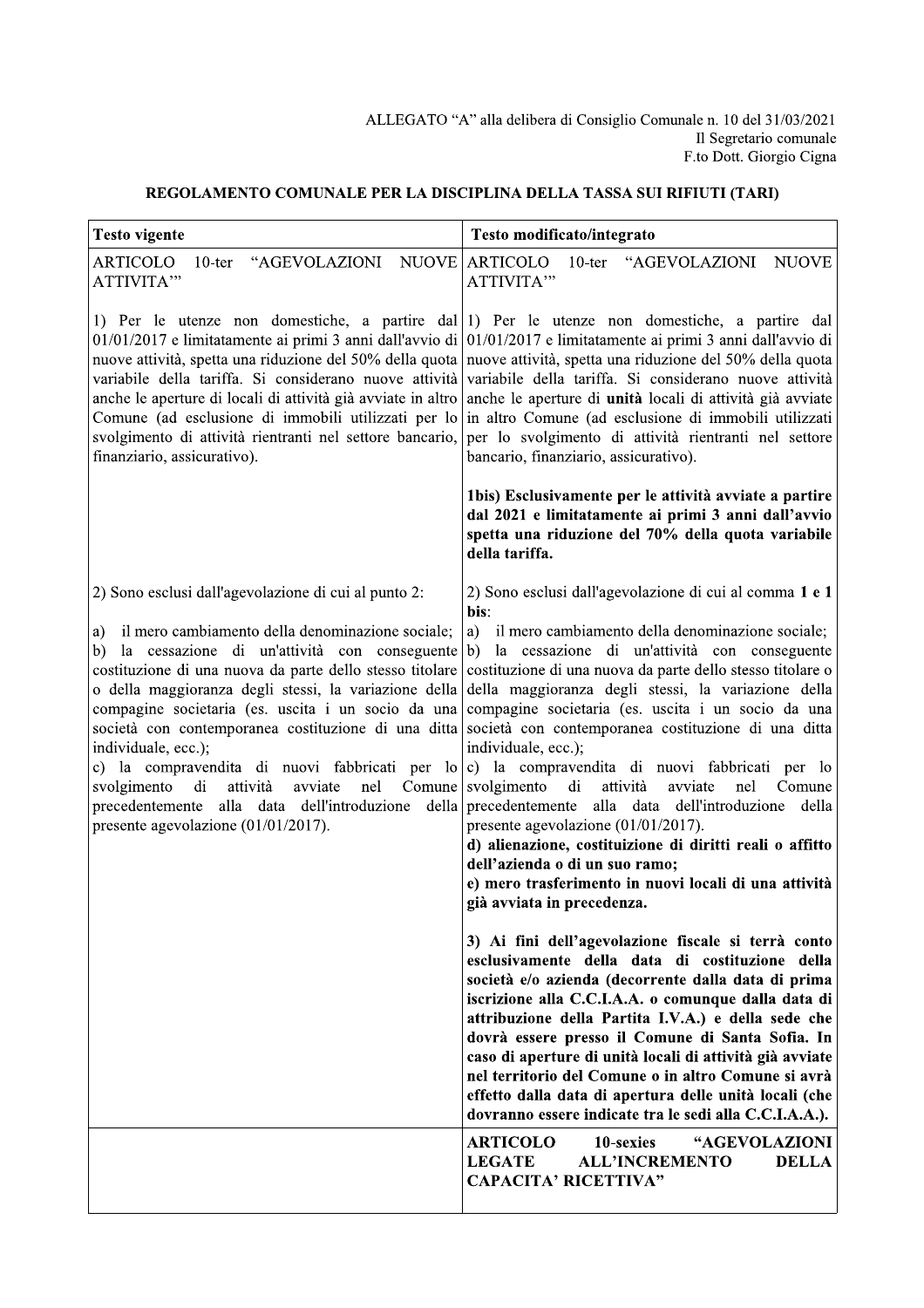1) A decorrere dall'annualità 2021, è riconosciuta – sulla base di documentata istanza di parte – un'agevolazione applicata alle strutture ricettive dirette all'ospitalità (di cui alla Legge Regionale n. 16 del 28 luglio 2004, modificata dalla Legge Regionale n. 4 del 12 febbraio 2010) e agli agriturismi che svolgono attività ricettiva diretta all'ospitalità (Legge Regionale n. 4 del 31 marzo  $2009$ che incrementino la capacità ricettiva all'interno del territorio comunale.

2) L'agevolazione verrà applicata in misura pari al 100% del tributo dovuto esclusivamente per l'area interessata dall'incremento di posti letto (camera e servizi igienici dedicati). In caso di nuove attività, l'agevolazione verrà applicata all'intera area dedicata ai posti letto (camera e servizi igienici dedicati). Sono comunque esclusi dalla superficie interessata dall'agevolazione eventuali aree o spazi comuni (a mero titolo esemplificativo: sala ristoro, sala lettura, disimpegni).

3) L'agevolazione viene riconosciuta a patto che vengano soddisfatte le seguenti condizioni:

a) il titolare o il gestore della struttura deve esser iscritto al Registro delle imprese e deve possedere i requisiti previsti dalla normativa in materia di pubblica sicurezza, inclusi gli agriturismi che svolgono attività ricettiva diretta all'ospitalità. Rimangono escluse le attività ricettive di tipo affittacamere. bed and breakfast. case appartamenti per vacanze, se svolte con modalità non imprenditoriali e senza la fornitura di servizi aggiuntivi.

b) per le sole attività avviate prima del 31/12/2020, incremento minimo del 35% dei posti letto (o del numero di persone ospitabili nel caso di strutture ricettive all'aria aperta) rispetto a quelli presenti al 31/12/2020, arrotondati per eccesso, a multipli di 2. Il numero di posti letto deve risultare dall'autorizzazione, SCIA o DIA per l'esercizio dell'attività.

4) L'agevolazione verrà riconosciuta per i primi tre anni successivi alla data di attuazione dell'ampliamento o di dichiarazione.

5) La dichiarazione dovrà pervenire secondo le modalità di cui all'art. 15 del presente Regolamento.

6) Qualora i posti letto venissero successivamente ridotti, prima del termine dei tre anni, l'intestatario è tenuto alla tempestiva comunicazione. In caso la riduzione non garantisse più l'incremento minimo del numero di posti letto, l'agevolazione verrà disapplicata a partire dalla data in cui sono venuti a mancare i requisiti.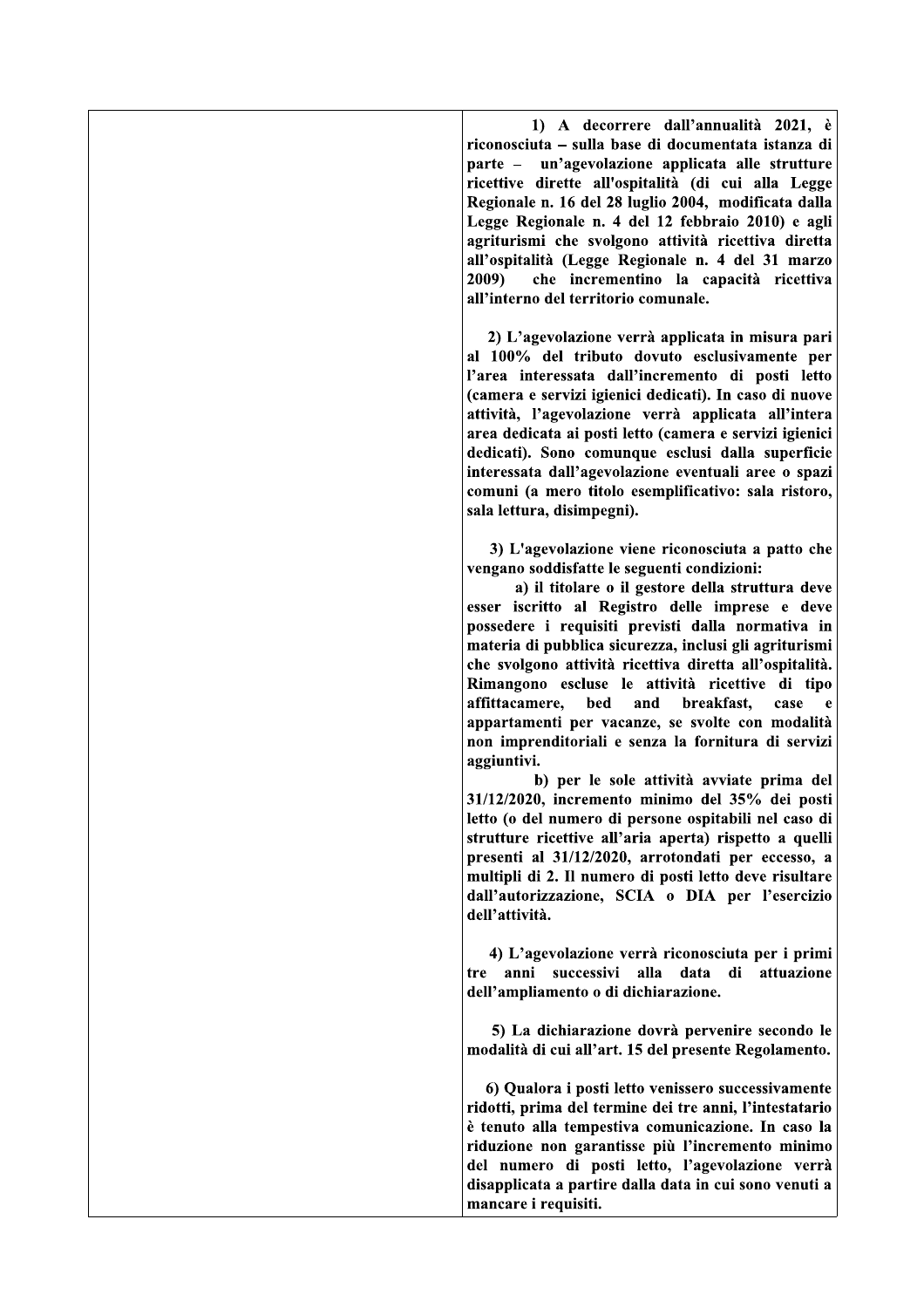| 7) L'Ente effettuerà idonei controlli sulle<br>autocertificazioni e sulle dichiarazioni sostitutive<br>dell'atto di notorietà, anche a campione e comunque<br>ogni qualvolta sussistano ragionevoli dubbi sulla<br>vericidità delle stesse, ai sensi degli artt. 71 e<br>seguenti del DPR 445/2000. |
|-----------------------------------------------------------------------------------------------------------------------------------------------------------------------------------------------------------------------------------------------------------------------------------------------------|
|                                                                                                                                                                                                                                                                                                     |
|                                                                                                                                                                                                                                                                                                     |
| 8) In caso di mancata comunicazione di riduzione                                                                                                                                                                                                                                                    |
| dei posti letto, di cui al comma 7, o di dichiarazioni                                                                                                                                                                                                                                              |
| infedeli, è previsto il decadimento dall'agevolazione                                                                                                                                                                                                                                               |
| e il beneficiario dovrà restituire l'importo pari                                                                                                                                                                                                                                                   |
| all'agevolazione ricevuta dalla data di applicazione                                                                                                                                                                                                                                                |
| dell'agevolazione, oltre alla sanzione prevista da art.                                                                                                                                                                                                                                             |
| 18 comma 5 del presente Regolamento.                                                                                                                                                                                                                                                                |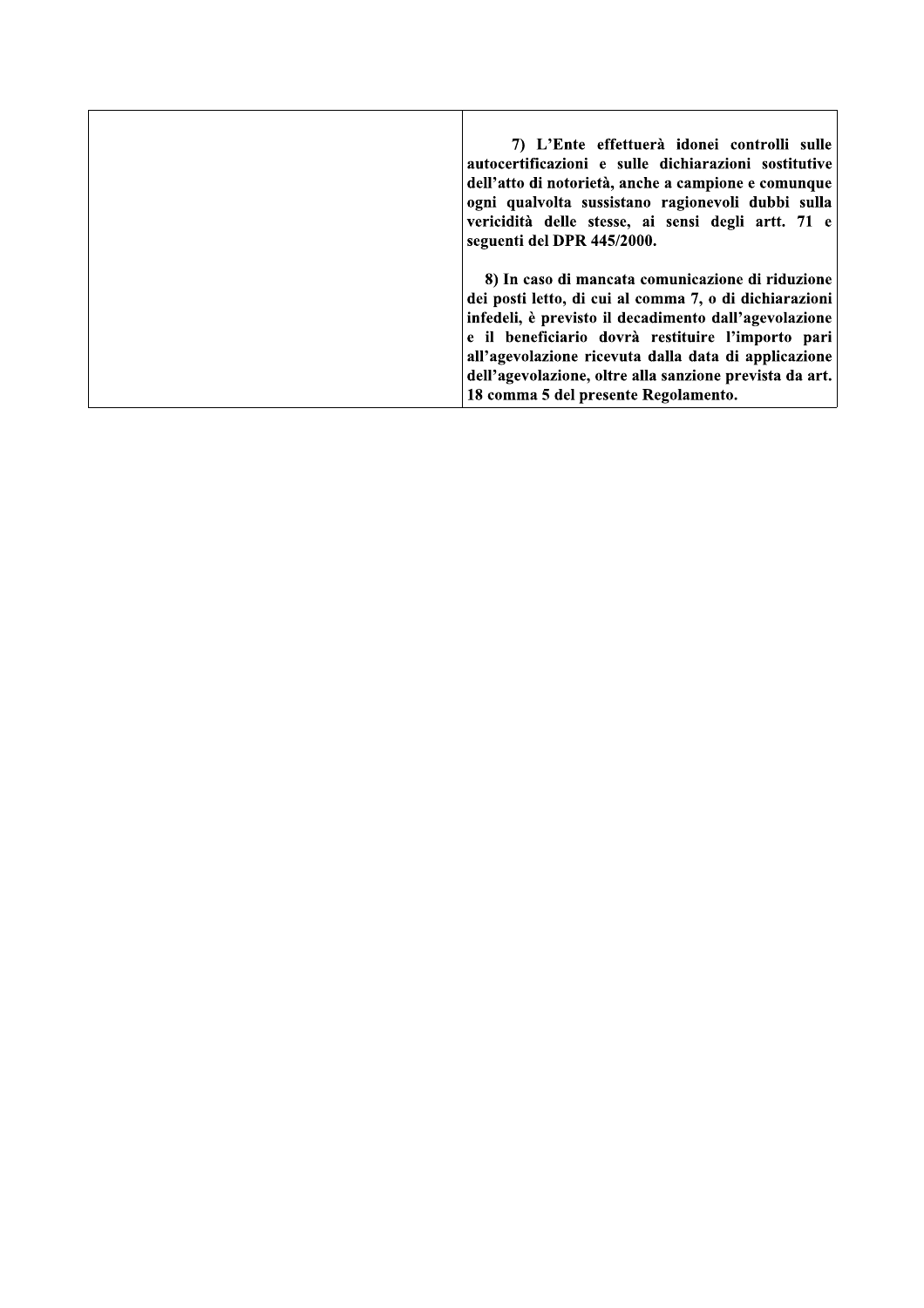**Allegato B alla deliberazione C.C. n. 10 del 31/03/2020 Il Segretario comunale Dott. Giorgio Cigna**

# **COMUNE DI SANTA SOFIA**

**Ufficio Associato delle Entrate tributarie e servizi fiscali**

## **REGOLAMENTO COMUNALE PER LA DISCIPLINA DELLA**

# **TASSA SUI RIFIUTI (TARI)**

### **(Approvato con deliberazione di Consiglio Comunale n. 26 del 29/07/2015 in vigore dal 01/01/2015**

(modificato con deliberazione C.C. n. 10 del 31/03/2021) (modificato con deliberazione C.C. n. 42 del 30/09/2020) (modificato con deliberazione C.C. n. 37 del 17/09/2020) (modificato con deliberazione C.C. n. 13 del 31/03/2017)

in vigore dal 01/01/2021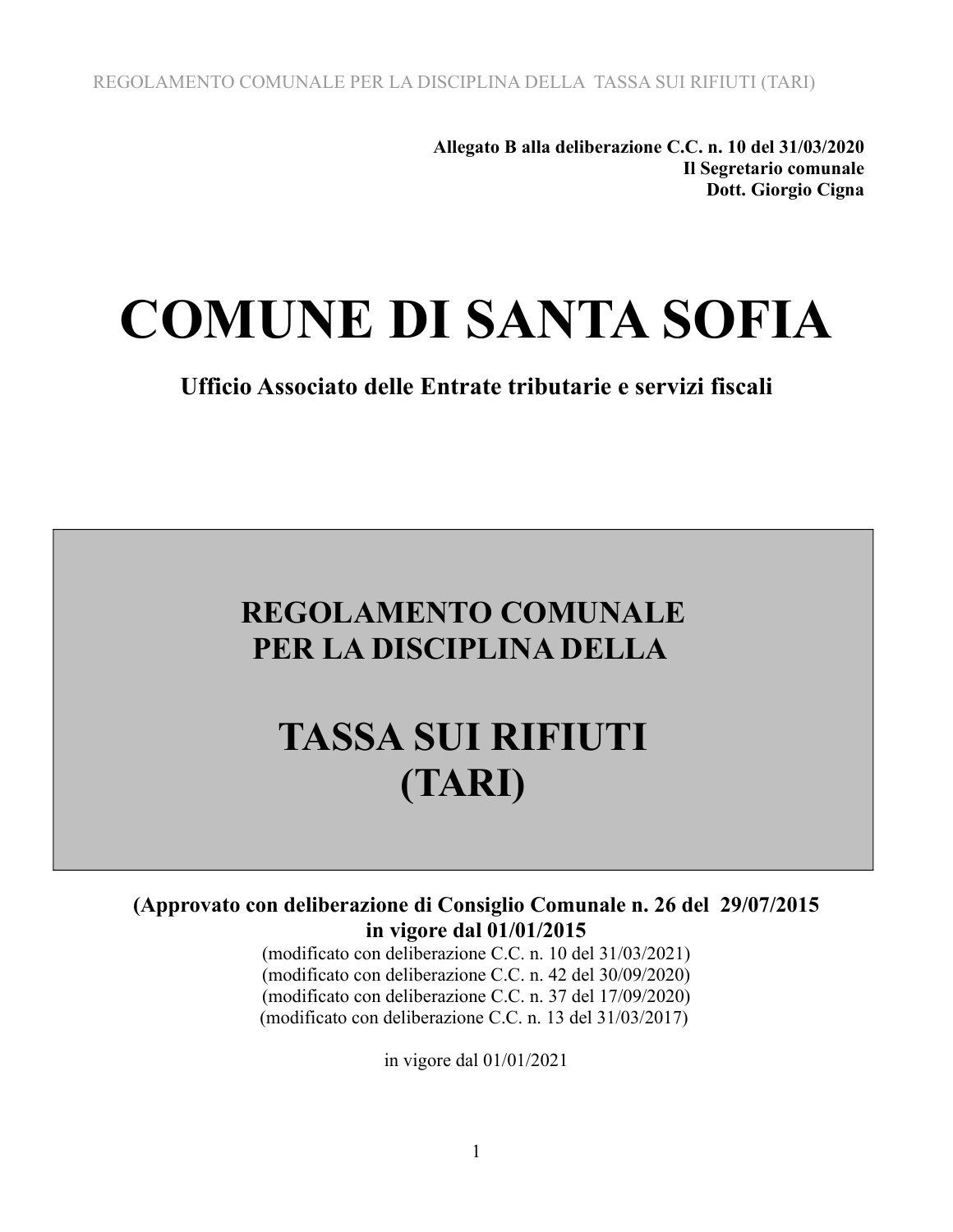### **INDICE**

- ARTICOLO 1: OGGETTO DEL REGOLAMENTO
- ARTICOLO 2: PRESUPPOSTO PER L'APPLICAZIONE DEL TRIBUTO
- ARTICOLO 3: SOGGETTO ATTIVO
- **ARTICOLO 4: SOGGETTI PASSIVI**
- ARTICOLO 5: LOCALI ED AREE OGGETTO DEL TRIBUTO
- ARTICOLO 6: LOCALI ED AREE SCOPERTE ESCLUSE DAL TRIBUTO
- **ARTICOLO 7: RIDUZIONI DEL TRIBUTO**
- ARTICOLO 8: RIDUZIONI DI SUPERFICIE PER PRODUZIONE DI RIFIUTI SPECIALI
- **ARTICOLO 9: AGEVOLAZIONI ALLE UTENZE**
- ARTICOLO 10: CUMULABILITA' DI RIDUZIONI ED AGEVOLAZIONI
- ARTICOLO 10-bis: AGEVOLAZIONI "ANTISPRECO" (ART. 1 COMMI 652 E 659 L. 147/123)
- ARTICOLO 10-ter: AGEVOLAZIONI NUOVE ATTIVITA'
- ARTICOLO 10-quater: AGEVOLAZIONI PREVENZIONE E CONTRASTO  $ALI.A$ DIPENDENZA DAL GIOCO (L.R. n. 5/2013)
- ARTICOLO 10-quinquies: INTERVENTI A FAVORE DI CATEGORIE DI UTENZE NON DOMESTICHE PENALIZZATE DALLA SITUAZIONE EMERGENZIALE COVID-19
- ARTICOLO 10-sexies: AGEVOLAZIONI LEGATE ALL'INCREMENTO DELLA CAPACITA' **RICETTIVA**
- ARTICOLO 11: CATEGORIE DI UTENZA
- ARTICOLO 12: TARIFFE DEL TRIBUTO
- **ARTICOLO 13: SCUOLE STATALI**
- ARTICOLO 14: VERSAMENTO DEL TRIBUTO
- **ARTICOLO 15: DICHIARAZIONE**
- ARTICOLO 16: TRIBUTO GIORNALIERO
- **ARTICOLO 16-bis: TRIBUTO PROVINCIALE**
- **ARTICOLO 17: RIMBORSI**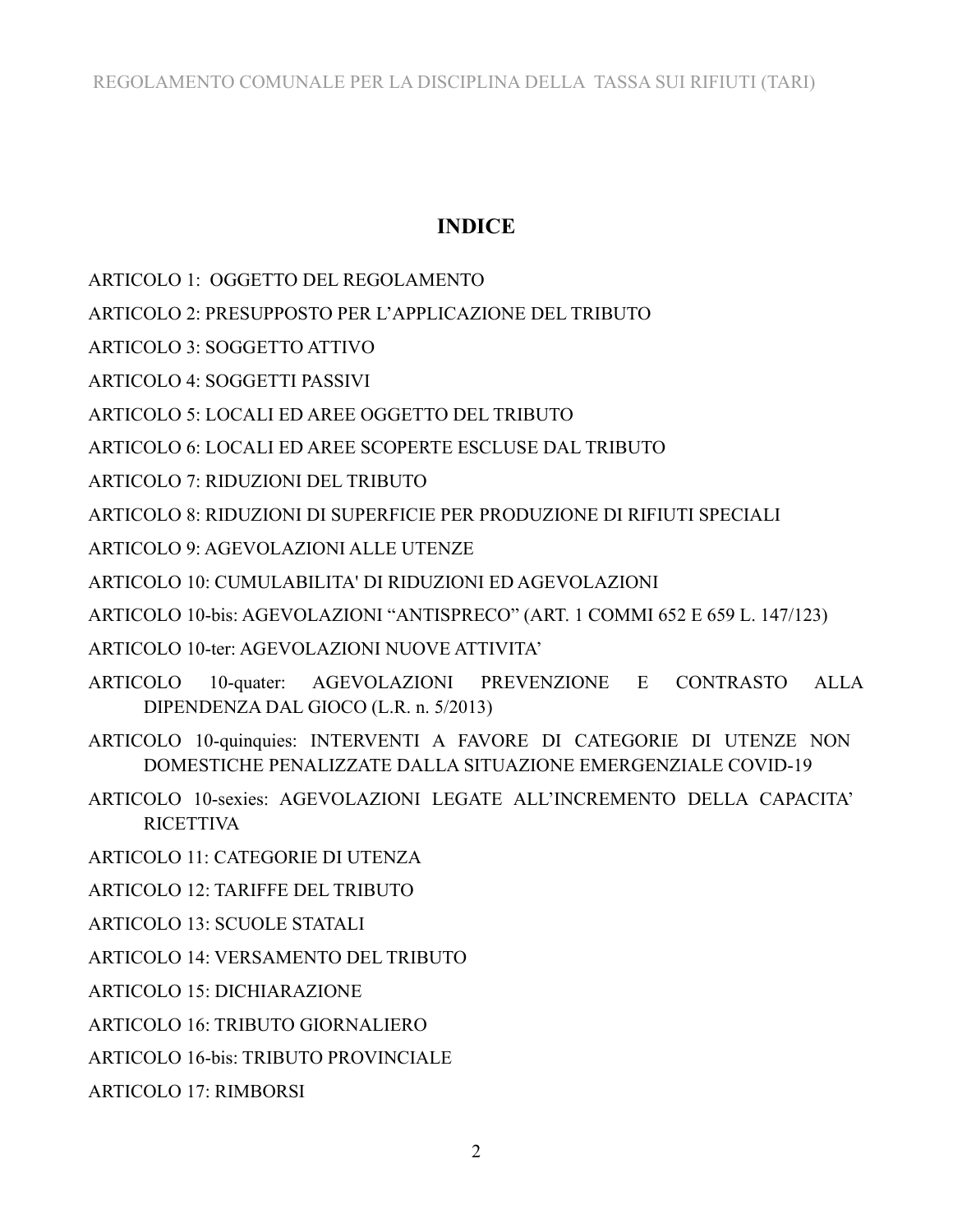ARTICOLO 18: ATTIVITA' DI CONTROLLO, ACCERTAMENTO E SANZIONI ARTICOLO 19: DILAZIONE DI PAGAMENTO DEGLI AVVISI DI ACCERTAMENTO ARTICOLO 20: RAVVEDIMENTO OPEROSO ARTICOLO 20-bis: RISCOSSIONE COATTIVA ARTICOLO 20-ter: CONTENZIOSO ARTICOLO 21 ENTRATA IN VIGORE DEL REGOLAMENTO E NORME TRANSITORIE All.A) TABELLA CODICI ATECO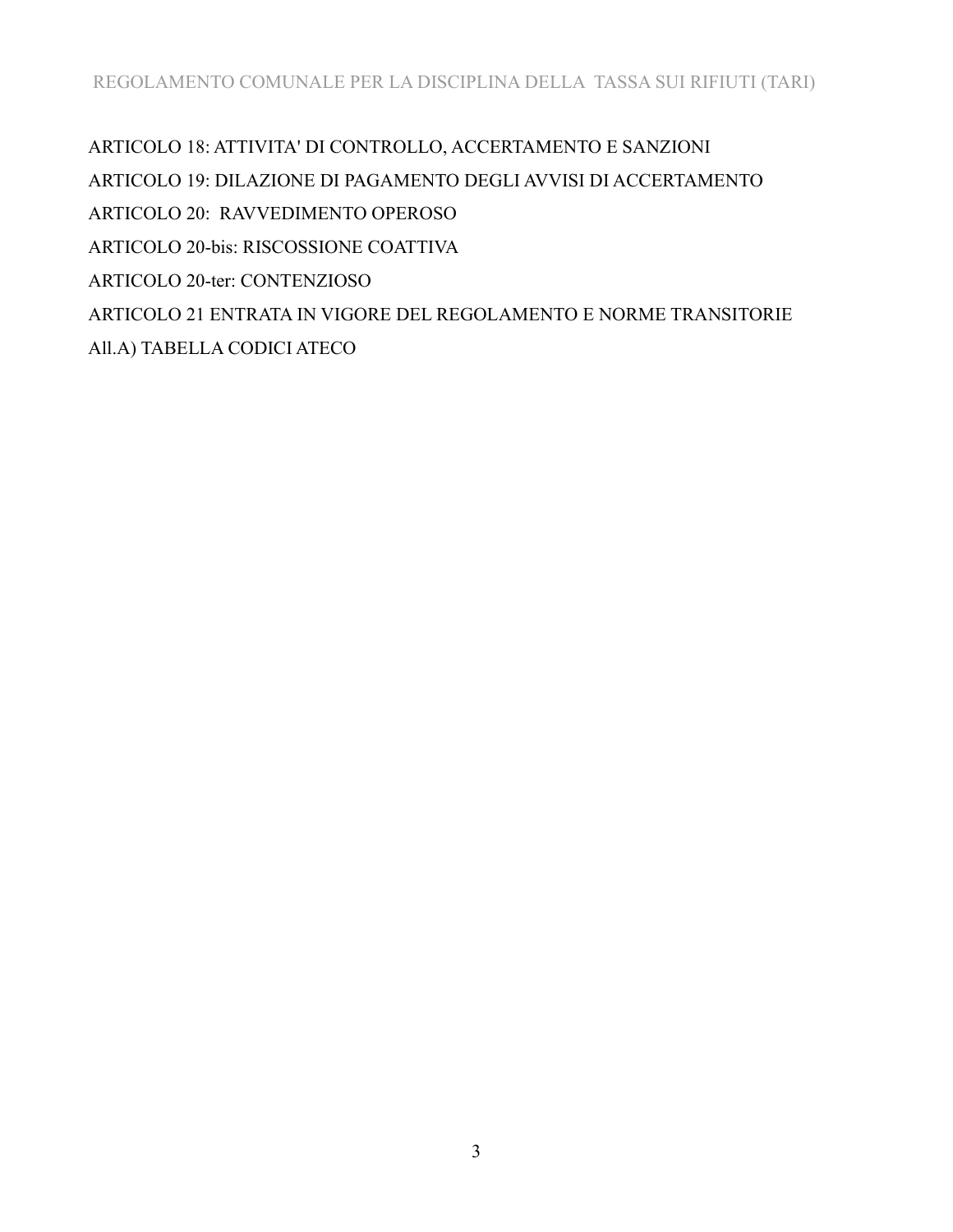### **ARTICOLO 1 OGGETTO DEL REGOLAMENTO**

- 1) Il presente Regolamento, adottato nell'ambito della potestà prevista dall'articolo 52 del D.Lgs. del 15 dicembre 1997, n. 446, disciplina la tassa sui rifiuti (Tari) di cui al comma 641 e ss. della legge 27 dicembre 2013, n.147, e successive modificazioni ed integrazioni.
- 2) Per quanto non previsto dal presente regolamento si applicano i regolamenti comunali e le disposizioni di legge vigenti.

### **ARTICOLO 2 PRESUPPOSTO PER L'APPLICAZIONE DEL TRIBUTO**

- 1) Presupposto del tributo è il possesso, l'occupazione o la detenzione, a qualsiasi titolo, anche di fatto, di locali o aree scoperte che insistono interamente o prevalentemente sul territorio del Comune, a qualsiasi uso adibiti, suscettibili di produrre rifiuti, urbani o assimilati. Per la gestione del servizio nonché per i criteri di assimilazione per qualità e quantità si rimanda alla vigente normativa ambientale e al Regolamento di gestione dei Rifiuti urbani ed assimilati approvato dalla competente autorità con Del. ATO-FC n. 3/2006 e successive modifiche ed integrazioni. La mancata utilizzazione del servizio di gestione dei rifiuti urbani e assimilati o l'interruzione temporanea dello stesso non comportano esonero o riduzione del tributo, salvo quanto disposto dall'art. 7, comma 3, del presente Regolamento.
- 2) L'occupazione o la conduzione di un locale o di una area si presume con l'attivazione di almeno uno dei servizi di erogazione dell'acqua, del gas o dell'energia elettrica o con la presenza di mobilio o macchinari e finché queste condizioni permangono e comunque, per le utenze domestiche, anche in assenza delle condizioni suddette, l'occupazione si presume avvenuta dalla data di acquisizione della residenza anagrafica.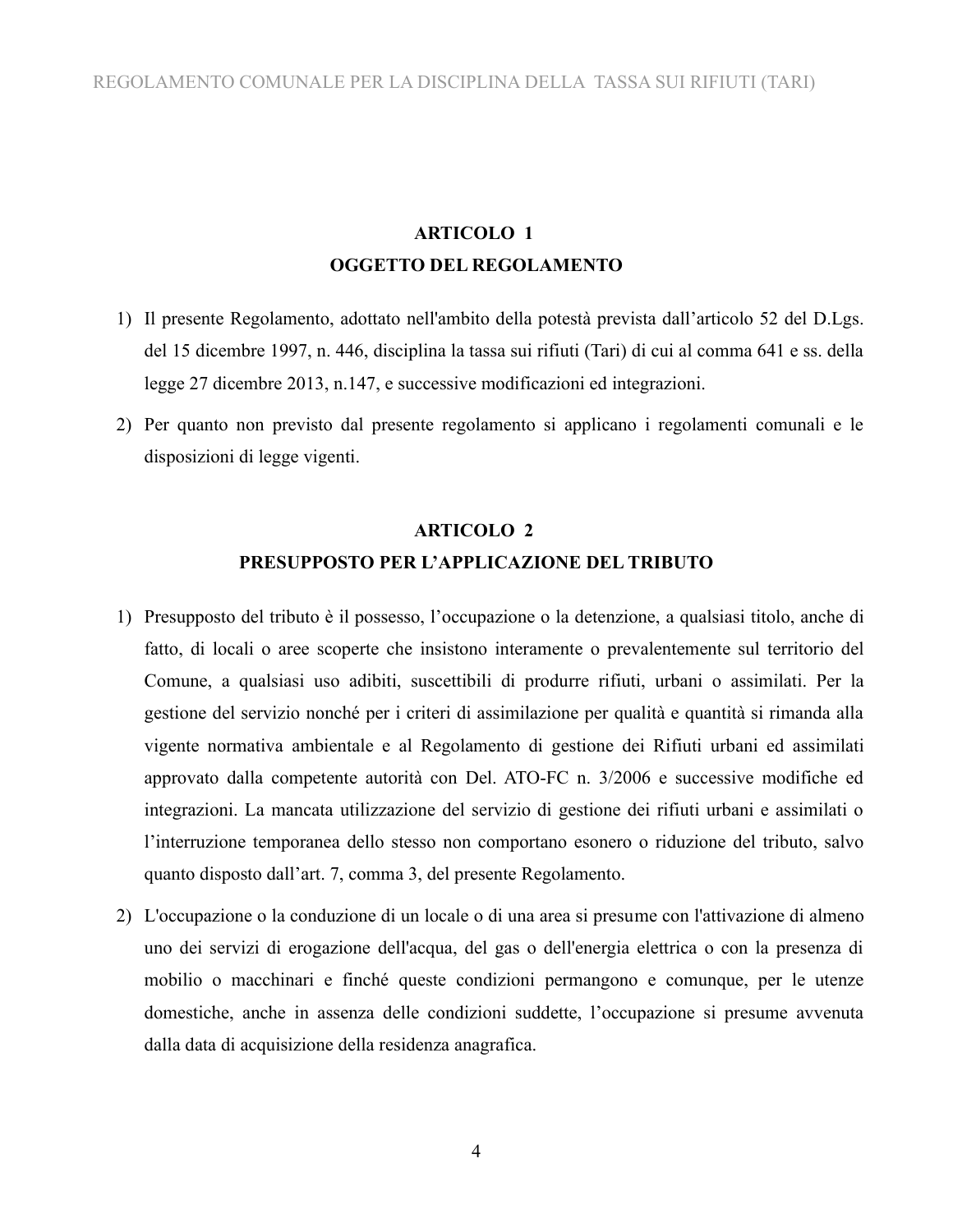3) Per le utenze non domestiche la medesima presunzione è integrata altresì dal rilascio da parte degli enti competenti, di atti assentivi o autorizzativi per l'esercizio di attività nell'immobile.

### **ARTICOLO 3 SOGGETTO ATTIVO**

- 1) Il tributo è applicato e riscosso dal Comune nel cui territorio insiste, interamente o prevalentemente, la superficie degli immobili assoggettati al tributo. Ai fini della prevalenza si considera l'intera superficie dell'immobile, anche se parte di essa sia esclusa o esente dal tributo.
- 2) In caso di variazioni delle circoscrizioni territoriali dei Comuni, anche se dipendenti dall'istituzione di nuovi Comuni, si considera soggetto attivo il Comune nell'ambito del cui territorio risultano ubicati gli immobili al 1° gennaio dell'anno cui il tributo si riferisce, salvo diversa intesa tra gli enti interessati e fermo restando il divieto di doppia imposizione.

## **ARTICOLO 4 SOGGETTI PASSIVI**

- 1) Il tributo è dovuto da chiunque, persona fisica o giuridica, a qualsiasi titolo possiede, occupa o detiene i locali e le aree, con vincolo di solidarietà tra i componenti del nucleo familiare o tra coloro che possiedono, detengono o usano in comune le superfici stesse.
- 2) Si considera soggetto tenuto al pagamento del tributo:
	- a) per le utenze domestiche, l'intestatario della scheda di famiglia anagrafica o colui che ha sottoscritto la dichiarazione iniziale, o i componenti del nucleo familiare; in caso di decesso del soggetto obbligato gli eredi sono obbligati in solido.
	- b) per le utenze non domestiche, il titolare dell'attività o il legale rappresentante della persona giuridica o il presidente di enti o associazioni prive di personalità giuridica, in solido con i soci.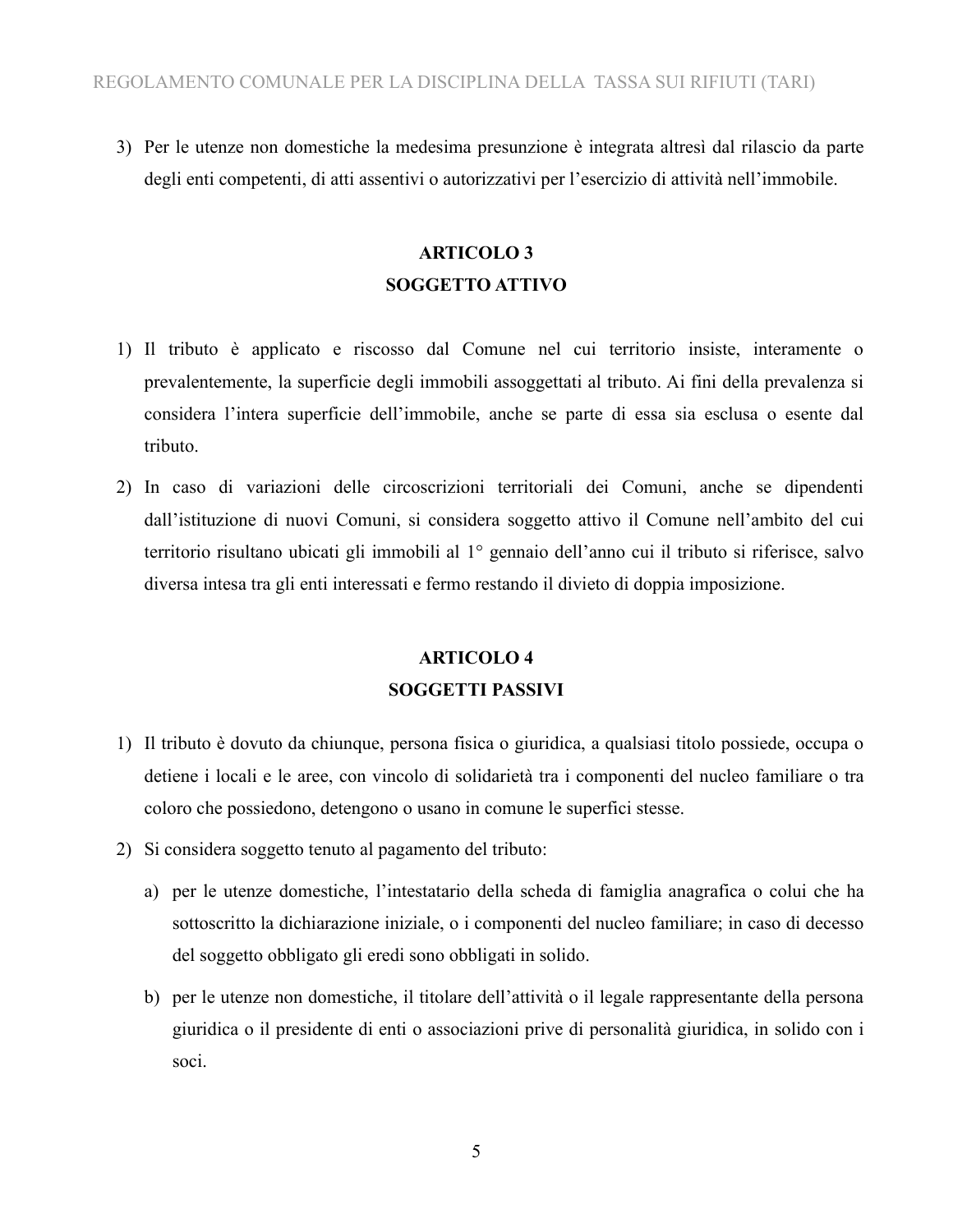- 3) In caso di utilizzi temporanei di durata non superiore a sei mesi nel corso del medesimo anno solare, anche non continuativi, il tributo è dovuto soltanto dal possessore dei locali e delle aree a titolo di proprietà, usufrutto, uso, abitazione, superficie. Rientrano in tale fattispecie anche le abitazioni e relative pertinenze o accessori locate a non residenti. Tale condizione permane anche qualora l'unità immobiliare venga concessa in locazione/comodato in modo frazionato a soggetti non residenti indipendentemente dal periodo di utilizzo.
- 4) Nel caso di locali in multiproprietà e di centri commerciali integrati il soggetto che gestisce i servizi comuni è responsabile del versamento del tributo dovuto per i locali ed aree scoperte di uso comune e per i locali ed aree scoperte in uso esclusivo ai singoli occupanti o detentori, fermi restando nei confronti di questi ultimi, gli altri obblighi o diritti derivanti dal rapporto tributario riguardante i locali e le aree in uso esclusivo.
- 5) Per le parti comuni condominiali di cui all'art. 1117 c.c. utilizzate in via esclusiva il tributo è dovuto dagli occupanti o conduttori delle medesime.

### **ARTICOLO 5 LOCALI ED AREE OGGETTO DEL TRIBUTO**

- 1) Si considerano suscettibili di produrre rifiuti:
	- a) tutti i locali, comunque denominati, esistenti in qualsiasi specie di costruzione stabilmente infissa al suolo o nel suolo, chiusi da ogni lato verso l'interno con strutture fisse o mobili, qualunque sia la loro destinazione o il loro uso, a prescindere dalla loro regolarità in relazione alle disposizioni di carattere urbanistico edilizio e catastale;
	- b) le aree scoperte operative delle attività economiche, la cui superficie insiste interamente o prevalentemente nel territorio comunale;
	- c) aree destinate in modo temporaneo e non continuativo ad attività quali mercati ambulanti, fiere, mostre ed attività similari;
	- d) aree pubbliche adibite a parcheggio a pagamento e gestite da società che ne fanno la loro attività principale.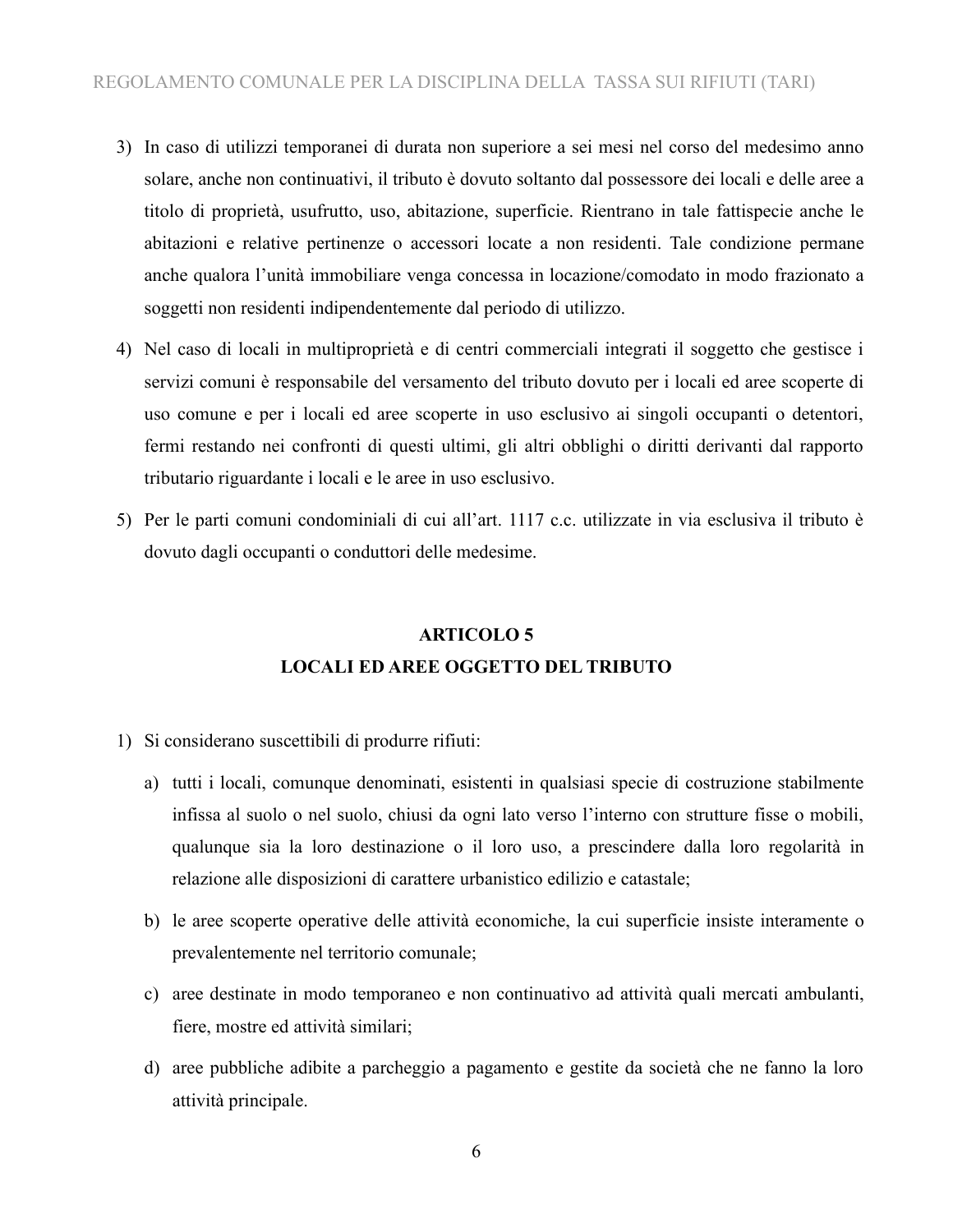- 2) Per le unità immobiliari iscritte o iscrivibili nel catasto edilizio urbano nelle categorie A, B e C, per le quali non è possibile addivenire alla determinazione della superficie assoggettabile alla TARI pari all'80 per cento di quella catastale, in base alle procedure di interscambio tra il Comune e l'Agenzia delle Entrate, la superficie assoggettabile alla TARI è costituita da quella calpestabile dei locali e delle aree suscettibili di produrre rifiuti urbani e assimilati. Per le unità immobiliari a destinazione speciale, ovvero facenti parte delle categorie catastali D ed E, la superficie assoggettabile alla TARI è quella calpestabile. Per le unità immobiliari assoggettabili in base alla superficie calpestabile, la superficie, per i fabbricati, viene misurata sul filo interno dei muri e, per le aree scoperte, sul perimetro interno delle medesime, al netto delle eventuali costruzioni insistenti.
- 3) Fino all'attuazione di quanto previsto dal precedente comma 2), relativamente ai locali si precisa che:
	- a) per le utenze domestiche, in aggiunta alla superficie dei vani principali, sono computate le superfici degli accessori (esempio: corridoi, ingressi interni, anticamere, ripostigli, soffitte, bagni, scale, ecc.) così come le superfici dei locali di servizio, anche se interrati e/o separati dal corpo principale del fabbricato (quali ad es. cantine, autorimesse, lavanderie, disimpegni, ecc.);
	- b) per le utenze non domestiche sono soggette a tariffa le superfici di tutti i locali, principali e di servizio;
- 4) La superficie, per i fabbricati, viene misurata sul filo interno dei muri perimetrali e, per le aree scoperte, sul perimetro interno delle medesime, al netto delle eventuali costruzioni insistenti.
- 5) La superficie complessiva è arrotondata per eccesso se la frazione è superiore o uguale al mezzo metro quadrato, e per difetto, se frazione è inferiore al mezzo metro quadrato;
- 6) Alle unità immobiliari adibite a utenza domestica in cui sia esercitata anche un'attività economica o professionale, qualora non sia distinguibile la superficie destinata all'attività da quella dedicata all'uso domestico, è applicata la tariffa delle utenze domestiche.
- 7) Per i distributori di carburante viene considerata soggetta a tariffa una superficie ottenuta applicando i seguenti parametri: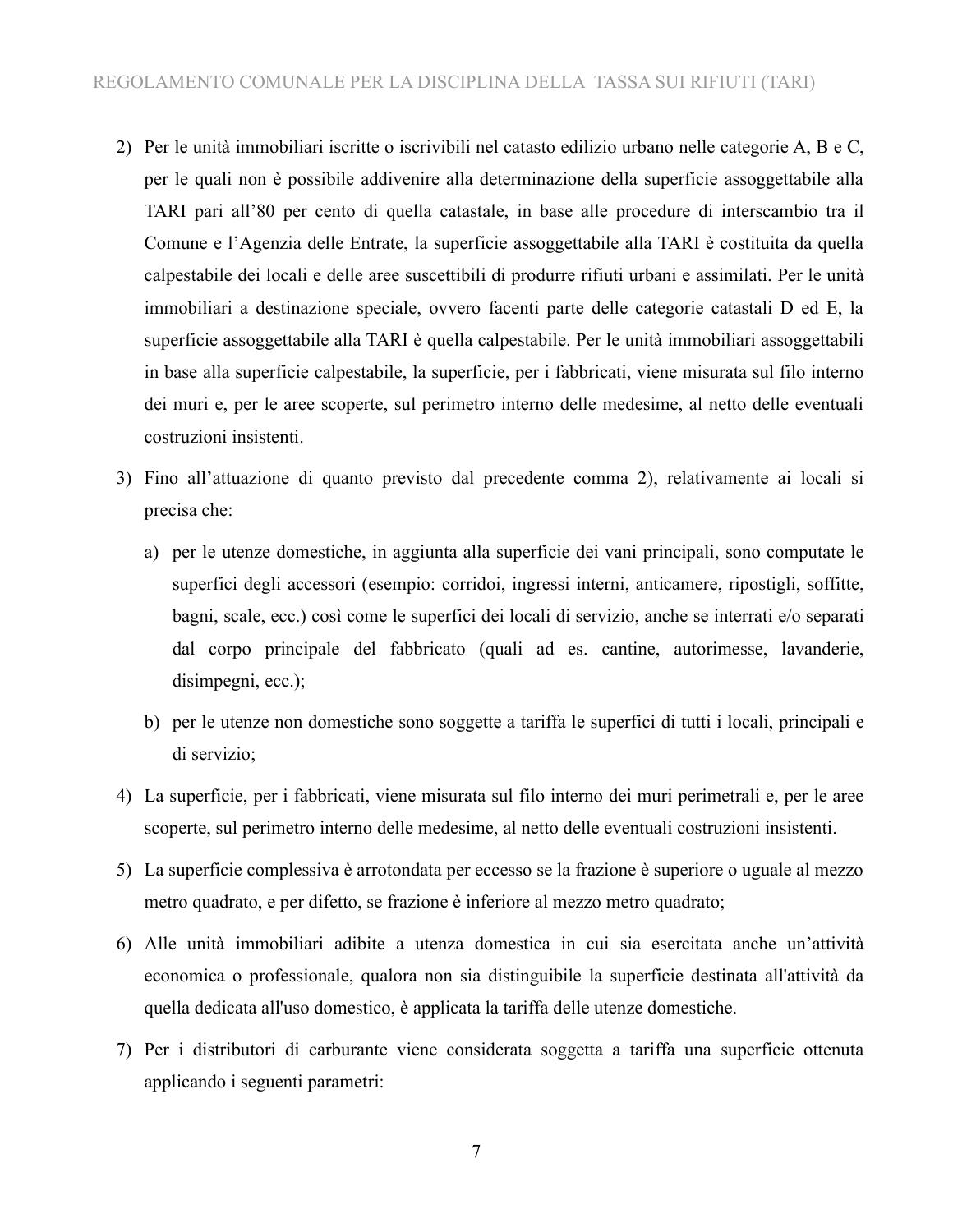- a) per colonnina  $18$  mq. per ciascun lato servito;
- b) 36 mq. per ogni autolavaggio.

#### **ARTICOLO 6**

#### **LOCALI ED AREE SCOPERTE ESCLUSE DAL TRIBUTO**

- 1) Non sono soggetti al tributo i locali e le aree che non possono produrre rifiuti, urbani o assimilati, per la loro natura o per il particolare uso cui sono stabilmente destinati, o perché risultino in obiettive condizioni di non utilizzabilità. Presentano tali caratteristiche, a titolo esemplificativo:
	- a) centrali termiche e locali riservati ad impianti tecnologici, quali cabine elettriche, vani ascensori, celle frigorifere, locali di essicazione e stagionatura senza lavorazione, silos e simili, ove non si abbia, di regola, presenza umana;
	- b) le aree scoperte pertinenziali ed accessorie a locali tassabili;
	- c) le aree comuni condominiali di cui all'art. 1117 del codice civile che non siano detenute o occupate in via esclusiva;
	- d) locali oggetto di lavori di ristrutturazione, restauro o risanamento conservativo in seguito al rilascio di licenze, concessioni o autorizzazioni, limitatamente al periodo di validità del provvedimento e, comunque, non oltre la data riportata nella certificazione di fine lavori, sempreché non vengano utilizzati e, qualora si tratti di immobili adibiti a civile abitazione, non risulti che vi siano persone comunque residenti anagraficamente nell'unità stessa;
	- e) le unità immobiliari adibite a civile abitazione prive di mobili e suppellettili e non allacciate ad alcun servizio di rete pubblico (luce, acqua, gas), e non utilizzati;
	- f) la superficie di balconi, terrazze, porticati e verande, non chiusi o chiudibili con strutture fisse o mobili da ogni lato oppure su tre lati, delle utenze domestiche;
	- g) soffitte, ripostigli, stenditoi, lavanderie e simili, limitatamente alla parte del locale con altezza inferiore o uguale a m. 1,50;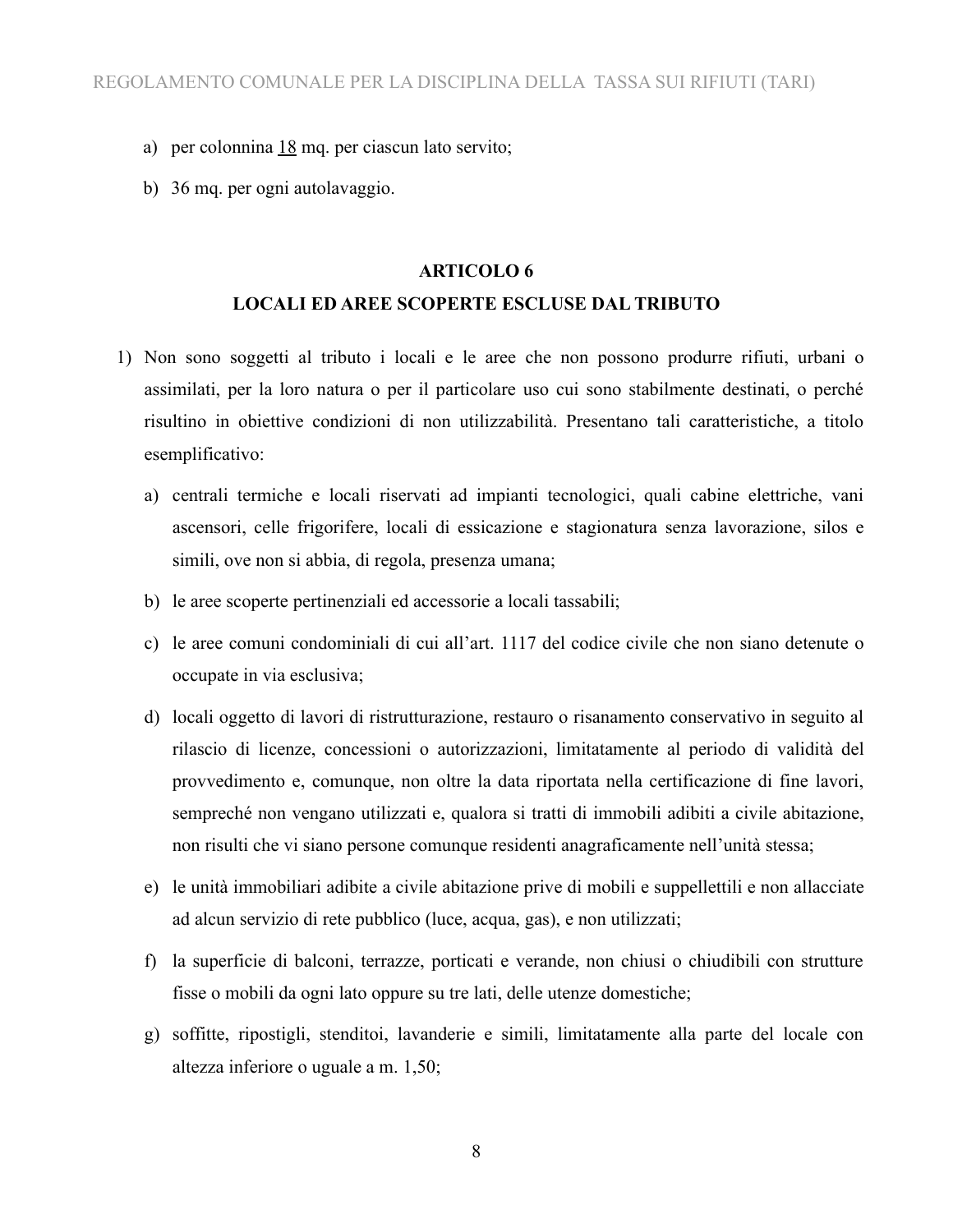- h) i solai ed i sottotetti anche se portanti, non adattabili ad altro uso, non collegati da scale, fisse o retrattili, da ascensori e montacarichi;
- i) la parte degli impianti sportivi riservata, di norma ai soli praticanti, sia che detti impianti siano ubicati in aree scoperte che in locali, fermo restando l'assoggettabilità al tributo degli spogliatoi, dei servizi e delle aree destinate al pubblico;
- j) fabbricati danneggiati, non agibili e non abitabili, e relative aree scoperte, purché tale circostanza sia confermata da idonea documentazione e non siano di fatto utilizzati;
- k) gli edifici accatastati in categoria catastale E/7 in cui è esercitato pubblicamente il culto, limitatamente alla parte di essi ove si svolgono le funzioni religiose;
- l) I locali e le aree cimiteriali, con esclusione dei locali destinati ad abitazione, uffici, depositi e simili;
- m) immobili di stretta pertinenza di fondi destinati all'esercizio dell'agricoltura, compresa l'attività florovivaistica, della silvicoltura e dell'allevamento. Si considerano pertinenze tutti i locali di ricovero delle derrate, nonché fienili, silos, luoghi di sosta temporanea delle persone nelle pause di lavoro, con l'esclusione della parte abitativa della casa colonica e sue pertinenze,che si considera assoggettata a tributo;
- n) locali e aree nelle quali si svolgono attività non domestiche, ove per specifiche caratteristiche strutturali e per destinazione si formano esclusivamente rifiuti speciali non assimilati, allo smaltimento dei quali sono tenuti a provvedere a proprie spese i produttori stessi in base alle norme vigenti.
- 2) \Con riferimento ai locali delle strutture sanitarie, anche veterinarie, pubbliche e private sono esclusi dal tributo esclusivamente le sale operatorie, le stanze di medicazione e ambulatori medici, laboratori di analisi, di ricerca, di radiologia, di radioterapia, di riabilitazione e simili, i reparti e le sale di degenza che ospitano pazienti affetti da malattie infettive;
- 3) Nella determinazione della superficie assoggettabile alla tassa non si tiene conto di quella parte di essa ove si formano in via continuativa e prevalente rifiuti speciali e/o tossici, a condizione che il produttore ne dimostri l'avvenuto trattamento in conformità alla normativa vigente. A tal fine, a pena di decadenza, il soggetto passivo dovrà presentare al Comune copia del formulario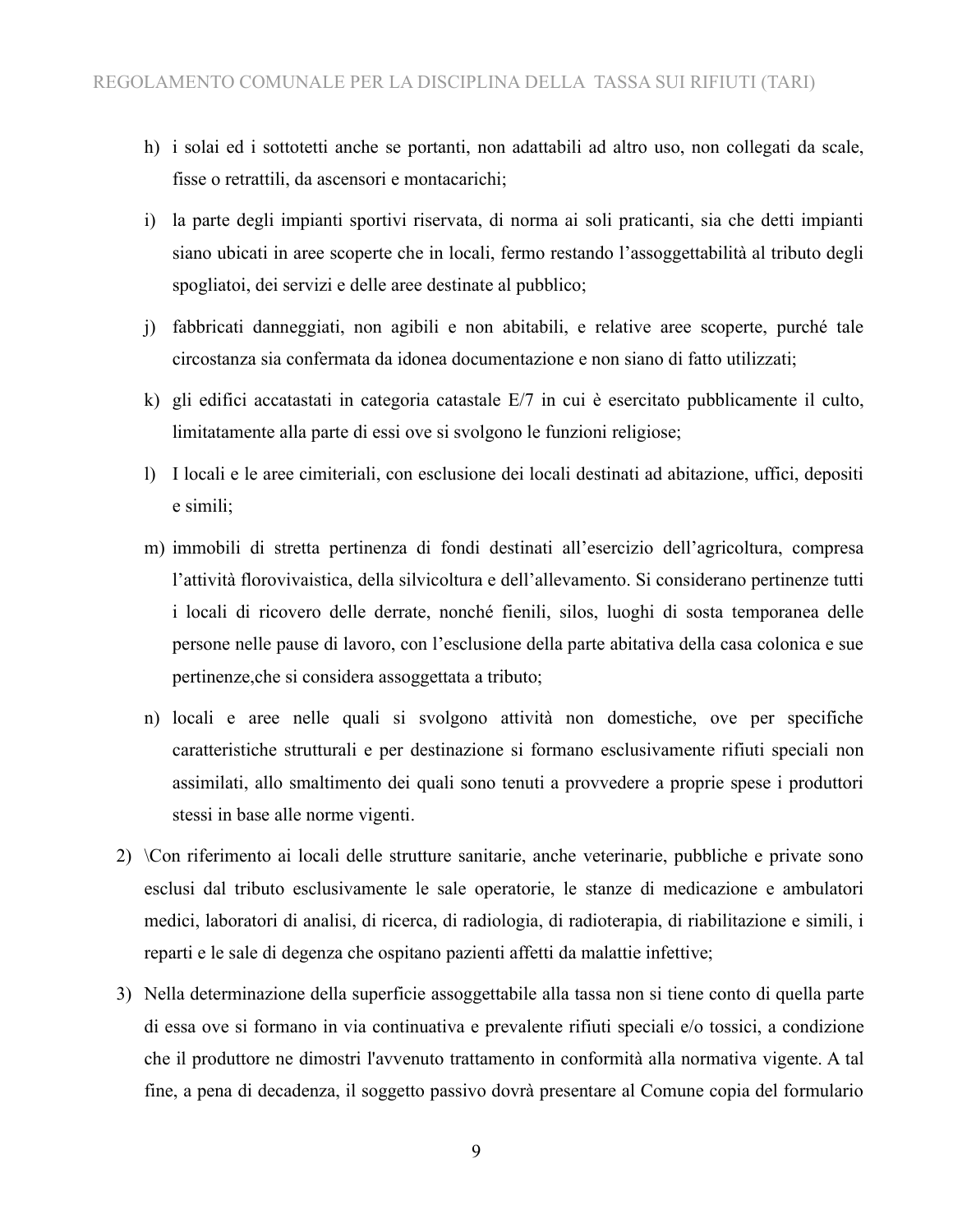di identificazione dei rifiuti entro il 20 gennaio dell'anno successivo a quello di riferimento. In difetto, l'intera superficie sarà assoggettata alla tassa per l'intero anno solare.

- 4) Per i produttori di rifiuti speciali non assimilabili agli urbani non si tiene altresì conto della parte di area dei magazzini, funzionalmente ed esclusivamente collegata all'esercizio dell'attività produttiva, occupata da materie prime e/o merci, merceologicamente rientranti nella categoria dei rifiuti speciali non assimilabili, la cui lavorazione genera comunque rifiuti speciali non assimilabili, fermo restando l'assoggettamento delle restanti aree e dei magazzini destinati allo stoccaggio di prodotti finiti e di semilavorati e comunque delle parti dell'area dove vi è presenza di persone fisiche.
- 5) Le circostanze dei commi precedenti devono essere indicate nella dichiarazione e devono essere direttamente rilevabili in base ad elementi obiettivi o ad idonea documentazione.

### **ARTICOLO 7 RIDUZIONI DEL TRIBUTO**

- 1) La tariffa si applica in misura ridotta, nella quota fissa e nella quota variabile, qualora le utenze si trovino nelle condizioni sotto elencate.
- 2) Per le aree ed i locali situati al di fuori della zona perimetrata in cui è effettuata la raccolta il tributo è ridotto del **60%** se la distanza dal più vicino punto di raccolta rientrante nella zona perimetrata o di fatto servita sia superiore a 400 metri, escludendo dal calcolo i percorsi in proprietà privata.
- 3) L'interruzione temporanea del servizio di gestione dei rifiuti per motivi sindacali o per imprevedibili impedimenti organizzativi non comporta esenzione o riduzione del tributo. Nel caso in cui tale interruzione superi la durata continuativa di 30 giorni, o comunque abbia determinato una situazione riconosciuta dall'autorità sanitaria di danno o pericolo di danno alle persone o all'ambiente, il tributo è ridotto di un dodicesimo per ogni mese di interruzione.
- 4) Sono previste inoltre le seguenti riduzioni: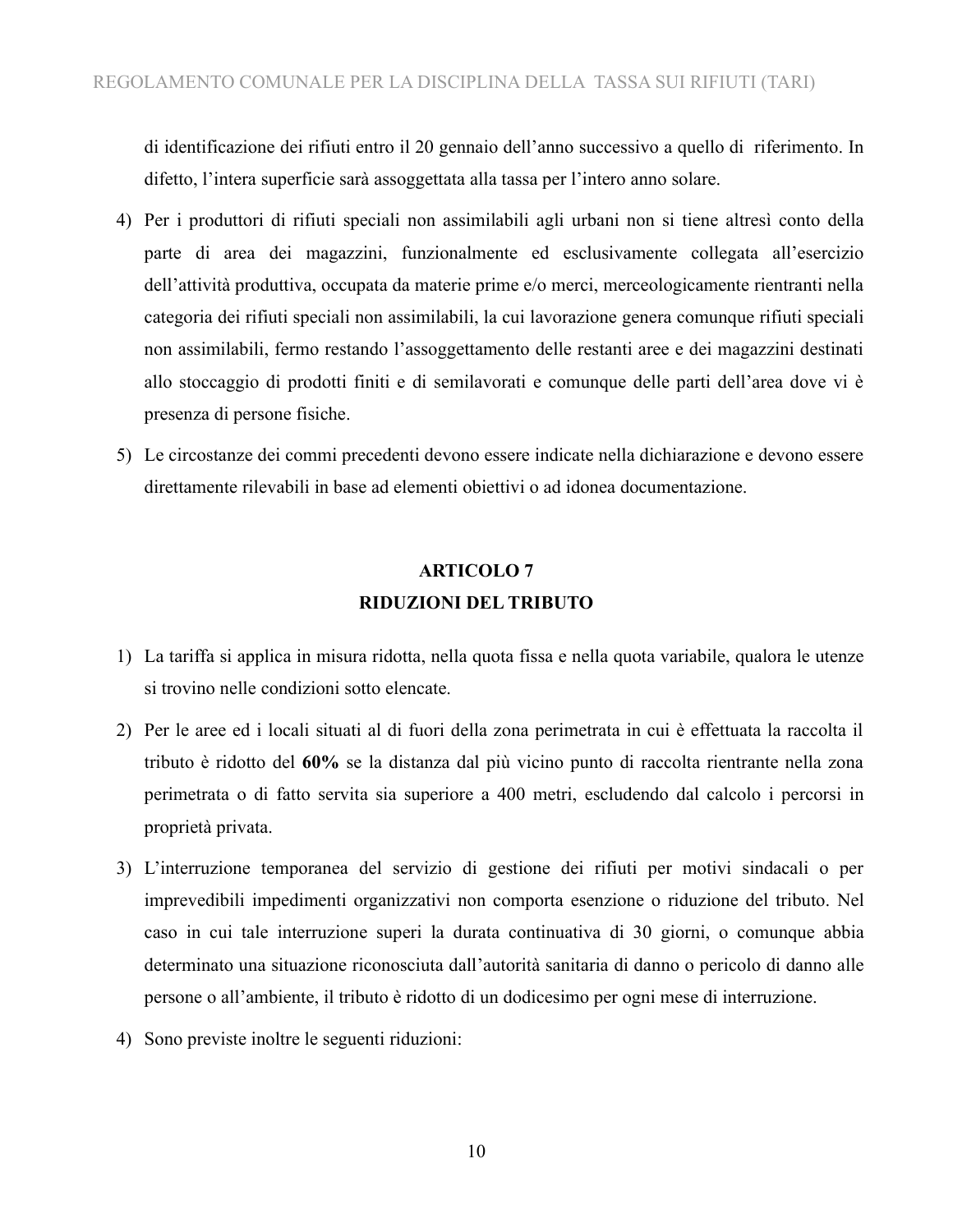- a) Per i locali e le aree delle utenze domestiche non residenti, tenute a disposizione per uso stagionale che vengono occupati o detenuti in modo non continuativo ma ricorrente fino ad un massimo di 183 giorni nell'anno solare si applica una riduzione del tributo pari al **30%;**
- b) Per le abitazioni occupate da soggetti che risiedano o abbiano la dimora, per più di sei mesi all'anno, all'estero, si applica un riduzione del tributo pari al **30%;**
- c) Per le abitazioni e relative pertinenze possedute da soggetti residenti nel Comune in altra unità immobiliare adibita a civile abitazione, suscettibili di produrre rifiuto ma non utilizzate e tenute a disposizione si applica una riduzione del tributo pari al **30%**;
- d) Per i locali e le aree scoperte operative, diverse dalle abitazioni, adibiti ad uso stagionale o ad uso non continuativo, ma ricorrente, fino ad un periodo massimo **di 210** giorni anche non continuativi nell'arco dell'anno solare, si applica una riduzione del tributo pari al **30%**;
- e) Per i fabbricati rurali ad uso abitativo e relative pertinenze, come risultanti dalla banca dati catastale, si applica una riduzione del **30%**.
- 5) Tutte le riduzioni sono riconosciute a richiesta dell'utenza e decorrono dalla data della richiesta; le condizioni previste per le riduzioni di cui al comma 4 devono risultare da idonea documentazione o titolo autorizzativo rilasciato dal competente ufficio comunale;
- 6) Se le riduzioni sono richieste contestualmente alla dichiarazione iniziale o di variazione dell'utenza presentata ai sensi dell'art. 15, comma 2 del presente regolamento, decorrono dalla data di inizio o di variazione dell'utenza dichiarata.

#### **ARTICOLO 8**

#### **RIDUZIONE DI SUPERFICIE PER PRODUZIONE DI RIFIUTI SPECIALI**

1) Ai sensi di quanto previsto dall'articolo 1, comma 682, lettera a), punto 5, della Legge n. 147/2013, per le utenze non domestiche, in caso di contestuale produzione di rifiuti urbani, assimilati, come classificati con delibera ATO n.3/2006, n.8/2011 e n.31/2013, e di rifiuti speciali, siano essi pericolosi o non pericolosi, qualora non sia possibile verificare concretamente la complessiva superficie tassabile o, comunque, risulti di difficile determinazione per l'uso promiscuo cui sono adibiti i locali e le aree o per la particolarità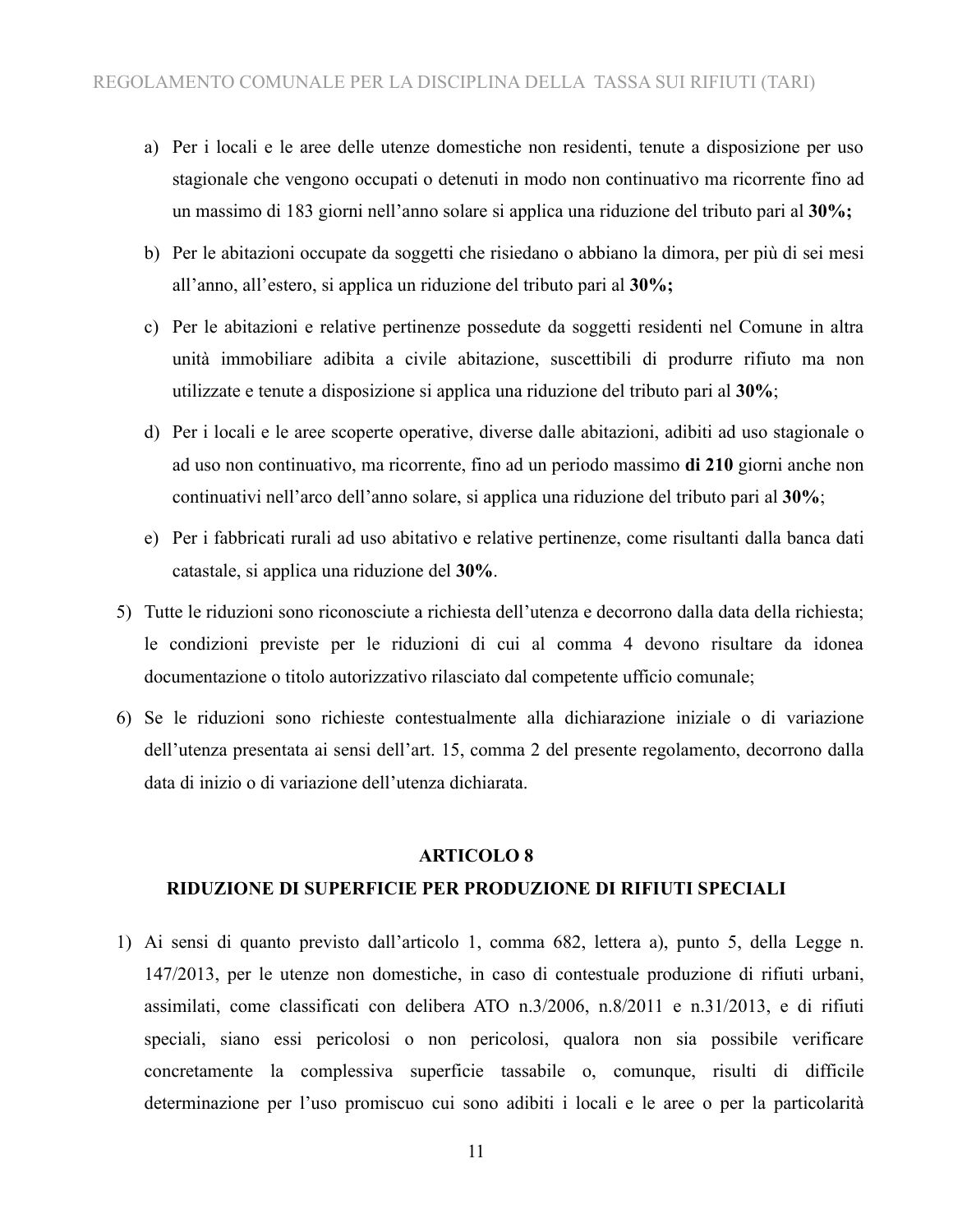dell'attività esercitata, la superficie dei soli locali usati promiscuamente è ridotta delle percentuali di seguito indicate:

| a) lavanderie a secco, tintorie non industriali:                        | 20% |
|-------------------------------------------------------------------------|-----|
| laboratori fotografici, eliografie:<br>b)                               | 20% |
| autoriparatori, elettrauto, gommisti, distributori di carburante:<br>c) | 25% |
| d) gabinetti dentistici, radiologi e laboratori odontotecnici:          | 10% |
| laboratori di analisi:<br>e)                                            | 10% |
| f) autoservizi, autolavaggi, autorimessaggi:                            | 10% |
| g) tipografie, stamperie, incisioni, serigrafie:                        | 25% |
| Falegnamerie e vetrerie:<br>h)                                          | 10% |
| i) Carrozzerie, demolitori, rottamai:                                   | 15% |
| j) Cantieri Navali:                                                     | 15% |
| k) Marmisti:                                                            | 15% |
| l) Verniciatura, lucidatura mobili e infissi, galvanotecnici, fonderie, |     |
| ceramiche e smalterie:                                                  | 25% |
| m) Metalmeccaniche:                                                     | 25% |
| n) Lavorazioni materie plastiche e vetroresine:                         | 25% |
| o) Altre attività di tipo industriale produttive di rifiuto speciale    |     |
| non assimilato/non assimilabile diverso da quello riconducibile alle    |     |
| sopraelencate tipologie di attività:                                    | 15% |

Alle suindicate tipologie di attività fanno riferimento, di norma, i codici ATECO di cui all'allegato 1).

7) Per le attività con condizioni di produzione promiscua di rifiuti urbani o assimilati e di rifiuti speciali, non comprese fra quelle indicate nel comma 1, il Funzionario Responsabile del tributo può accordare la riduzione nella misura corrispondente a quella prevista per l'attività ad essa più similare sotto l'aspetto della potenziale produttività quali-quantitativa di analoga tipologia di rifiuti speciali.

Per fruire della riduzione di cui ai commi precedenti gli interessati devono obbligatoriamente: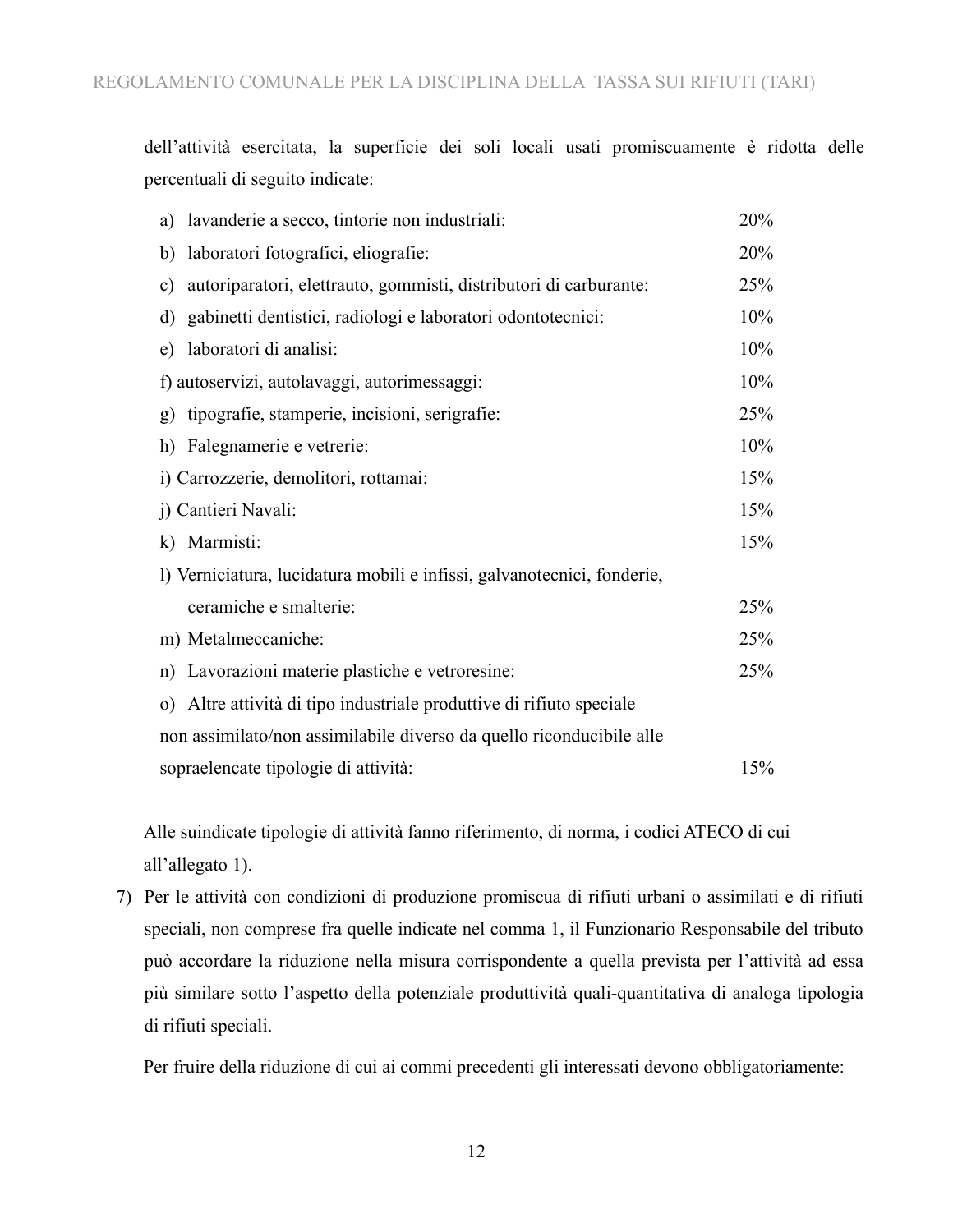- a) indicare, nella denuncia originaria o di variazione, il ramo di attività e la sua classificazione (industriale, artigianale, commerciale, di servizio, ecc.) nonché le superfici di formazione dei rifiuti o sostanze, indicandone l'uso e le tipologie di rifiuti prodotti distinti per codice CER (Catalogo Europeo dei Rifiuti), producendo contestualmente contratto con Ditta specializzata per lo smaltimento dei rifiuti speciali e relative fatture;
- b) presentare al Comune copia del formulario di identificazione rifiuti entro il 20 gennaio dell'anno successivo a quello di riferimento.

### **ARTICOLO 9 RIDUZIONI ALLE UTENZE**

- 1) Fermo restando la copertura integrale del costo del servizio, le agevolazioni per la raccolta differenziata, previste dalle vigenti normative, sono determinate, su base comunale, nel preventivo del costo del servizio che genera, mediante il piano economico finanziario, il tributo stesso.
- 2) A favore delle **utenze domestiche** sono previste le seguenti agevolazioni:
	- a) **alle utenze domestiche residenti**, dotate di ampio orto o giardino ad uso esclusivo ed adeguato all'utilizzo del "**compost"**, è riconosciuta un'agevolazione pari ad Euro **5,16/anno** per ogni componente del nucleo familiare qualora, previa richiesta di adeguato compostiere all'ufficio competente, venga effettuato il compostaggio domestico della frazione umida dei rifiuti prodotti. A tale scopo è prevista la distribuzione gratuita alle utenze domestiche che ne fanno richiesta di adeguato compostiere.

L'ente verifica l'effettivo utilizzo di tale modalità di smaltimento.

L'agevolazione è subordinata alla sottoscrizione di apposita dichiarazione di praticare il compostaggio domestico in modo continuativo e la disponibilità a sottoporsi a periodici controlli. Qualora a seguito di controlli il compostiere venisse trovato inutilizzato o non più presente presso l'utente, verranno addebitate oltre all'eventuale costo del contenitore, tutte le annualità pregresse dell'agevolazione di cui ha goduto, fino ad un massimo di 5 (cinque) annualità.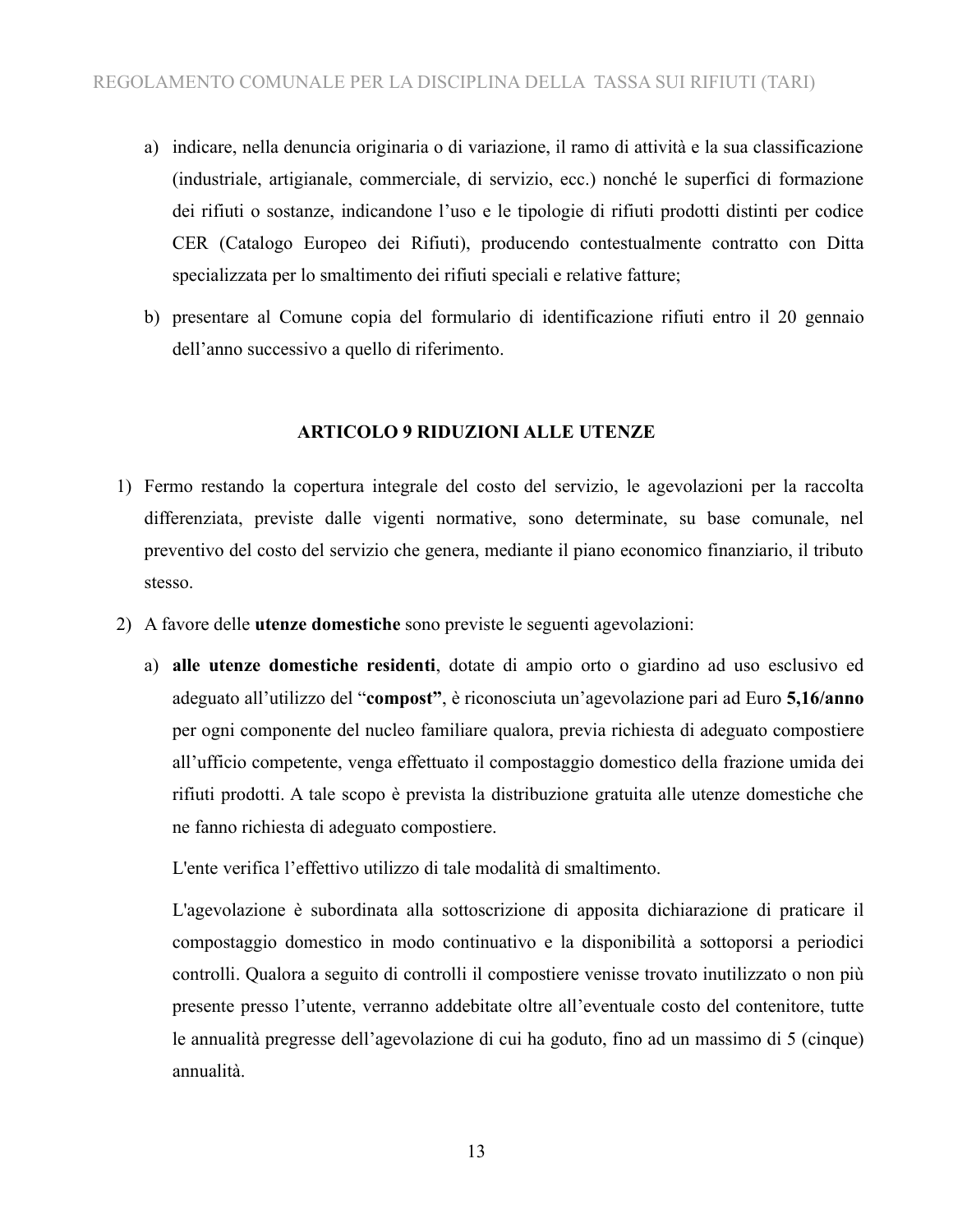b) Per la **raccolta differenziata** effettuata dall'**utenza domestica** ai sensi dell'art. 7, comma 1, del DPR 158/99 mediante conferimento a cura dell'utenza stessa presso la stazione ecologica. Tale agevolazione è riconosciuta mediante riduzione del tributo secondo gli importi specificati nella seguente tabella:

| <b>TIPOLOGIA DI MATERIALE</b> | Euro/Kg. |
|-------------------------------|----------|
| Plastica                      | 0.05     |
| Carta e cartone               | 0.05     |
| Metallo                       | 0.05     |
| Accumulatori                  | 0.05     |
| Legno                         | 0.05     |
| Vetro                         | 0.05     |
| Contenitori T/F               | 0.05     |
| Farmaci                       | 0.05     |
| Filtri olio                   | 0.05     |
| Ingombranti misti             | 0.05     |
| Lampade fluorescenti          | 0.05     |
| Olii minerali vegetali        | 0.05     |
| Pile                          | 0.05     |
| Pneumatici                    | 0.05     |
| Sfalci potature               | 0.05     |
| Inerti                        | 0.05     |
| Frigoriferi                   | 0.05     |
| Video                         | 0.05     |
| Altri RAEE                    | 0.05     |

c) L'eventuale agevolazione spettante a ciascuna utenza domestica sarà imputata, di norma, nella prima rata di ogni anno nella quale è generalmente incluso il conguaglio del tributo effettivamente dovuto per l'anno solare precedente.

### 3) A favore delle **Utenze non domestiche** :

- a) che dimostrino di aver avviato al riciclo direttamente o tramite soggetti autorizzati, i rifiuti assimilati da esse stesse prodotti, esclusi gli imballaggi secondari e terziari;
- b) che dimostrino di avere avviato al riciclo ai fini energetici nello stesso stabilimento di produzione rifiuti speciali non pericolosi quali segatura, trucioli di legno, ecc.
- c) il tributo dovuto è decurtato di **€ 18,00** per ogni tonnellata dei rifiuti di cui alla tabella seguente avviati al riciclo: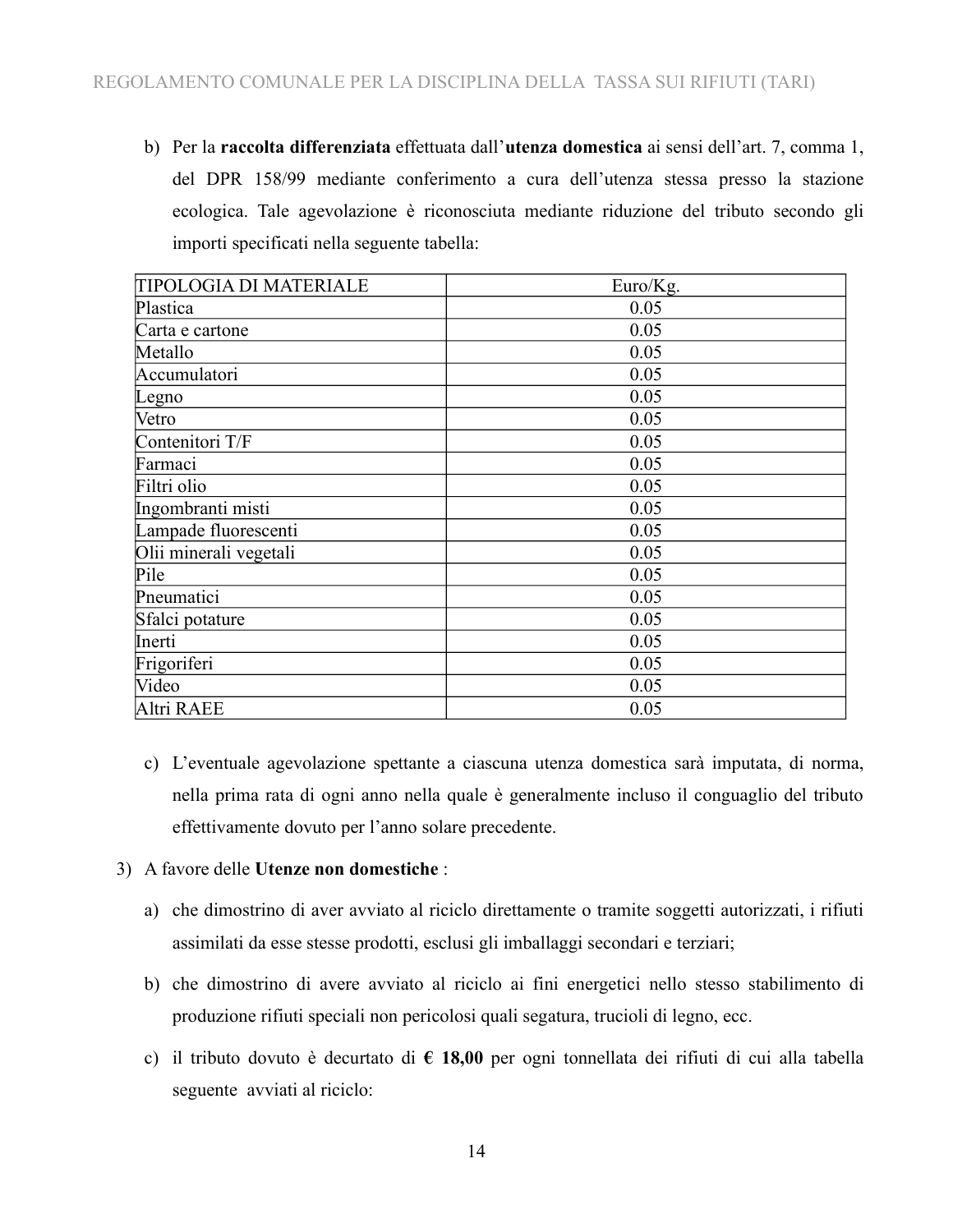| <b>CODICE CER</b> | <b>DESCRIZIONE</b>              |
|-------------------|---------------------------------|
| 150101            | Imballaggi in carta e cartone   |
| 150103            | Imballaggi in legno             |
| 150104            | Imballaggi metallici            |
| 150106            | Imballaggi in materiali misti   |
| 150107            | Imballaggi in vetro             |
| 200101            | Carta e cartone                 |
| 200102            | Vetro                           |
| 200140            | Metallo                         |
| 200138            | Legno, diverso da quello di cui |
|                   | alla voce 200137                |

d) Per i materiali di cui alla tabella seguente, caratterizzati da basso peso specifico, l'agevolazione è elevata a **€ 27,00** per tonnellata avviata a riciclo:

| <b>CODICE CER</b> | <b>DESCRIZIONE</b> |    |           |
|-------------------|--------------------|----|-----------|
| $ 150102\rangle$  | Imballaggi         | 1n | plastica, |
|                   | polistirolo        |    |           |
| 200139            | Plastica           |    |           |

- e) Per l'utenza non domestica che intende usufruire dell'agevolazione di cui ai punti precedenti, per l'avvio al riciclo (così come definito nell'art.185 del d.lgs. n.152 del 2006) deve trasmettere a pena di decadenza del diritto all'agevolazione, preferibilmente per via telematica, al massimo con frequenza trimestrale, entro i primi 15 giorni del mese successivo al periodo di riferimento, sulla base della modulistica predisposta **dall'Ufficio Tributi del Comune:**
	- richiesta di agevolazione con allegata la dichiarazione dei rifiuti avviati autonomamente a recupero, comprendente una tabella riassuntiva dei rifiuti avviati a recupero, raggruppati per tipologia e impianto di destinazione.
	- scansione leggibile dei formulari o documenti Sistri in cui viene attestato da parte dell'impianto l'effettivo peso del rifiuto pesato a destinazione.

Resta comunque salva la possibilità di procedere, previa formale richiesta, al sopralluogo nello stabilimento di produzione.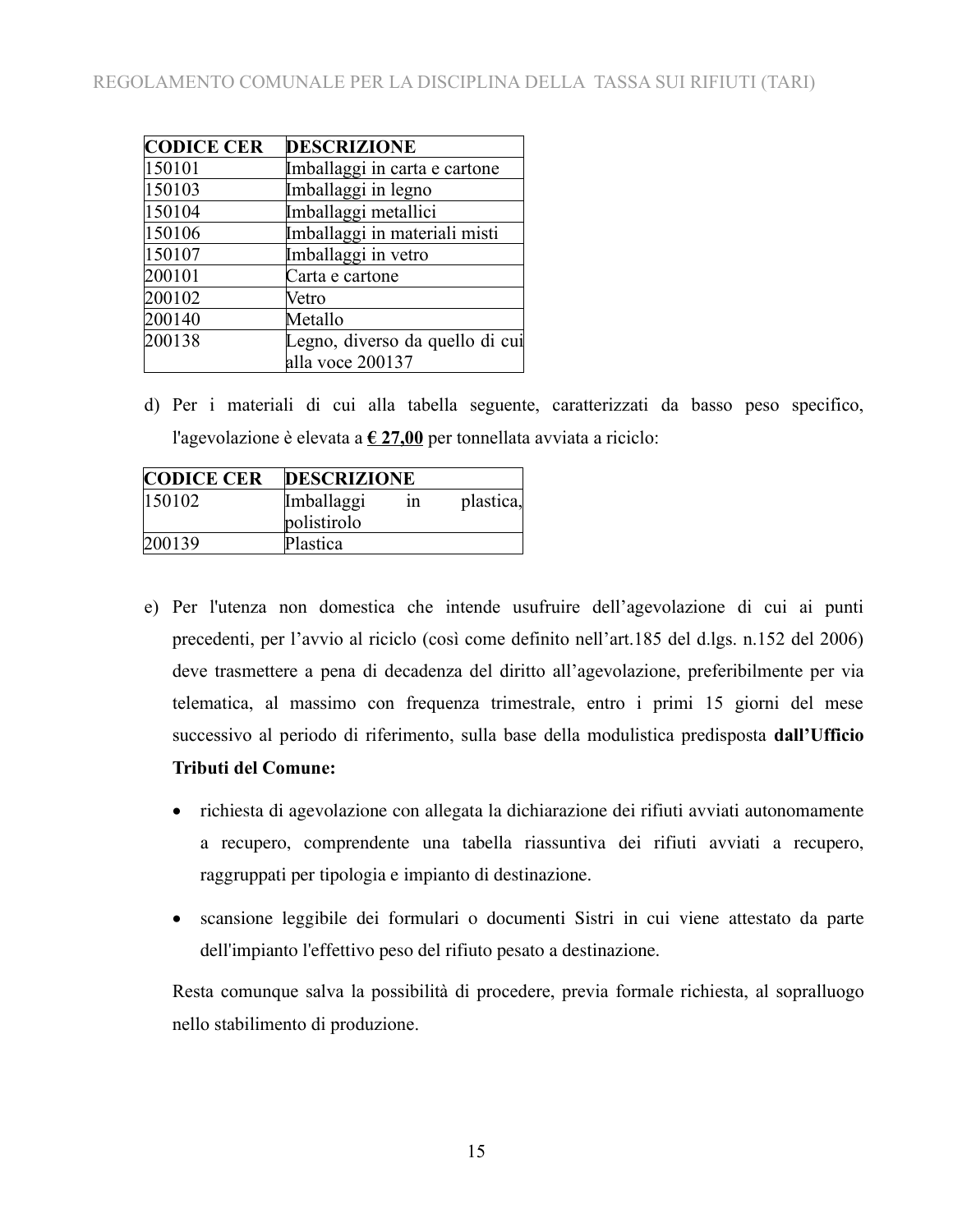f) L' agevolazione spettante sarà imputata, di norma, nella prima rata di ogni anno nella quale è generalmente incluso il conguaglio del tributo effettivamente dovuto per l'anno solare precedente.

### **ARTICOLO 10 CUMULABILITA' DI RIDUZIONI ED AGEVOLAZIONI**

1) In nessun caso la somma delle riduzioni e delle agevolazioni ottenibili sia dalle utenze domestiche che non domestiche, su base annua, può superare la soglia del **70%** del tributo dovuto.

#### **ARTICOLO 10-bis**

#### **AGEVOLAZIONI "ANTISPRECO" (ART. 1 COMMI 652 E 659 L. 147/13)**

- 1) A decorrere dall'annualità 2017 è riconosciuto sulla base di documentata istanza di parte un abbattimento tariffario alle utenze non domestiche di cui all'ultimo periodo del novellato art. 1 comma 652 L. 147/13, così come modificata dall'art. 17 della L. 166/16.
- 2) Ai fini dell'interpretazione ed applicazione della fattispecie prevista dal novellato art. 1 comma 652 L. 147/13 trovano applicazione le definizioni di cui all'art. 2 comma 1 lett b), c), d), s) della medesima L. 166/16.
- 3) La quantità di beni e prodotti ritirati dalla vendita oggetto di donazione deve essere documentata prioritariamente sulla base delle comunicazioni del donante e delle dichiarazioni trimestrali del donatario) di cui all'art.16 L.166/16; è ammessa, in via residuale, la possibilità di documentare con altre modalità se ed in quanto oggettivamente funzionali all'attività di controllo.
- 4) L'abbattimento tariffario di cui al comma 1 è quantificato in 0,20 euro/kg di beni alimentari di cui sia stata debitamente documentata la cessione gratuita (nel rispetto delle condizioni di legge e di quelle previste al presente articolo), a patto che il richiedente in possesso dei requisiti di legge soddisfi entrambe le seguenti condizioni: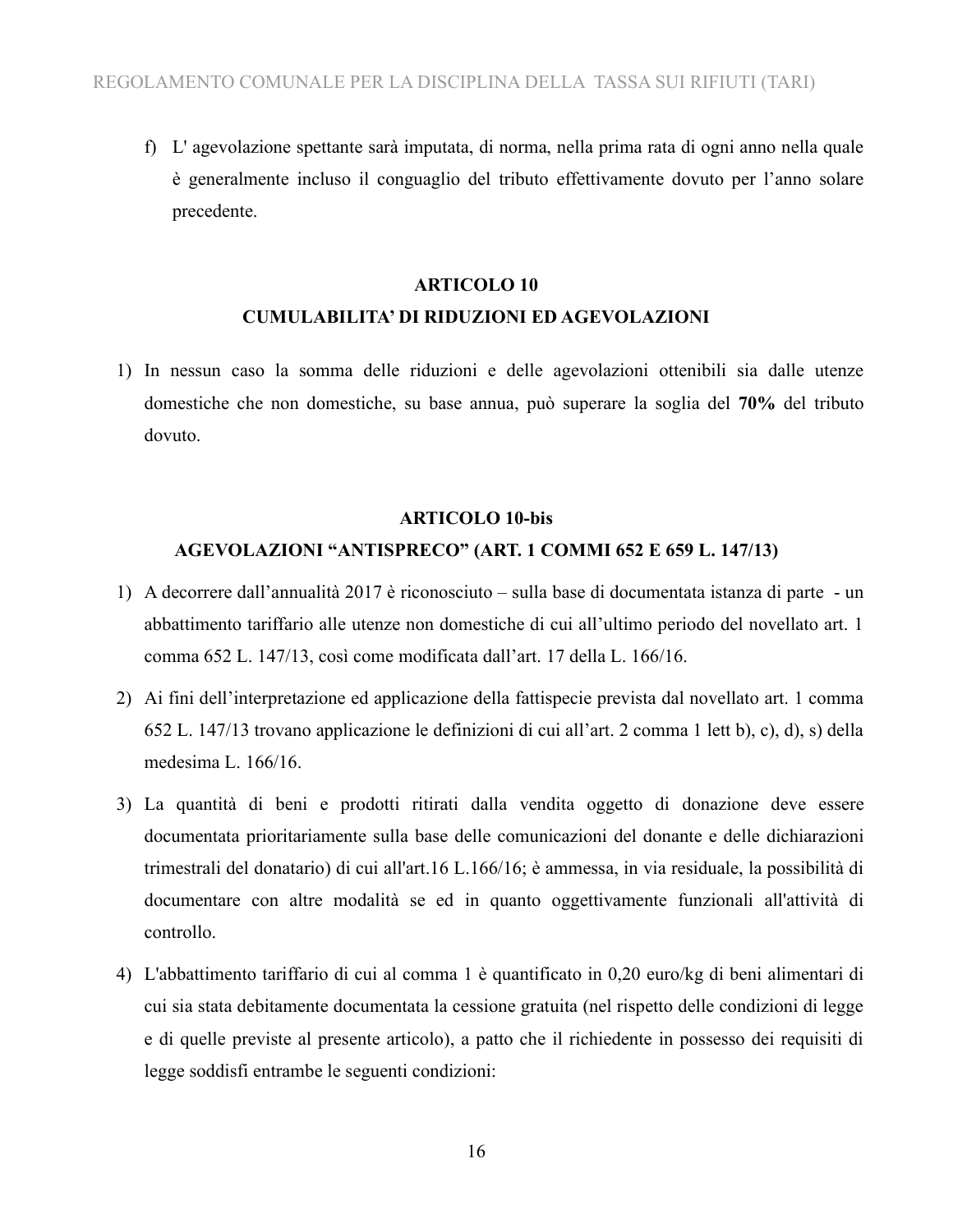- a) disponga di una superficie (adibita a produzione o distribuzione di beni alimentari) superiore a 200mq;
- b) presenti apposita istanza all'ufficio TA.RI. entro il 20 gennaio dell'anno successivo a quello oggetto della richiesta- indicando il progetto/collaborazione (finalizzato al contrasto dello spreco alimentare) a cui abbia aderito ed allegando la documentazione di cui al precedente comma 3.
- 5) In ogni caso l'abbattimento di cui al comma 4 non può arrivare ad incidere per oltre il 20% sull'ammontare totale della tassa dovuta. Esso viene applicato a conguaglio sulla tassa dovuta per l'anno successivo in base al positivo riscontro dell'ufficio sull'effettiva esistenza dei necessari presupposti.

### **ARTICOLO 10-ter AGEVOLAZIONI NUOVE ATTIVITA'**

1) Per le utenze non domestiche, a partire dal 01/01/2017 e limitatamente ai primi 3 anni dall'avvio di nuove attività, spetta una riduzione del 50% della quota variabile della tariffa. Si considerano nuove attività anche le aperture di unità locali di attività già avviate in altro Comune (ad esclusione di immobili utilizzati per lo svolgimento di attività rientranti nel settore bancario, finanziario, assicurativo).

1bis) Esclusivamente per le attività avviate a partire dal 2021 e limitatamente ai primi 3 anni dall'avvio spetta una riduzione del 70% della quota variabile della tariffa.

- 2) Sono esclusi dall'agevolazione di cui al comma 1 e 1 bis:
	- a) il mero cambiamento della denominazione sociale;
	- b) la cessazione di un'attività con conseguente costituzione di una nuova da parte dello stesso titolare o della maggioranza degli stessi, la variazione della compagine societaria (es. uscita i un socio da una società con contemporanea costituzione di una ditta individuale, ecc.);
	- c) la compravendita di nuovi fabbricati per lo svolgimento di attività avviate nel Comune precedentemente alla data dell'introduzione della presente agevolazione (01/01/2017);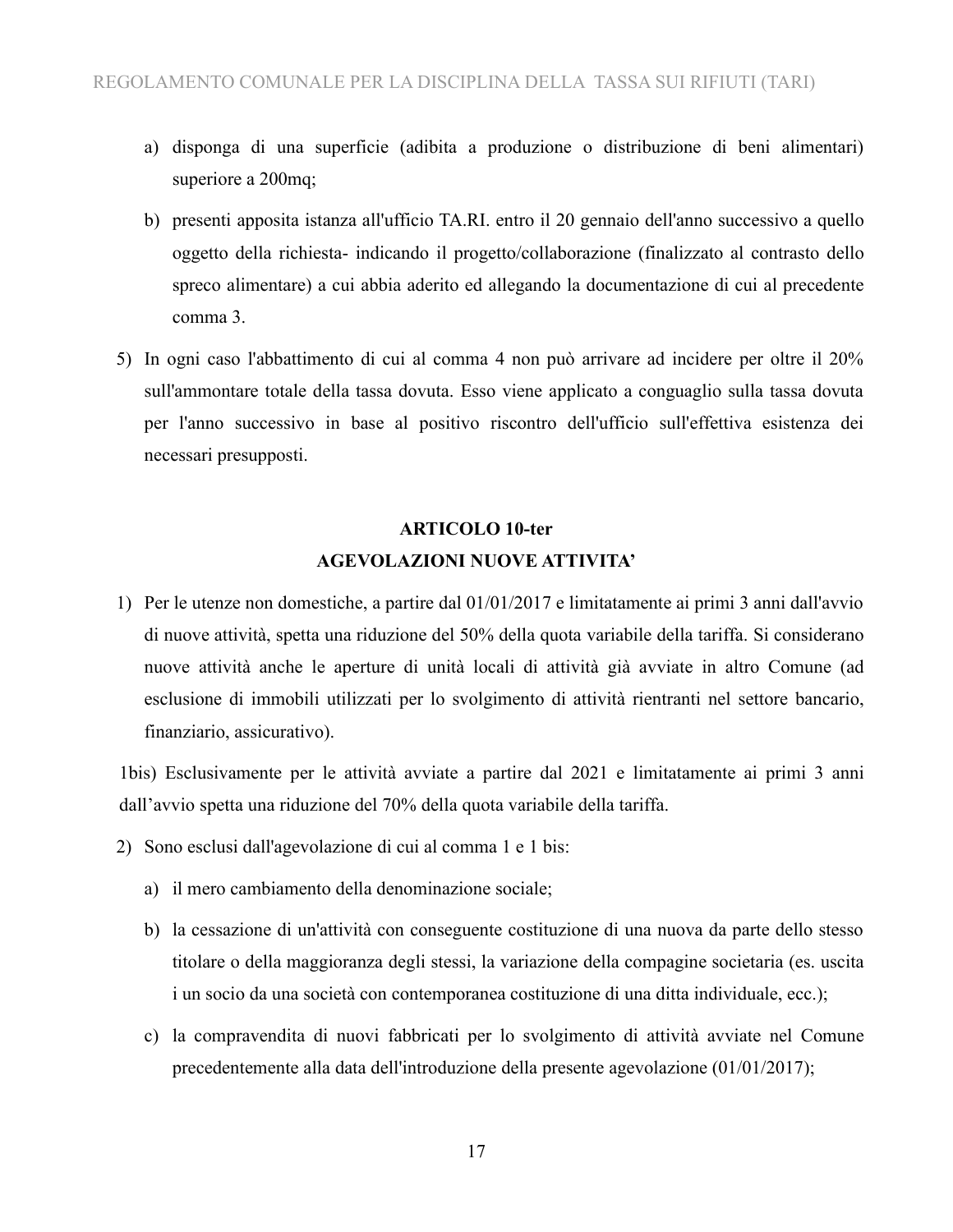- d) alienazione, costituizione di diritti reali o affitto dell'azienda o di un suo ramo;
- e) mero trasferimento in nuovi locali di una attività già avviata in precedenza.
- 3) Ai fini dell'agevolazione fiscale si terrà conto esclusivamente della data di costituzione della società e/o azienda (decorrente dalla data di prima iscrizione alla C.C.I.A.A. o comunque dalla data di attribuzione della Partita I.V.A.) e della sede che dovrà essere presso il Comune di Santa Sofia. In caso di aperture di unità locali di attività già avviate nel territorio del Comune o in altro Comune si avrà effetto dalla data di apertura delle unità locali (che dovranno essere indicate tra le sedi alla C.C.I.A.A.).

### **ARTICOLO 10-quater**

### **AGEVOLAZIONI PREVENZIONE E CONTRASTO ALLA DIPENDENZA DAL GIOCO**

#### **(L.R. n. 5/2013)**

1) Per le utenze non domestiche, i soggetti che esercitano attività rientranti nelle cat. 16 e 17, oltre a quelle di edicola e tabacchi che dichiarano, di non avere installato, di non installare o di aver disinstallato apparecchi di video poker, slot machine, videolottery o altri apparecchi con vincita in denaro, è applicata una riduzione del 15% sulla quota variabile della tariffa. I soggetti sono tenuti a presentare al Comune, entro il 30/04 dell'anno in cui si presenta il diritto ad usufruire della stessa, apposita dichiarazione sostitutiva dell'atto di notorietà inerente il possesso dei requisiti previsti, con apposita modulistica predisposta dall'ufficio tributi e pubblicata nel sito istituzionale del Comune, a pena di decadenza.

## **ARTICOLO 10-quinquies INTERVENTI A FAVORE DI CATEGORIE DI UTENZE NON DOMESTICHE PENALIZZATE DALLA SITUAZIONE EMERGENZIALE COVID-19**

1) Le utenze non domestiche regolarmente iscritte in tassa, in particolare le imprese che per l'emergenza sanitaria hanno dovuto sospendere temporaneamente o ridurre l'attività lavorativa in attuazione dei provvedimenti governativi adottati per il contenimento della diffusione del Coronavirus COVID-19 e che pertanto hanno ridotto o azzerato la produzione di rifiuti, è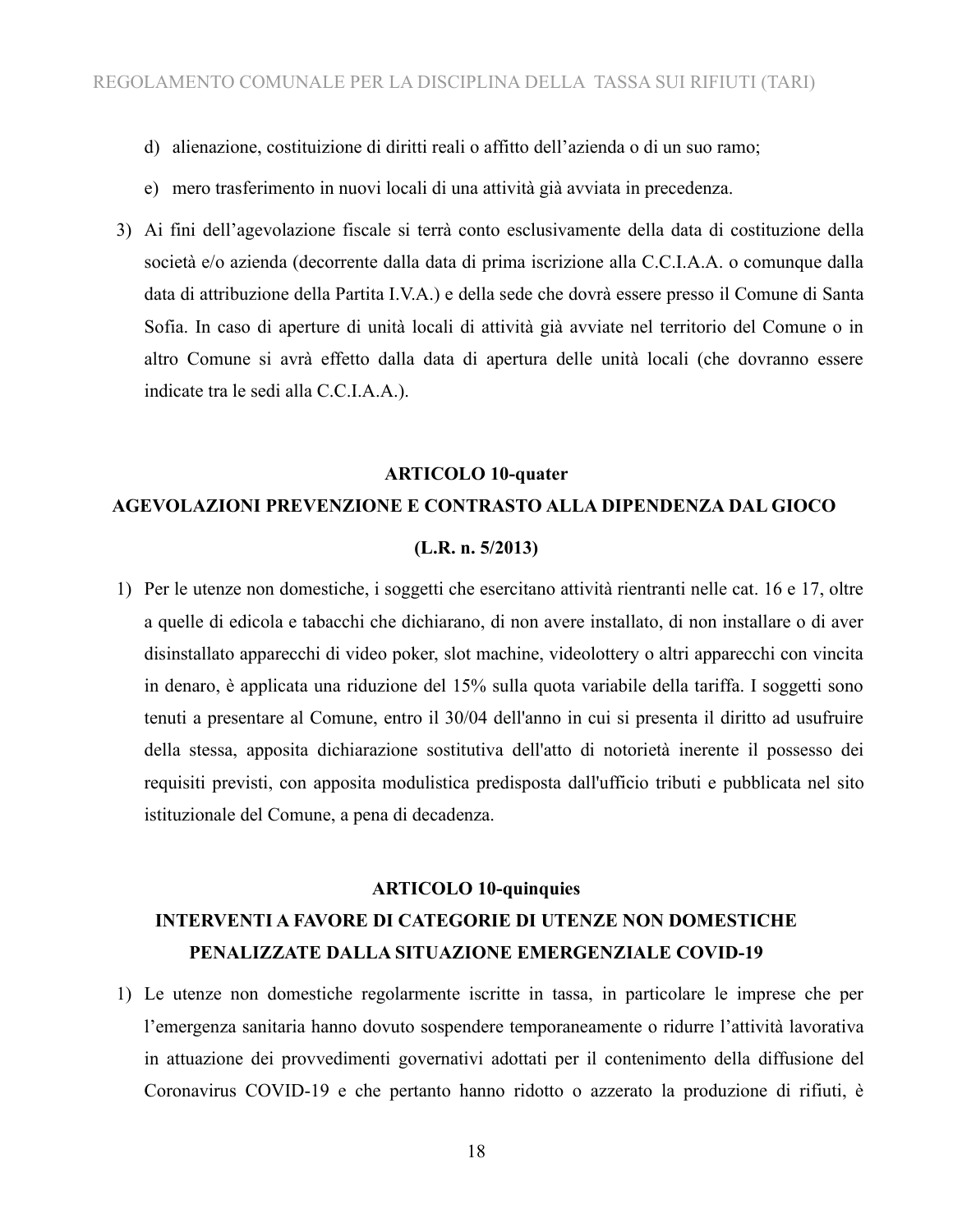concessa, per la sola annualità di competenza 2020, una riduzione tariffaria ex art. 660 della Legge 27/12/2013 n. 147. La suddetta riduzione per le utenze non domestiche che hanno subito le sospensioni obbligatorie indicate dai DPCM emanati per il COVID-19 verrà concesso un'agevolazione pari al 100% della parte variabile per i soli giorni di chiusura effettiva. Per i giorni in cui è stata svolta attività parziale (a titolo esemplificativo ma non limitato a questo elenco, di apertura parziale, consegna a domicilio o asporto), in virtù di deroghe alla chiusura disposte dalle competenti autorità, verrà concesso un'agevolazione pari al 50% sulla parte variabile per i soli giorni in cui l'attività è stata parzialmente svolta. Tale agevolazione assorbe gli effetti della riduzione dei coefficienti Kd prevista dall'art. 1 della deliberazione ARERA n. 158 del 05/05/2020;

- 2) Tali agevolazioni potranno essere concesse solo previa apposita istanza, su modulo appositamente predisposto, da presentarsi entro e non oltre il 31 ottobre 2020, pena esclusione. Il modulo può essere consegnato direttamente all'ufficio protocollo del Comune che ne rilascia ricevuta, inviata a mezzo posta con raccomandata a/r con allegata copia del documento d'identità, o per posta elettronica certificata (PEC).
- 3) L'agevolazione verrà riconosciuta a seguito di positivo riscontro dell'ufficio competente sull'effettiva esistenza dei necessari presupposti.

#### **ARTICOLO 10-sexies**

#### **AGEVOLAZIONI LEGATE ALL'INCREMENTO DELLA CAPACITA' RICETTIVA**

- 1) A decorrere dall'annualità 2021, è riconosciuta sulla base di documentata istanza di parte un'agevolazione applicata alle strutture ricettive dirette all'ospitalità (di cui alla Legge Regionale n. 16 del 28 luglio 2004, modificata dalla Legge Regionale n. 4 del 12 febbraio 2010) e agli agriturismi che svolgono attività ricettiva diretta all'ospitalità (Legge Regionale n. 4 del 31 marzo 2009) che incrementino la capacità ricettiva all'interno del territorio comunale.
- 2) L'agevolazione verrà applicata in misura pari al 100% del tributo dovuto esclusivamente per l'area interessata dall'incremento di posti letto (camera e servizi igienici dedicati). In caso di nuove attività, l'agevolazione verrà applicata all'intera area dedicata ai posti letto (camera e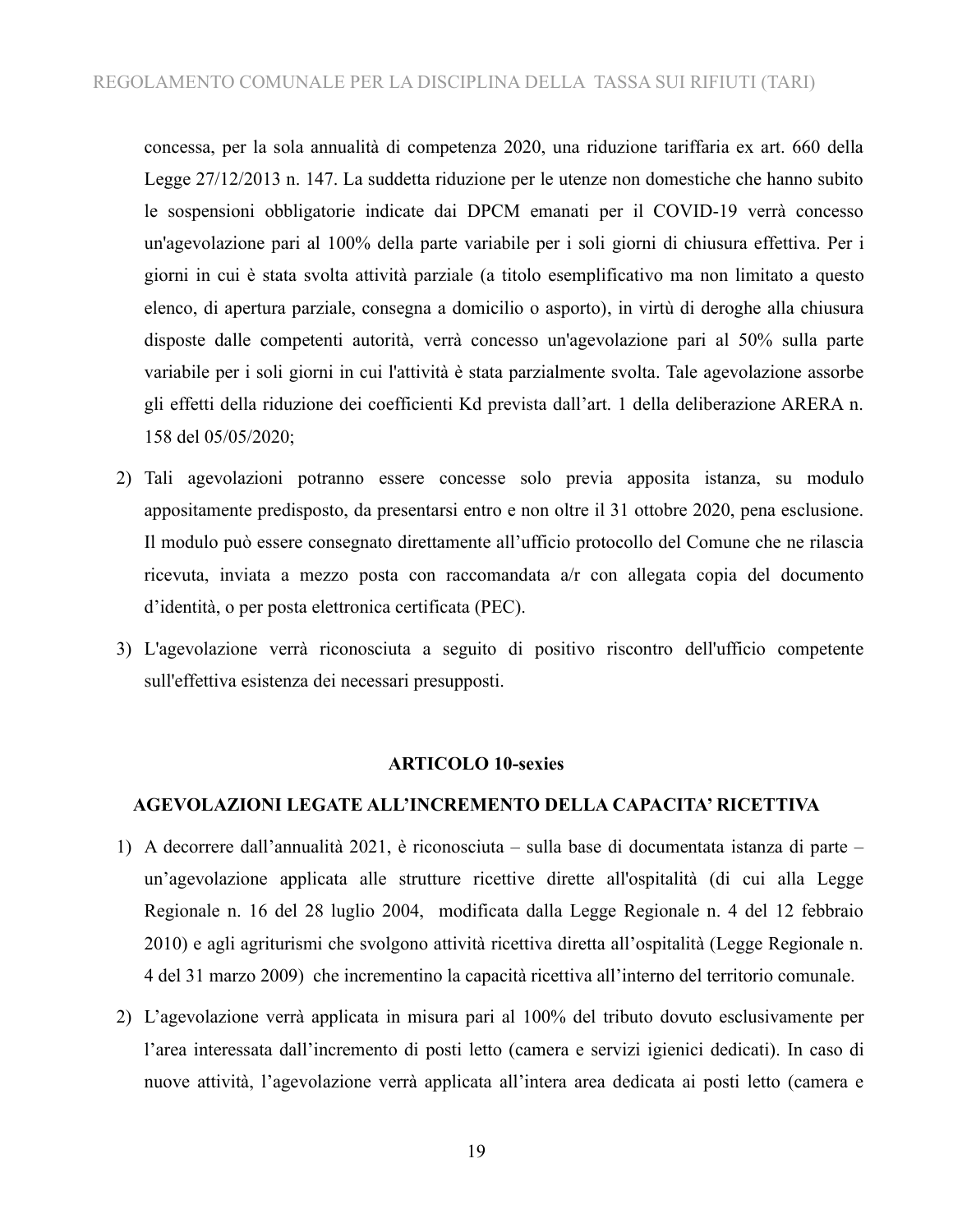servizi igienici dedicati). Sono comunque esclusi dalla superficie interessata dall'agevolazione eventuali aree o spazi comuni (a mero titolo esemplificativo: sala ristoro, sala lettura, disimpegni).

- 3) L'agevolazione viene riconosciuta a patto che vengano soddisfatte le seguenti condizioni:
	- a) il titolare o il gestore della struttura deve esser iscritto al Registro delle imprese e deve possedere i requisiti previsti dalla normativa in materia di pubblica sicurezza, inclusi gli agriturismi che svolgono attività ricettiva diretta all'ospitalità. Rimangono escluse le attività ricettive di tipo affittacamere, bed and breakfast, case e appartamenti per vacanze, se svolte con modalità non imprenditoriali e senza la fornitura di servizi aggiuntivi.
	- b) per le sole attività avviate prima del 31/12/2020, incremento minimo del 35% dei posti letto (o del numero di persone ospitabili nel caso di strutture ricettive all'aria aperta) rispetto a quelli presenti al 31/12/2020, arrotondati per eccesso, a multipli di 2. Il numero di posti letto deve risultare dall'autorizzazione, SCIA o DIA per l'esercizio dell'attività.
- 4) L'agevolazione verrà riconosciuta per i primi tre anni successivi alla data di attuazione dell'ampliamento o di dichiarazione.
- 5) La dichiarazione dovrà pervenire secondo le modalità di cui all'art. 15 del presente Regolamento.
- 6) Qualora i posti letto venissero successivamente ridotti, prima del termine dei tre anni, l'intestatario è tenuto alla tempestiva comunicazione. In caso la riduzione non garantisse più l'incremento minimo del numero di posti letto, l'agevolazione verrà disapplicata a partire dalla data in cui sono venuti a mancare i requisiti.
- 7) L'Ente effettuerà idonei controlli sulle autocertificazioni e sulle dichiarazioni sostitutive dell'atto di notorietà, anche a campione e comunque ogni qualvolta sussistano ragionevoli dubbi sulla vericidità delle stesse, ai sensi degli artt. 71 e seguenti del DPR 445/2000.
- 8) In caso di mancata comunicazione di riduzione dei posti letto, di cui al comma 7, o di dichiarazioni infedeli, è previsto il decadimento dall'agevolazione e il beneficiario dovrà restituire l'importo pari all'agevolazione ricevuta dalla data di applicazione dell'agevolazione, oltre alla sanzione prevista da art. 18 comma 5 del presente Regolamento.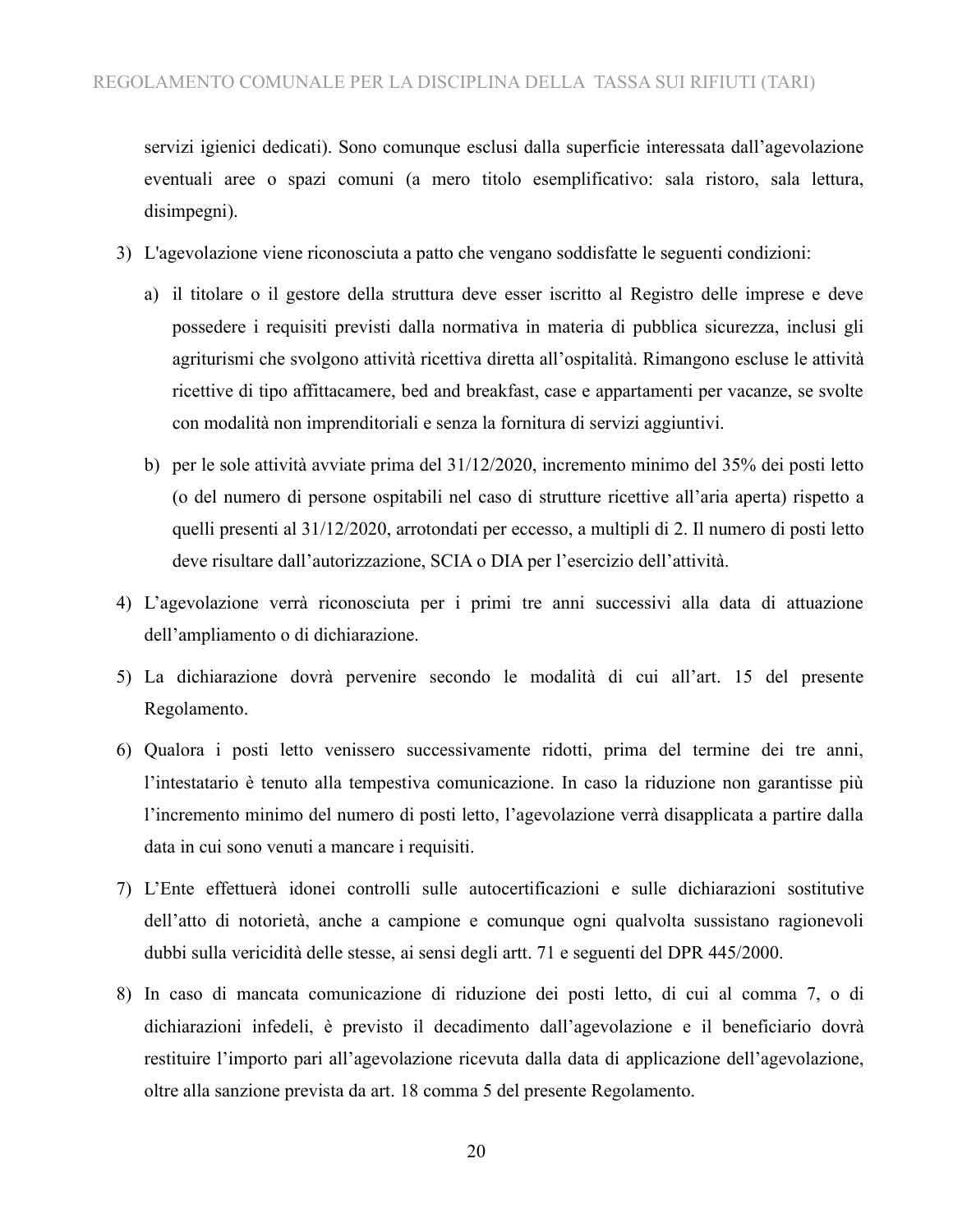### **ARTICOLO 11 CATEGORIE DI UTENZA**

- 1) Il tributo comunale sui rifiuti prevede, ai sensi del D.P.R. 27 aprile 1999, n. 158, la suddivisione dell'utenza fra domestica e non domestica.
- Le utenze domestiche sono ulteriormente suddivise, ai fini della determinazione degli occupanti, in:
	- a) **domestiche residenti**; le utenze domestiche residenti sono occupate dai nuclei familiari che vi hanno stabilito la loro residenza come risulta dall'anagrafe del Comune. Il numero dei componenti delle utenze domestiche residenti può essere diversamente determinato da quanto risulti nel foglio di famiglia anagrafico corrispondente, solo in caso di documentata e stabile permanenza di uno o più componenti in case di riposo, case protette, centri residenziali, comunità di recupero. Sono esclusi i meri ricoveri ospedalieri, i soggiorni in centri comportanti il giornaliero rientro al proprio domicilio, quali i centri diurni e le assenze derivanti da motivi di studio o di lavoro.

Nel caso di due o più nuclei familiari conviventi, il numero degli occupanti è quello complessivo;

Le variazioni relative al numero dei componenti residenti vengono comunicate periodicamente dall'Ufficio Anagrafico Comunale ai fini della corretta determinazione del tributo e gli eventuali conguagli tariffari verranno eseguiti d'ufficio entro il termine per la predisposizione della prima rata dell'anno successivo;

Nel caso di unità immobiliare posseduta a titolo di proprietà, usufrutto, uso o abitazione del coniuge superstite da soggetti già ivi residenti anagraficamente e tenute a disposizione degli stessi dopo aver trasferito la propria residenza anagrafica in istituti di ricovero o strutture sanitarie assistenziali, non locate o occupate, il numero degli occupanti è fissato, previa presentazione di idonea richiesta documentata, in 1 unità.

Nel caso in cui l'abitazione sia occupata oltre che da membri del nucleo familiare anagrafico anche da altri soggetti dimoranti per almeno 6 mesi nell'anno senza aver assunto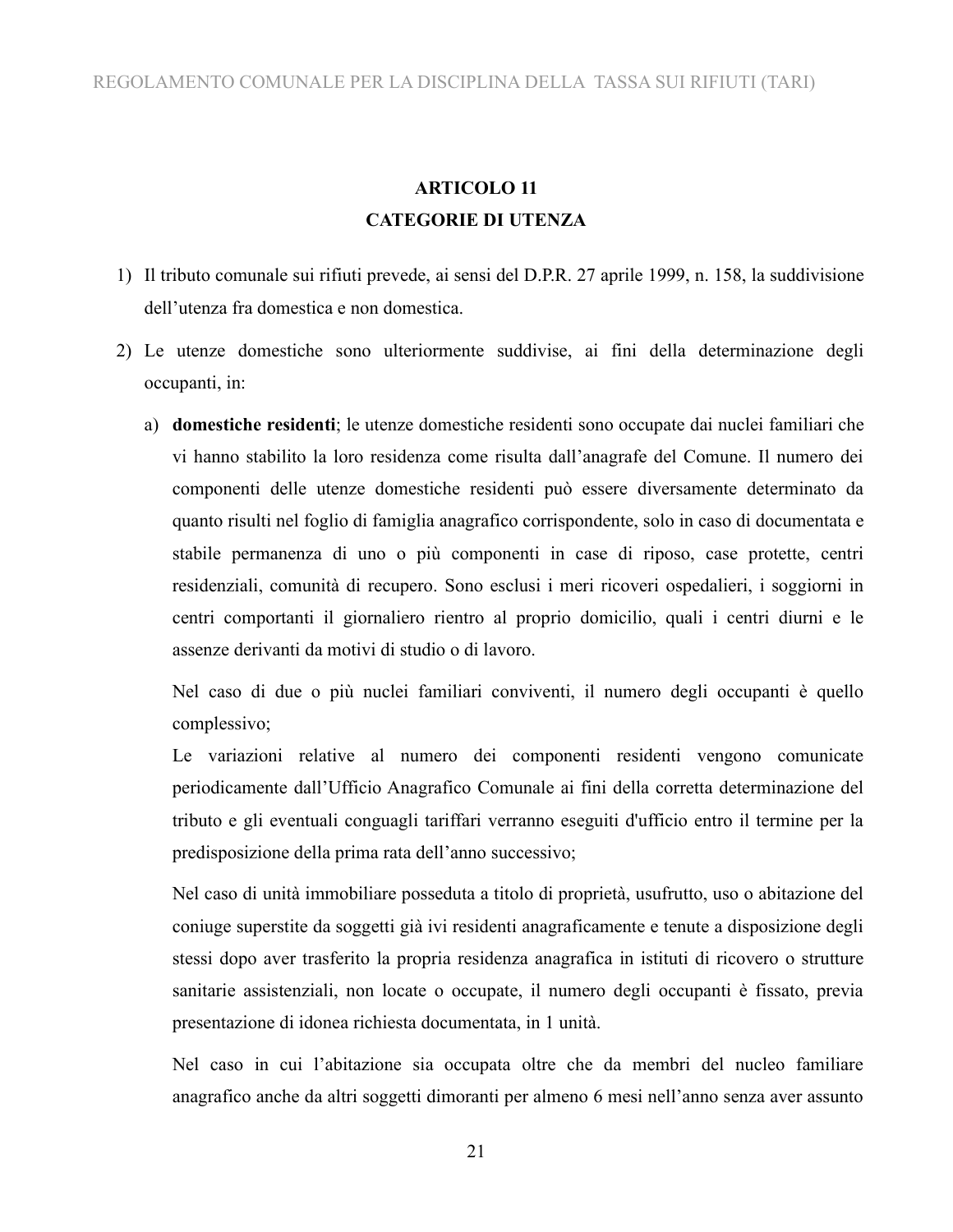la residenza anagrafica, quali, ad esempio, badanti e colf, questi devono essere dichiarati con le modalità di cui al successivo articolo 15.

b) **domestiche non residenti**; le utenze domestiche non residenti sono occupate o tenute a disposizione da persone fisiche non residenti nel Comune, o residenti all'estero o tenute a disposizione dai residenti nel Comune per propri usi o per quelli dei familiari o possedute da persone diverse dalle persone fisiche (Enti, Associazioni, Persone giuridiche, ecc.).

Per le utenze domestiche non residenti si assume come numero di occupanti ai fini della determinazione del tributo, quello desunto dalla tabella di seguito riportata:

| <b>SUPERFICIE</b>   | N. OCCUPANTI |
|---------------------|--------------|
| Da 1 a 45 mq.       |              |
| Da 46 a 60 mq.      | 2            |
| Da 61 a 75 mq.      | 3            |
| Da 76 a 90 mq.      | 4            |
| Da 91 a 105 mq.     | 5            |
| $Da 106$ mq. in poi | 6            |

Il numero degli occupanti può essere diversamente determinato a seguito di dichiarazioni probanti da parte del contribuente; in ogni caso, non può essere dichiarato un numero di occupanti diverso rispetto alla consistenza anagrafica del Comune di residenza.

Il numero degli occupanti così dichiarato dal contribuente decorrerà dalla data della presentazione della dichiarazione.

Se il suddetto numero degli occupanti viene dichiarato contestualmente alla dichiarazione iniziale o di variazione dell'utenza presentata ai sensi dell'art. 15, comma 2 del presente regolamento , decorrerà dalla data di inizio o di variazione dell'utenza dichiarata.

c) **Le cantine, autorimesse o gli altri simili luoghi di deposito** sono considerate, ai fini tariffari utenze domestiche alle stesse condizioni applicate all'immobile di cui costituiscono pertinenza.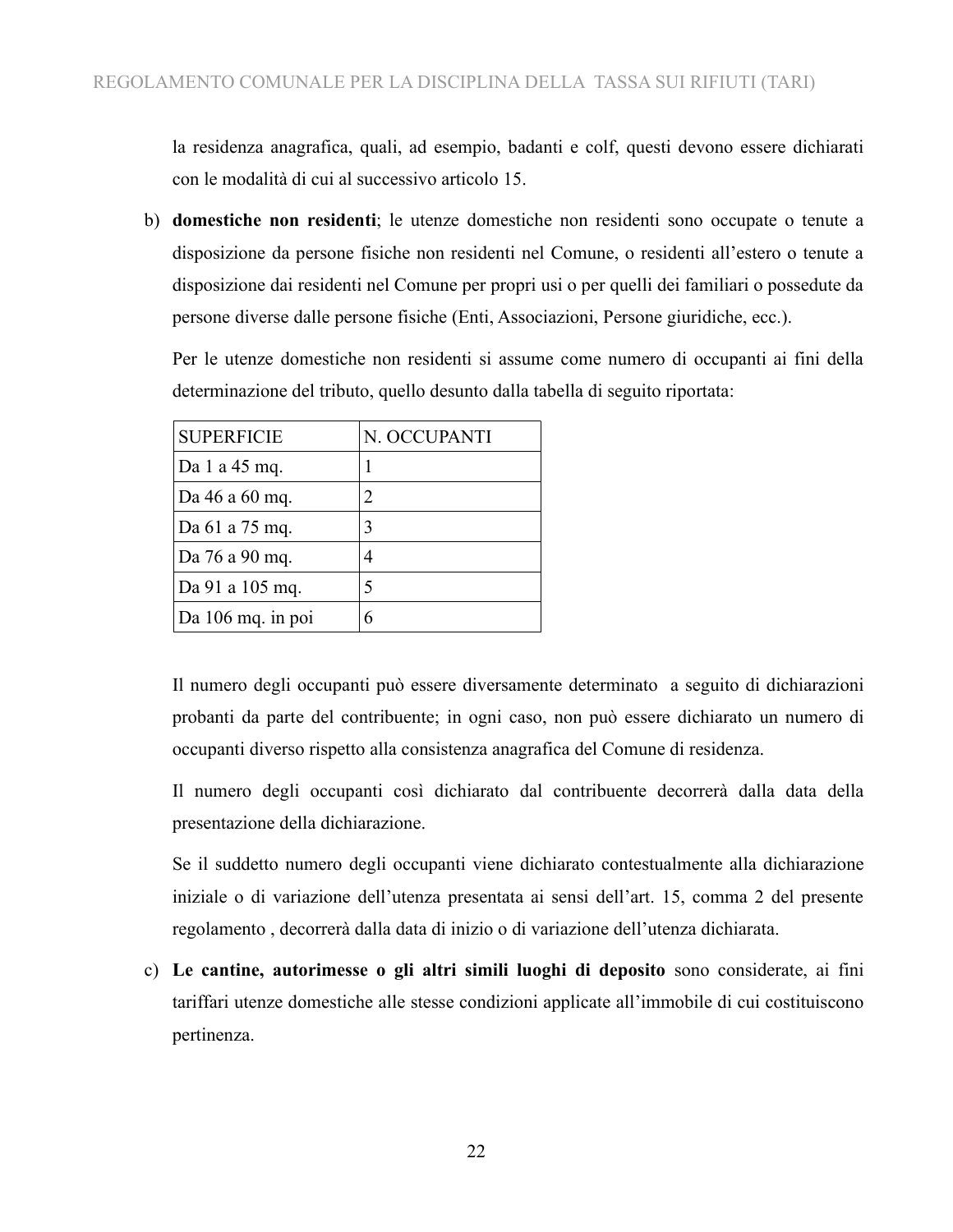In caso di cantine, autorimesse non pertinenziali e adibite ad uso privato il tributo viene liquidato con tariffa abitativa; se ad uso non privato, gli stessi sono liquidati con tariffa deposito. Si assume come pertinenziale il garage e/o la cantina risultante ai fini ICI/IMU.

 **Per le utenze non domestiche** la tariffa applicabile è di regola unica per tutte le superfici facenti parte del medesimo compendio.

Nel caso di utenze non domestiche, che svolgono attività diverse in locali e/o aree distinte, si possono applicare i parametri specifici previsti per le singole attività. La specifica destinazione della superficie si evince dalla planimetria catastale ovvero dalla documentazione depositata presso gli uffici comunali e l'area adibita ad usi diversi deve essere superiore al 30% della superficie totale e comunque non inferiore a mq. 10. La documentazione comprovante la sussistenza dei requisiti richiesti dovrà essere fornita dall'utenza al gestore.

Alle aree esterne si applica la categoria corrispondente all'attività svolta dal soggetto che la utilizza; sono distinte sub-aree per le quali l'utente possa comprovare l'utilizzo per il solo deposito purché la relativa superficie sia superiore al 30% della superficie esterna totale e comunque non inferiore a mq. 10.

### **ARTICOLO 12 TARIFFE DEL TRIBUTO**

- 1) La Tassa è corrisposta in base a tariffa commisurata ad anno solare, cui corrisponde un'autonoma obbligazione tributaria, ed è liquidato su base giornaliera.
- 2) La tariffa è commisurata alle quantità e qualità medie ordinarie di rifiuti prodotti per unità di superficie, in relazione agli usi e alla tipologia di attività svolte, sulla base dei criteri determinati con il regolamento di cui al D.P.R. 27 aprile 1999, n. 158. La tariffa è composta:
	- a) da una quota fissa, determinata in relazione alle componenti essenziali del costo del servizio, riferite in particolare ai costi generali non ripartibili, agli investimenti per le opere ed ai relativi ammortamenti;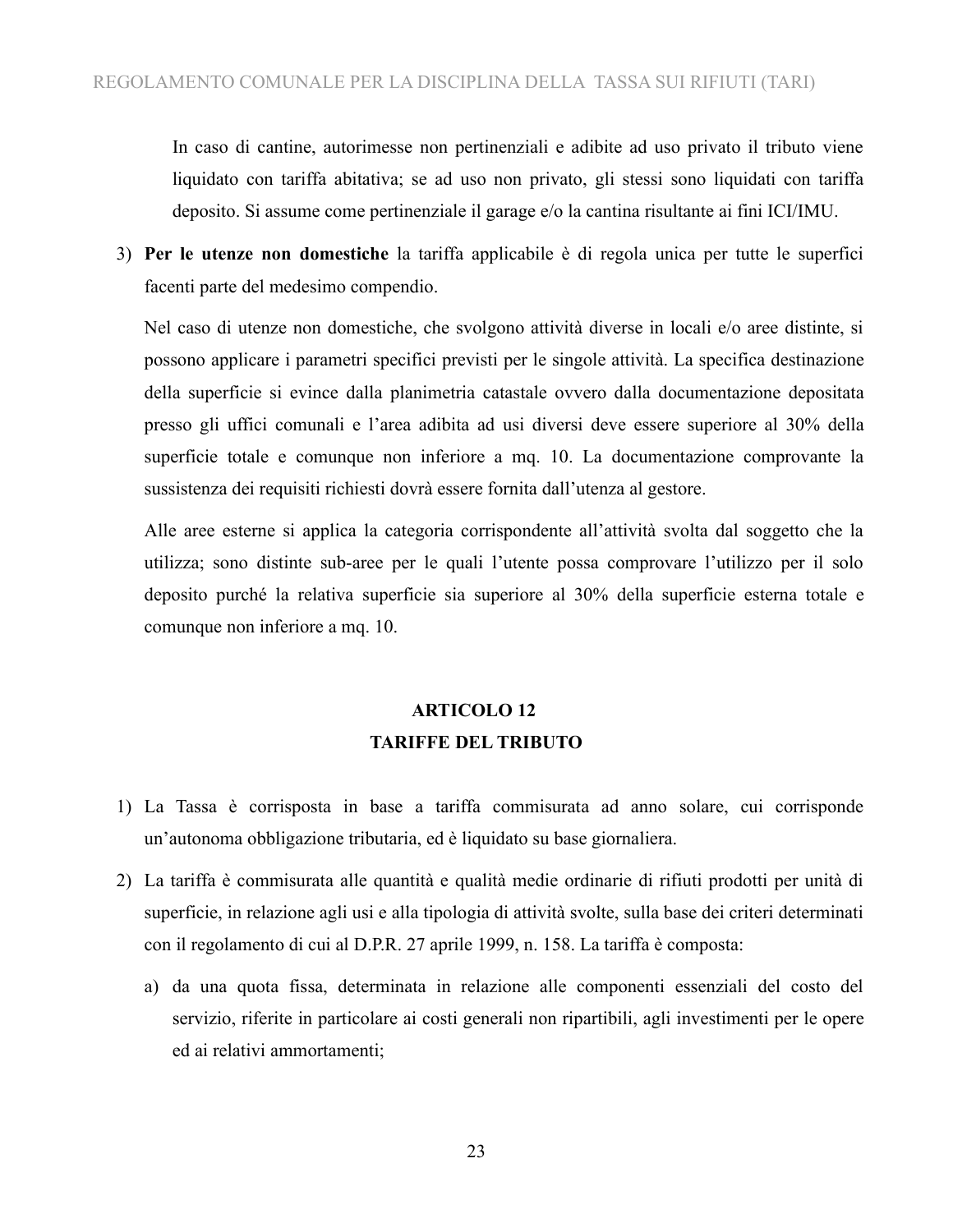- b) da una quota variabile, rapportata alle quantità dei rifiuti conferiti, al servizio fornito e all'entità dei costi di gestione.
- 3) La tariffa per le utenze domestiche è determinata:
	- a) per la quota fissa, applicando alla superficie dell'alloggio e dei locali che ne costituiscono pertinenza le tariffe per unità di superficie parametrate al numero degli occupanti, secondo le previsioni di cui al punto 4.1, Allegato 1, del D.P.R. 27 aprile 1999, n. 158, in modo da privilegiare i nuclei familiari più numerosi;
	- b) per la quota variabile, in relazione al numero degli occupanti, secondo le previsioni di cui al punto 4.2, Allegato 1, del D.P.R. 27 aprile 1999, n. 158.
- 4) La tariffa per le utenze non domestiche è determinata:
	- a) per la quota fissa, applicando alla superficie imponibile le tariffe per unità di superficie riferite alla tipologia di attività svolta, calcolate sulla base di coefficienti di potenziale produzione secondo le previsioni di cui al punto 4.3, Allegato 1, del D.P.R. 27 aprile 1999, n. 158;
	- b) per la quota variabile, applicando alla superficie imponibile le tariffe per unità di superficie riferite alla tipologia di attività svolta, calcolate sulla base di coefficienti di potenziale produzione secondo le previsioni di cui al punto 4.4, Allegato 1, del D.P.R 27 aprile 1999, n. 158.
- 5) I coefficienti rilevanti nel calcolo della tariffa, di cui ai commi 3 e 4, sono determinati contestualmente all'adozione della delibera tariffaria.
- 6) L'insieme dei costi da coprire attraverso la tariffa sono ripartiti tra le utenze domestiche e non domestiche secondo i criteri razionali. A tal fine i rifiuti riferibili alle utenze domestiche possono essere determinate anche in base ai coefficienti di produttività Kd di cui alle tabelle 4a e 4b, all. 1 del D.P.R. 27 aprile 1999 n. 158. Nelle more della revisione del regolamento di cui al D.P.R. 158/99, al fine di semplificare l'individuazione dei coefficienti relativi alla graduazione delle tariffe il Comune può prevedere per gli anni 2014 e 2015 l'adozione dei coefficienti di cui all'allegato 1, tabella 2, 3a, 3b, 4a e 4b, del citato regolamento di cui al decreto del Presidente della Repubblica n. 158 del 1999, inferiori ai minimi o superiori ai massimi ivi indicati del 50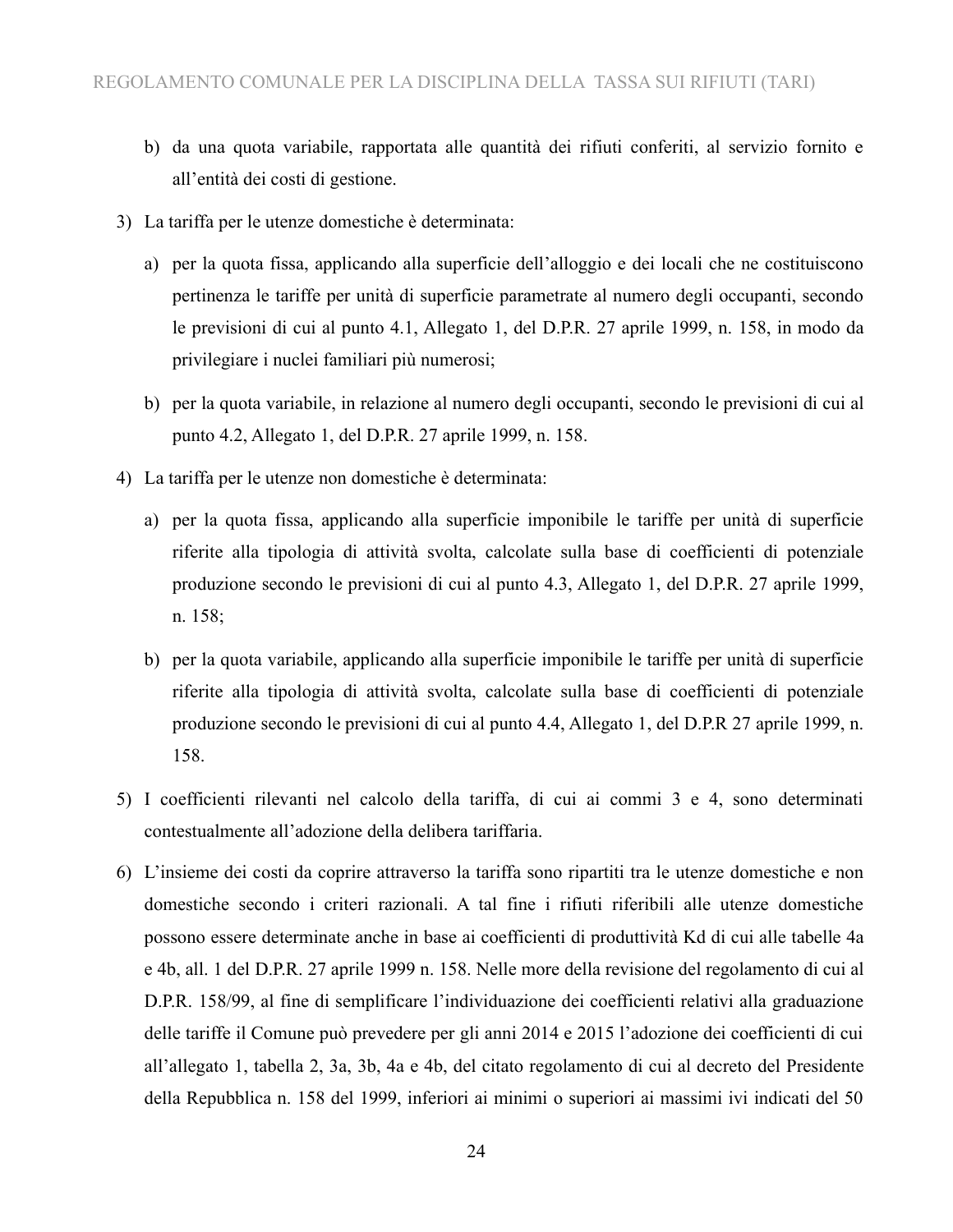per cento o può altresì non considerare i coefficienti di cui alle tabelle 1a e 1b del medesimo allegato

- 7) Il Consiglio Comunale approva le tariffe entro il termine fissato da norme statali per l'approvazione del bilancio di previsione. Le tariffe sono determinate avendo riguardo alle componenti di costo dal D.P.R. 27 aprile 1999, n. 158, ed in base ai costi risultanti dal piano finanziario del servizio di gestione dei rifiuti urbani, redatto dal soggetto che svolge il servizio stesso ed approvato dall'autorità d'ambito competente, dei costi amministrativi dell'accertamento, della riscossione e del contenzioso e degli accantonamenti per perdite riferite a quote di tributo dovute e non versate.
- 8) Il piano finanziario deve essere redatto dal gestore entro il 31 ottobre di ogni anno e deve essere approvato dall'autorità d'ambito nei successivi 30 giorni e comunque entro 30 giorni antecedenti la data di approvazione del bilancio comunale. Il piano finanziario indica anche gli scostamenti che si siano eventualmente verificati rispetto al piano dell'anno precedente e le relative motivazioni.
- 9) È riportato a nuovo, nel piano finanziario successivo o anche in piani successivi non oltre il terzo, lo scostamento tra gettito a preventivo e a consuntivo del tributo comunale sui rifiuti, al netto della maggiorazione e del tributo provinciale:
	- a) per intero, nel caso di gettito a consuntivo superiore al gettito preventivato;
	- b) per la sola parte derivante dalla riduzione nelle superfici imponibili, ovvero da eventi imprevedibili non dipendenti da negligente gestione del servizio, nel caso di gettito a consuntivo inferiore al gettito preventivato.
- 10) Le entrate effettivamente riscosse a seguito dell'attività di recupero dell'evasione costituiscono una componente da sottrarre ai costi inseriti nel piano finanziario, al netto degli eventuali compensi spettanti ai dipendenti.
- 11) In caso di mancata approvazione delle tariffe del tributo per l'anno successivo, nei termini di cui al comma 6, si intendono prorogate la tariffe in vigore (art. 1, comma 169, Legge n. 296/2006).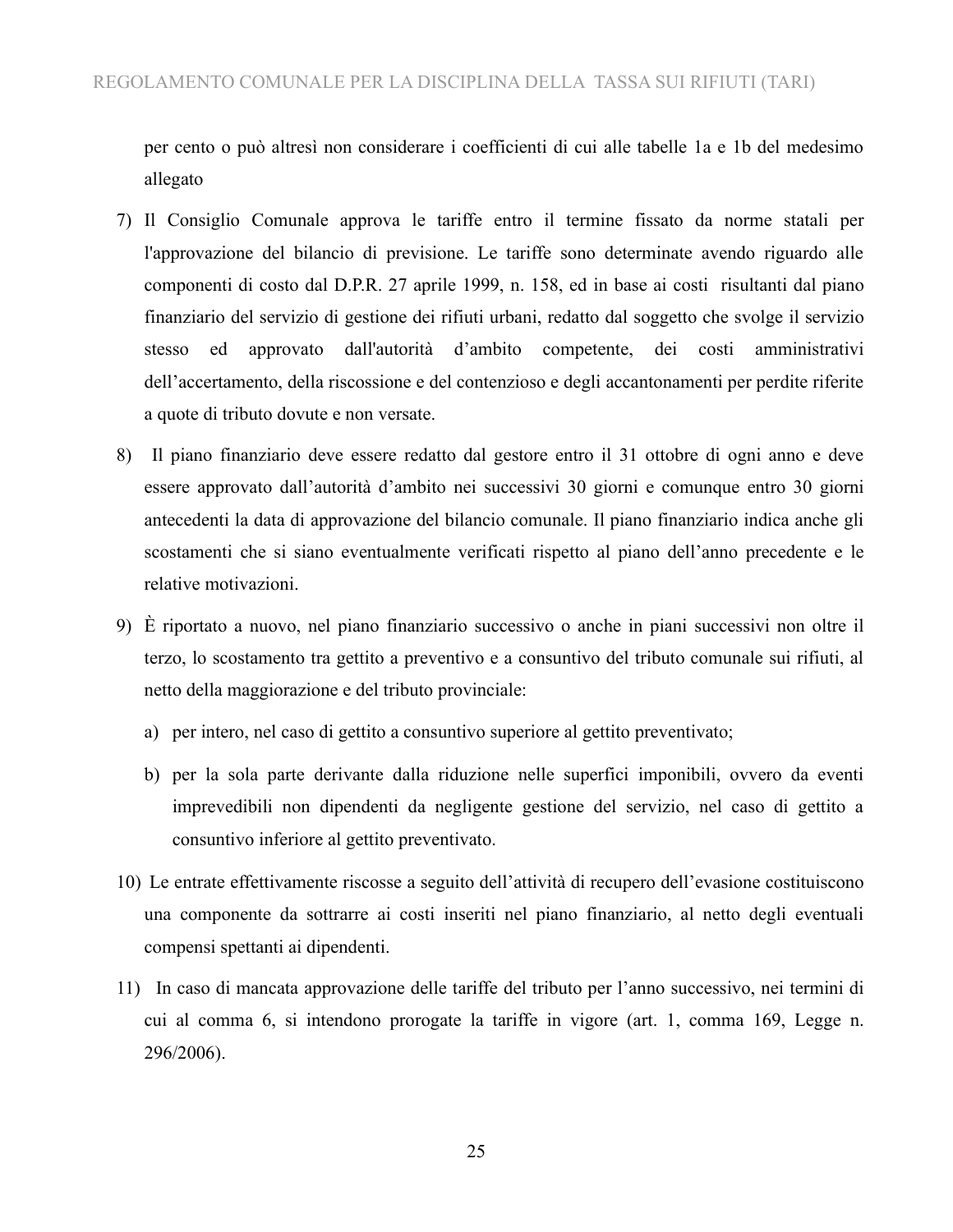### **ARTICOLO 13 SCUOLE STATALI**

- 1) Il tributo dovuto per il servizio di gestione dei rifiuti delle istituzioni scolastiche statali (scuole materne, elementari, secondarie inferiori, secondarie superiori, istituti d'arte e conservatori di musica) resta disciplinato dall'art. 33-bis del D.L. 31 Dicembre 2007, n. 248, convertito con modificazioni con L. 28 febbraio 2008 n. 31.
- 2) La somma attribuita al Comune ai sensi del comma precedente è sottratta dal costo del servizio che deve essere coperto con la tassa sui rifiuti.

### **ARTICOLO 14 VERSAMENTO DEL TRIBUTO**

- 1) I contribuenti per il versamento del tributo sono tenuti ad utilizzare il modello F24 ovvero l'apposito bollettino postale, ovvero mediante le altre modalità di pagamento offerte dai servizi elettronici di incasso e di pagamento interbancari e postali.
- 2) È, inoltre, possibile effettuare il versamento mediante autorizzazione all'addebito diretto su conto corrente.
- 3) Il Comune, per facilitare il corretto versamento della tassa calcolata con riferimento all'ultima dichiarazione presentata, provvede all'invio ai contribuenti di appositi avvisi di pagamento, contenenti l'importo dovuto distintamente per la componente rifiuti ed il tributo provinciale, l'ubicazione e la superficie dei locali ed aree su cui è applicata la tassa, la destinazione d'uso dichiarata o accertata, le tariffe applicate, l'importo di ogni singola rata e le relative scadenze o l'importo dovuto per il pagamento in un'unica rata, e ogni altra informazione utile relativa al servizio erogato e al soggetto esercente il servizio di raccolta, trasporto, smaltimento dei rifiuti urbani ed assimilati sul territorio servito così come disposto dalla vigente normativa in termini di trasparenza secondo le indicazioni contenute nella delibera ARERA n. 444/2019 a partire dall'entrata in vigore delle disposizioni in essa contenute.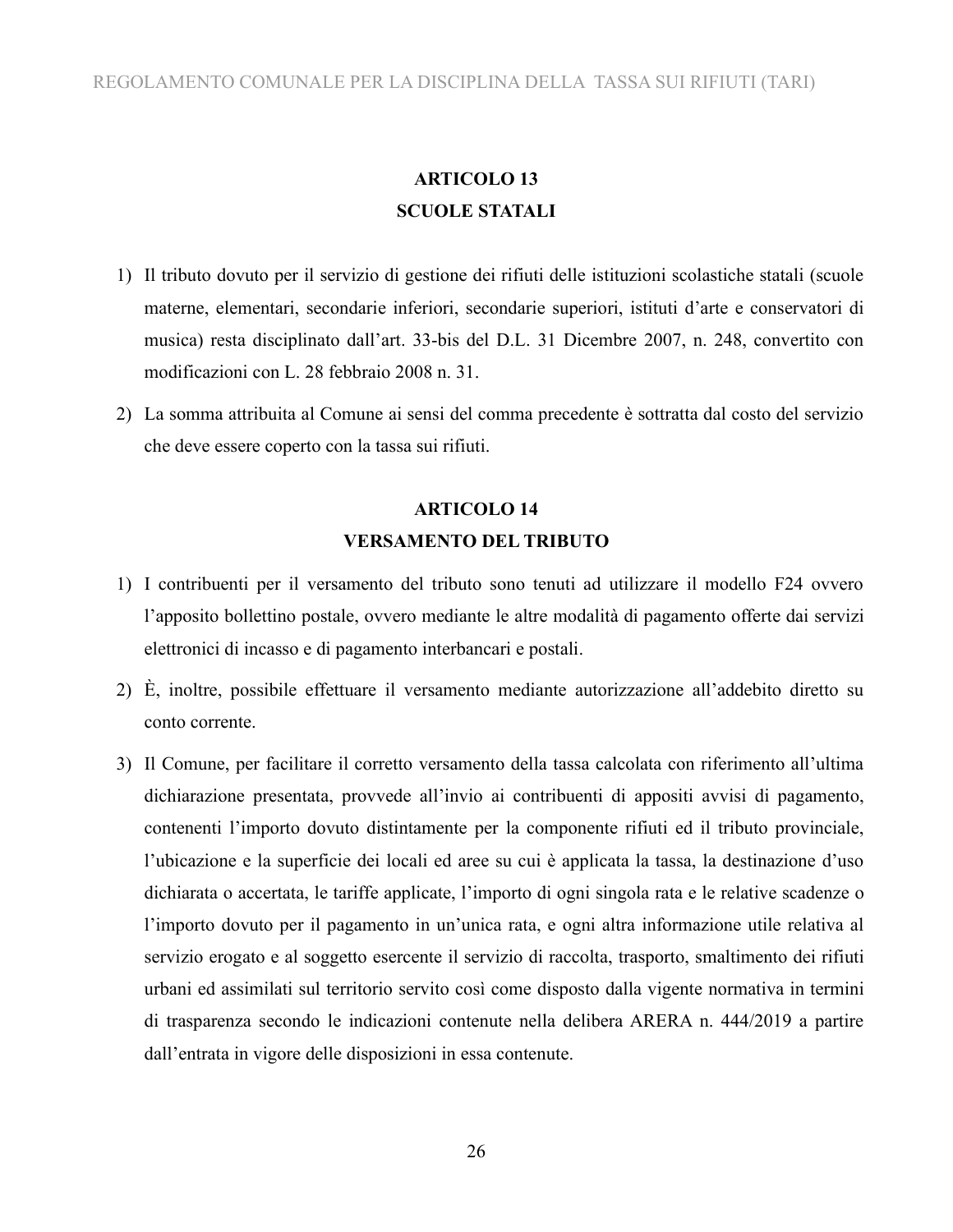L'eventuale mancata ricezione dell'avviso di pagamento non esime il contribuente dall'obbligo del versamento entro le scadenze previste dal presente regolamento. Il contribuente che non avesse ricevuto gli avvisi di pagamento dovrà richiederne copia al competente ufficio per assolvere al pagamento della tassa entro i termini ordinari di cui ai commi 4, 5 e 6.

Per le utenze non domestiche la comunicazione degli importi dovuti potrà avvenire anche esclusivamente tramite invio con posta elettronica certificata.

- 4) La tassa di norma è liquidata in due rate, comprensive del tributo provinciale per l'esercizio delle funzioni di tutela, protezione ed igiene dell'ambiente, di cui all'articolo 19 del D.Lgs. 30 dicembre 1992, n. 504, aventi rispettivamente scadenza 30 giugno e 30 novembre;
- 5) E' riconosciuta al contribuente la facoltà di effettuare il pagamento in unica soluzione entro il mese di giugno di ciascun anno, salvo conguaglio tariffario da eseguire sulla prima rata utile.

6)

- 7) La liquidazione degli acconti può essere effettuata fino alla definitiva approvazione delle tariffe dell'anno di riferimento, in base alle tariffe deliberate l'anno precedente, salvo conguaglio nella prima rata utile.
- 8) Il tributo non è dovuto se di importo uguale o inferiore a 12 euro, fatto salvo il tributo giornaliero per cui si riscuote l'importo dovuto in base alla tariffa senza applicare minimi; tale importo si intende riferito al tributo dovuto per l'anno e non alle singole rate di acconto.
- 9) È ammesso l'accollo del debito d'imposta altrui senza liberazione del contribuente originario, previsa comunicazione da presentare su modulo predisposto dal Comune.

### **ARTICOLO 15 DICHIARAZIONE**

1) L'obbligazione tributaria decorre dal giorno in cui si sono realizzati i presupposti di cui all'art. 2 e determina l'obbligo per il soggetto passivo di presentare apposita dichiarazione di inizio occupazione/detenzione o possesso di locali o aree soggette ad imposizione.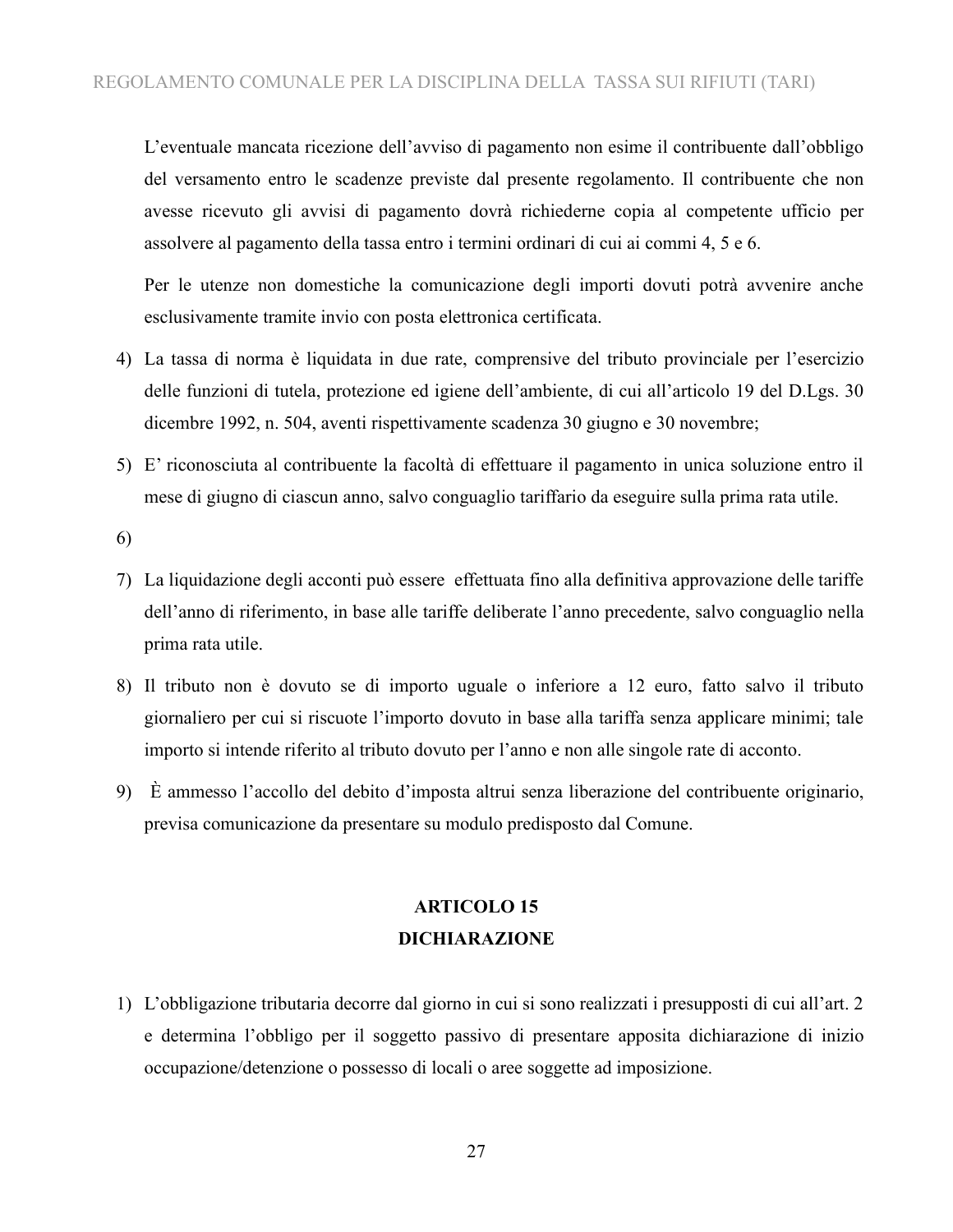- 2) I soggetti individuati all'articolo 4 sono tenuti a presentare apposita dichiarazione al Comune, su modello predisposto dal Comune stesso, la quale ha effetto anche per gli anni successivi qualora le condizioni di assoggettamento al tributo siano rimaste invariate. La dichiarazione deve essere presentata entro il 30 giugno dell'anno successivo alla data in cui:
	- a) ha inizio il possesso, l'occupazione o la detenzione di locali ed aree assoggettabili al tributo;
	- b) si verifica la variazione di quanto precedentemente dichiarato;
	- c) si verifica la cessazione del possesso, occupazione o detenzione dei locali ed aree precedentemente dichiarate.
- 3) La dichiarazione può essere consegnata direttamente all'ufficio protocollo del Comune che ne rilascia ricevuta, inviata a mezzo posta con raccomandata a/r con allegata copie del documento d'identità o per posta elettronica certificata (PEC). La denuncia si intende consegnata all'atto del ricevimento da parte del Comune, nel caso di consegna diretta, alla data di spedizione risultante dal timbro postale di partenza, nel caso di invio postale.
- 4) Le dichiarazioni o le comunicazioni con richieste di riduzioni del tributo o di esclusioni di superfici possono essere presentate in ogni tempo e gli effetti si producono a decorrere dalla data di presentazione. La dichiarazione è in ogni caso obbligatoria qualora si intenda beneficiare delle "esclusioni" di cui all'art. 6 del presente Regolamento e produce effetti a decorrere dalla data di presentazione della stessa.
- 5) Ai fini dell'applicazione del tributo la dichiarazione ha effetto anche per gli anni successivi, sempreché non si verifichino modificazioni dei dati dichiarati.
- 6) Gli uffici comunali, in occasione di richiesta di residenza, rilascio di licenze, autorizzazioni o concessioni, devono invitare il contribuente a presentare la dichiarazione nel termine previsto, fermo restando l'obbligo del contribuente di presentare la dichiarazione anche in assenza di detto invito. Non comporta obbligo di presentazione della denuncia di variazione la modifica del numero dei componenti il nucleo familiare se si tratta di soggetti residenti.
- 7) In caso di presentazione della dichiarazione oltre il termine di cui al comma 2, si presume che l'utenza sia cessata alla data di presentazione, salvo che il contribuente dimostri con idonea documentazione la data effettiva di cessazione.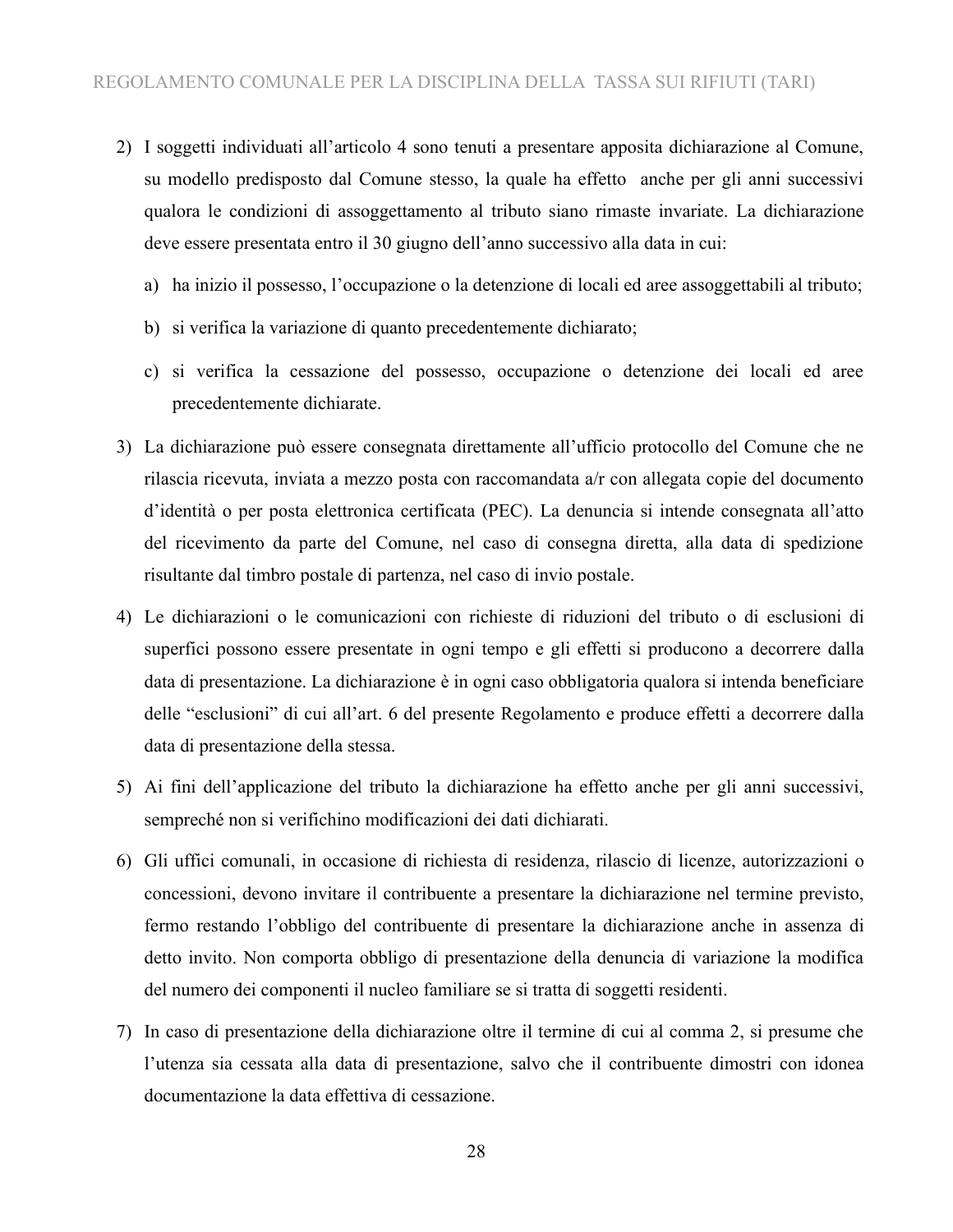8) Nel caso di decesso del contribuente, i familiari conviventi o gli eredi dello stesso dovranno provvedere alla presentazione della dichiarazione di subentro o di cessazione (qualora i locali siano lasciati vuoti da mobilio e privi di utenze) entro il termine di cui al precedente comma 2.

### **ARTICOLO 16 TRIBUTO GIORNALIERO**

- 1) Per il servizio di gestione dei rifiuti assimilati prodotti da soggetti che occupano o detengono temporaneamente, con o senza autorizzazione, locali od aree pubbliche o di uso pubblico o aree gravate da servitù di pubblico passaggio, si applica il tributo in base a tariffa giornaliera.
- 2) L'occupazione o detenzione è temporanea quando si protrae per periodi inferiori a 183 giorni nel corso dello stesso anno solare. Superato tale periodo si rende applicabile la tariffa annuale del tributo.
- 3) La misura tariffaria è determinata in base alla tariffa annuale del tributo relativo alla categoria corrispondente, rapportata a giorno, maggiorata di un importo percentuale pari al **50%.** La tariffa giornaliera è commisurata per ciascun metro quadrato di superficie occupata e per giorno di occupazione.
- 4) I giorni di effettiva occupazione sono determinati sulla base di comunicazioni rilasciate dal Servizio Comunale competente per le corrispondenti autorizzazioni o concessioni.
- 5) Per gli spettacoli viaggianti e le occupazioni di breve durata (fino a 30 giorni) la riscossione del tributo va effettuata in via anticipata.
- 6) Per le occupazioni abusive il tributo giornaliero è recuperato, con sanzioni ed interessi.
- 7) Al tributo giornaliero sui rifiuti si applicano, per quanto non previsto dal presente articolo ed in quanto compatibili, le disposizioni del tributo annuale.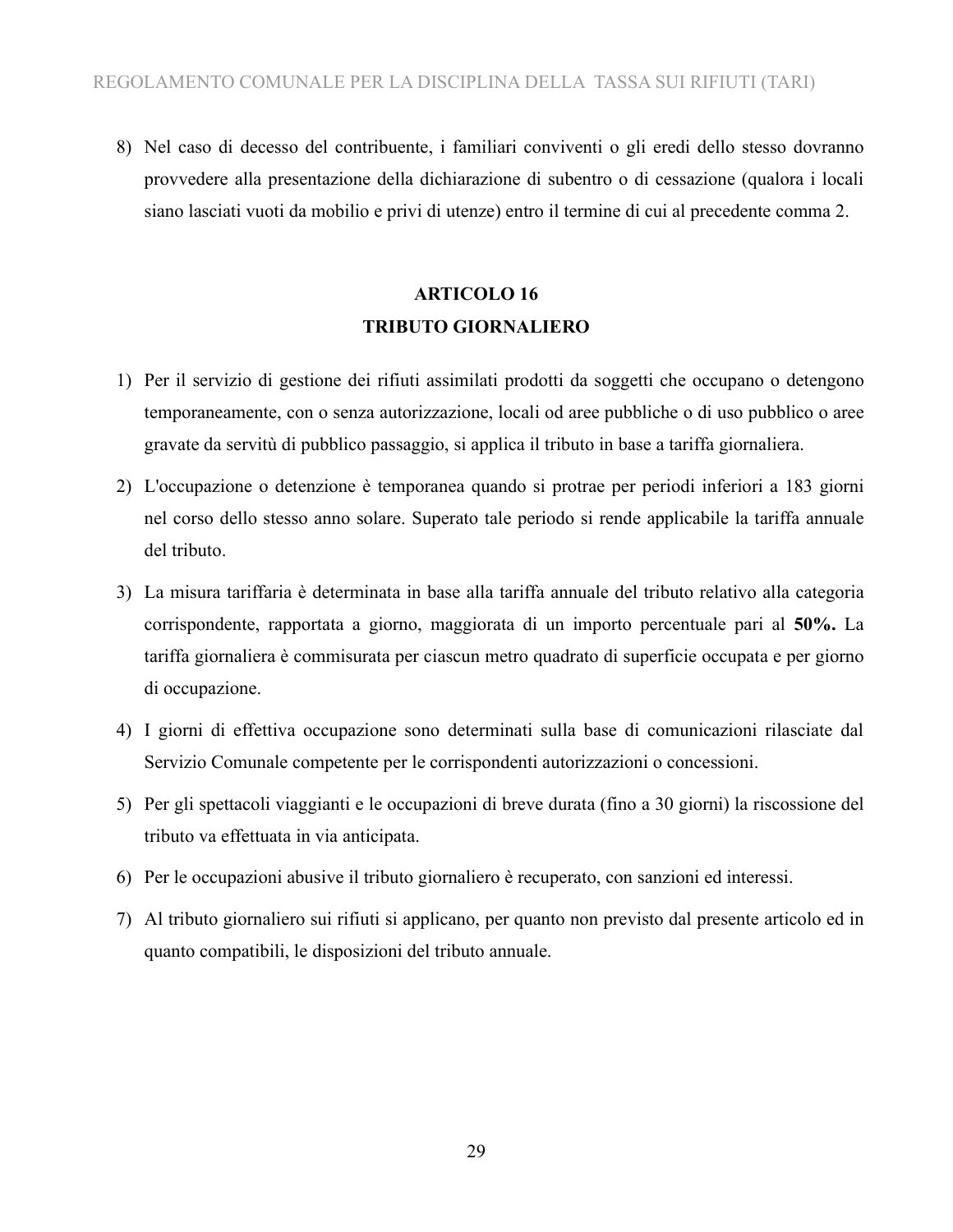### **ARTICOLO 16-bis TRIBUTO PROVINCIALE**

1) E' fatta salva l'applicazione del tributo provinciale per l'esercizio delle funzioni di tutela, protezione ed igiene ambientale di cui all'art. 19 del D.Lgs 504/92. Il tributo è applicato nelle misura percentuale deliberata dalla Provincia.

## **ARTICOLO 17 RIMBORSI**

- 1) La cessazione dà diritto al rimborso della tassa a decorrere dalla data nella quale questa è avvenuta purché la dichiarazione di cessazione sia presentata entro i termini di legge. Se la dichiarazione di cessazione è stata presentata tardivamente, si prende a riferimento la data della sua presentazione secondo quanto previsto dall'art. 15, comma 7, del presente Regolamento,fatto salvo il diritto dell'interessato di provare l'insussistenza del presupposto impositivo per i periodi precedenti. La cessazione deve pervenire con le modalità di cui all'art. 15, comma 3.
- 2) Il contribuente può richiedere al Comune il rimborso delle somme versate e non dovute, entro il termine di 5 anni dal giorno del pagamento ovvero da quello in cui è stato definitivamente accertato il diritto alla restituzione.
- 3) Le istanze di rimborso non danno automaticamente al contribuente il diritto di differire o sospendere i pagamenti.
- 4) Il Comune provvede ad effettuare il rimborso entro centottanta giorni dalla data di presentazione dell'istanza di rimborso. Sulle somme da rimborsare è corrisposto l'interesse pari al tasso legale aumentato di 2 punti percentuale. Gli interessi sono calcolati con maturazione giorno per giorno con decorrenza dalla data dell'eccessivo versamento.
- 5) Le somme rimborsare possono su richiesta del contribuente, avanzata nell'istanza di rimborso, essere compensate con gli importi dovuti dal contribuente al Comune stesso a titolo di TARI. La compensazione è subordinata alla notifica del provvedimento di accoglimento del rimborso.
- 6) Non si rimborsano le somme fino a euro 12,00.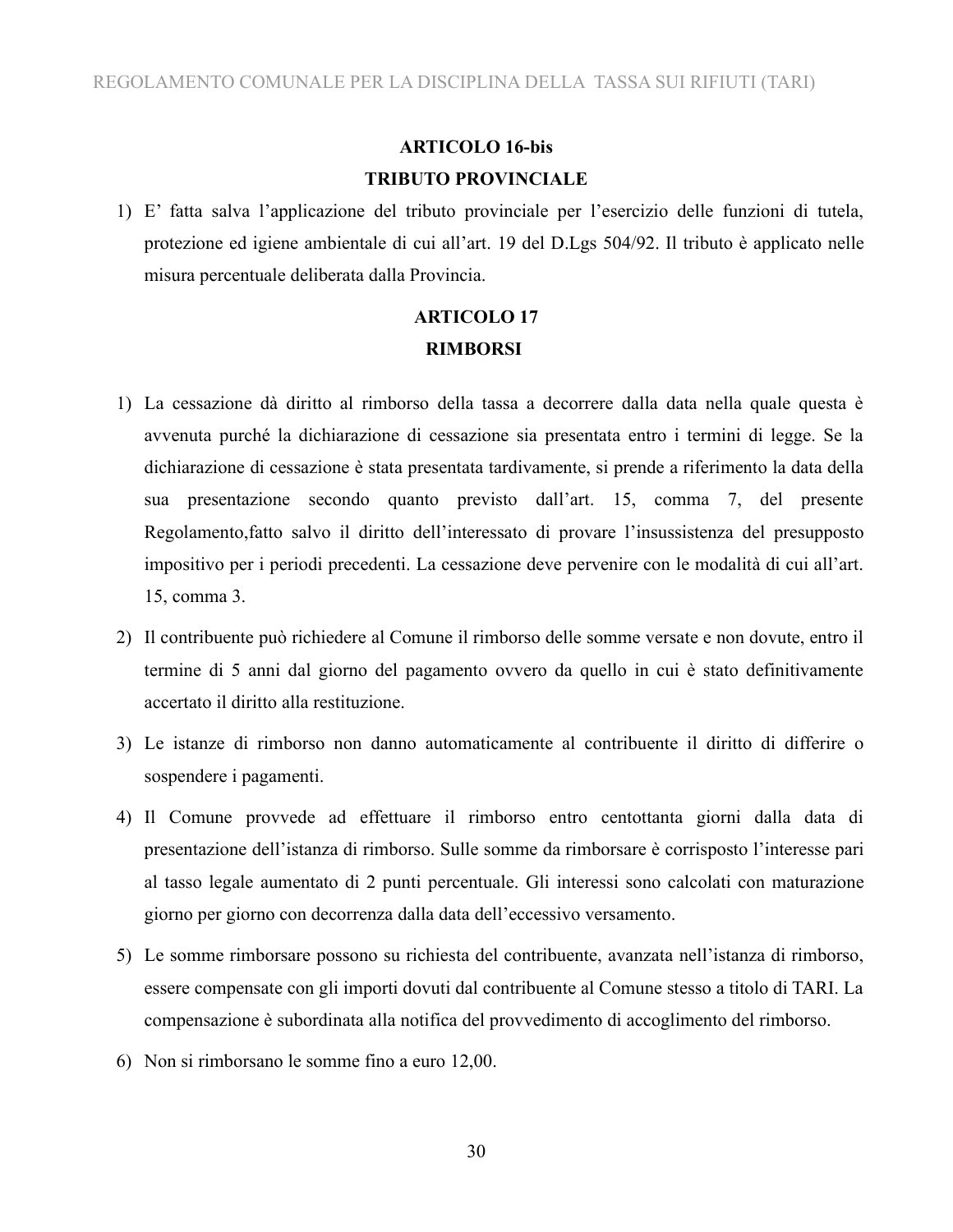#### **ARTICOLO 18**

#### **ATTIVITA' DI CONTROLLO, ACCERTAMENTO E SANZIONI**

- 1) L'attività di controllo è effettuata secondo le modalità disciplinate nell'art. 1, commi 161 e 162 della legge 27 dicembre 2006, n. 296 e successive modificazioni ed integrazioni.
- 2) Con delibera di Giunta Comunale viene designato il funzionario responsabile a cui sono attribuiti tutti i poteri per l'esercizio di ogni attività organizzativa e gestionale, compreso quello di sottoscrivere i provvedimenti afferenti a tali attività, nonché la rappresentanza in giudizio per le controversie relative al tributo stesso. Nel caso di affidamento in concessione, il funzionario responsabile è nominato dal concessionario.
- 3) Ai fini della verifica del corretto assolvimento degli obblighi tributari, il funzionario responsabile può inviare questionari al contribuente, richiedere dati e notizie a uffici pubblici ovvero a enti di gestione di servizi pubblici, in esenzione da spese e diritti, e disporre l'accesso ai locali ed aree assoggettabili a tributo, mediante personale debitamente autorizzato e con preavviso di almeno sette giorni. In caso di mancata collaborazione del contribuente od altro impedimento alla diretta rilevazione, l'accertamento può essere effettuato in base a presunzioni semplici di cui all'articolo 2729 del codice civile.
- 4) In caso di omessa presentazione della dichiarazione, si applica la sanzione del 100 per cento del tributo non versato, con un minimo di 50 euro.
- 5) In caso di infedele dichiarazione, si applica la sanzione del 50 per cento, con un minimo di 50 Euro.
- 6) In caso di mancata, incompleta o infedele risposta al questionario di cui al comma 3, entro il termine di sessanta giorni dalla notifica dello stesso, si applica la sanzione da euro 100 a euro 500.
- 7) Le sanzioni di cui ai commi 5 e 6 sono ridotte ad un terzo se, entro il termine per la proposizione del ricorso, interviene acquiescenza del contribuente, con pagamento del tributo, se dovuto, della sanzione e degli interessi.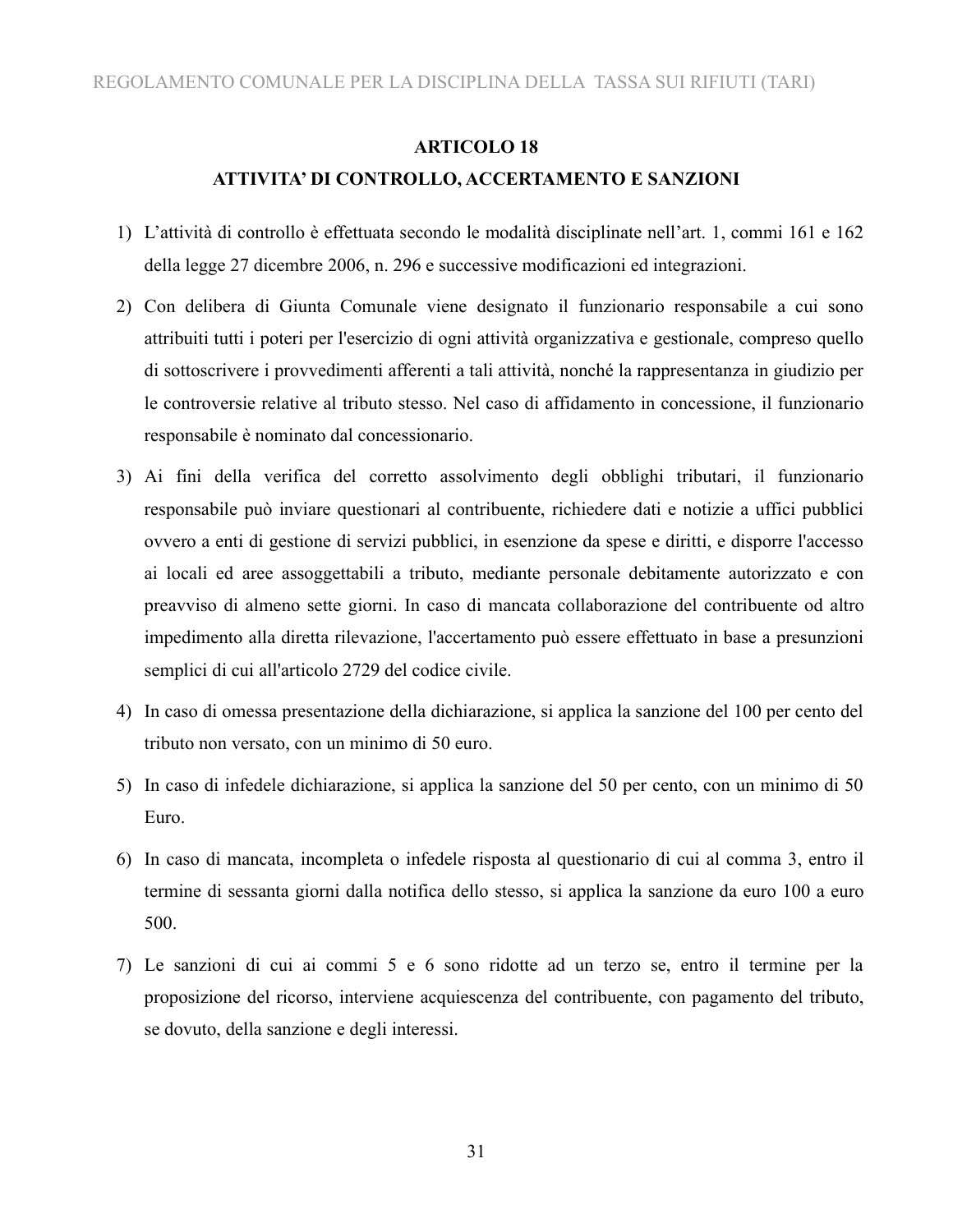- 8) Sulle somme dovute a titolo di tassa a seguito di violazioni contestate si applicano gli interessi moratori pari al tasso legale aumentato di 2 punti percentuale. Gli interessi sono calcolati con maturazione giorno per giorno con decorrenza dal giorno in cui sono divenuti esigibili.
- 9) Nell'attività di recupero, ai sensi dell'art. 3, comma 10 del D.L. n. 16/2012, non si dà luogo ad emissione di avviso quando l'importo dello stesso per tributo, sanzione ed interessi non supera euro 12,00 salvo il caso in cui il contribuente abbia commesso una ripetuta violazione degli obblighi di versamento; in tale ipotesi, non si dà luogo ad emissione di avviso quando l'importo dovuto per ciascun periodo, comprensivo di tributo, sanzioni ed interessi, non superi euro 12,00.
- 10) Ai sensi dell'art. 50 della L. 449/97 si applica alla tassa sui rifiuti l'istituto dell'Accertamento con Adesione, così come disciplinato dal Regolamento generale delle entrate Tributarie.
- 11) Secondo le disposizioni di cui all'articolo 1, comma 646, della Legge n. 147/2013, relativamente all'attività di accertamento il Comune, per le unità immobiliari iscritte o iscrivibili nel catasto edilizio urbano, può considerare come superficie assoggettabile alla tassa quella pari all'80 per cento della superficie catastale determinata secondo i criteri stabiliti dal regolamento di cui al DPR 23 marzo 1998, n. 138.
- 12) Gli avvisi di accertamento in rettifica e d'ufficio devono essere notificati, a pena di decadenza, entro il 31 dicembre del quinto anno successivo a quello in cui la dichiarazione o il versamento sono stati o avrebbero dovuto essere effettuati. Entro gli stessi termini devono essere contestate o irrogate le sanzioni amministrative tributarie, a norma degli articoli 16 e 17 del Decreto Legislativo n. 472/1997 e successive modificazioni.
- 13) Gli avvisi di accertamento devono necessariamente:
	- essere motivati in relazione ai presupposti di fatto ed alle ragioni giuridiche che li hanno determinati;
	- se la motivazione fa riferimento ad altro atto non conosciuto né ricevuto dal contribuente, questo deve essere allegato all'atto che lo richiama, salvo che quest'ultimo non ne riproduca il contenuto essenziale;
	- contenere l'indicazione dell'ufficio presso il quale è possibile ottenere informazioni complete in merito all'atto notificato;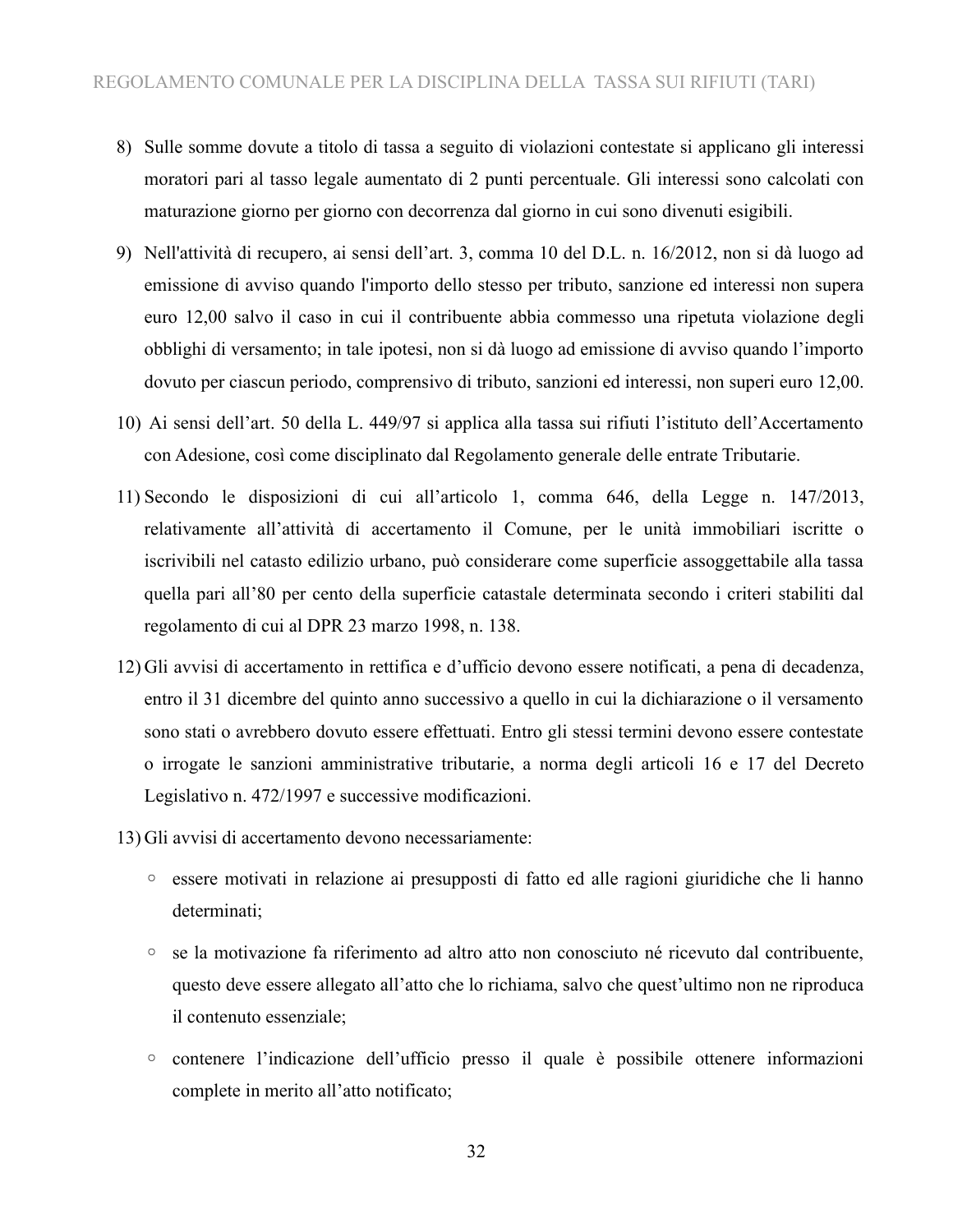- contenere l'indicazione del responsabile del procedimento;
- contenere l'indicazione dell'organo o dell'autorità amministrativa presso i quali è possibile promuovere un riesame anche nel merito dell'atto in sede di autotutela;
- indicare le modalità, il termine e l'organo giurisdizionale cui è possibile ricorrere;
- indicare il termine di sessanta giorni entro il quale effettuare il pagamento;
- indicare l'intimazione ad adempiere, entro il termine di presentazione del ricorso;
- indicare che gli stessi costituiscono titolo esecutivo idoneo ad attivare le procedure esecutive e cautelari;
- indicare il soggetto che, decorsi sessanta giorni dal termine ultimo per il pagamento, procederà alla riscossione delle somme richieste, anche ai fine dell'esecuzione forzata.

Gli avvisi sono sottoscritti dal funzionario designato, dal Comune o dal concessionario, per la gestione della tassa.

14) La sanzione per omesso o insufficiente versamento in seguito a ricezione di avviso di accertamento è pari al 30% dell'importo non versato o tardivamente versato.

#### **ARTICOLO 19**

#### **DILAZIONE DI PAGAMENTO DEGLI AVVISI DI ACCERTAMENTO**

- 1) Il funzionario responsabile può consentire, su richiesta dell'interessato in comprovate difficoltà di ordine economico da documentare con autocertificazione, dilazioni e rateizzazioni dei pagamenti delle somme risultanti da avvisi di accertamento, intimazioni, ingiunzioni o cartelle di pagamento, alle condizioni e nei limiti seguenti:
	- sospensione del pagamento fino a tre mesi e successivamente, la ripartizione del pagamento fino ad un massimo di mesi 33;
	- la durata massima del piano di rateizzazione è trentasei rate mensili e l'ammontare di ogni rata non può essere inferiore ad  $\epsilon$  100,00;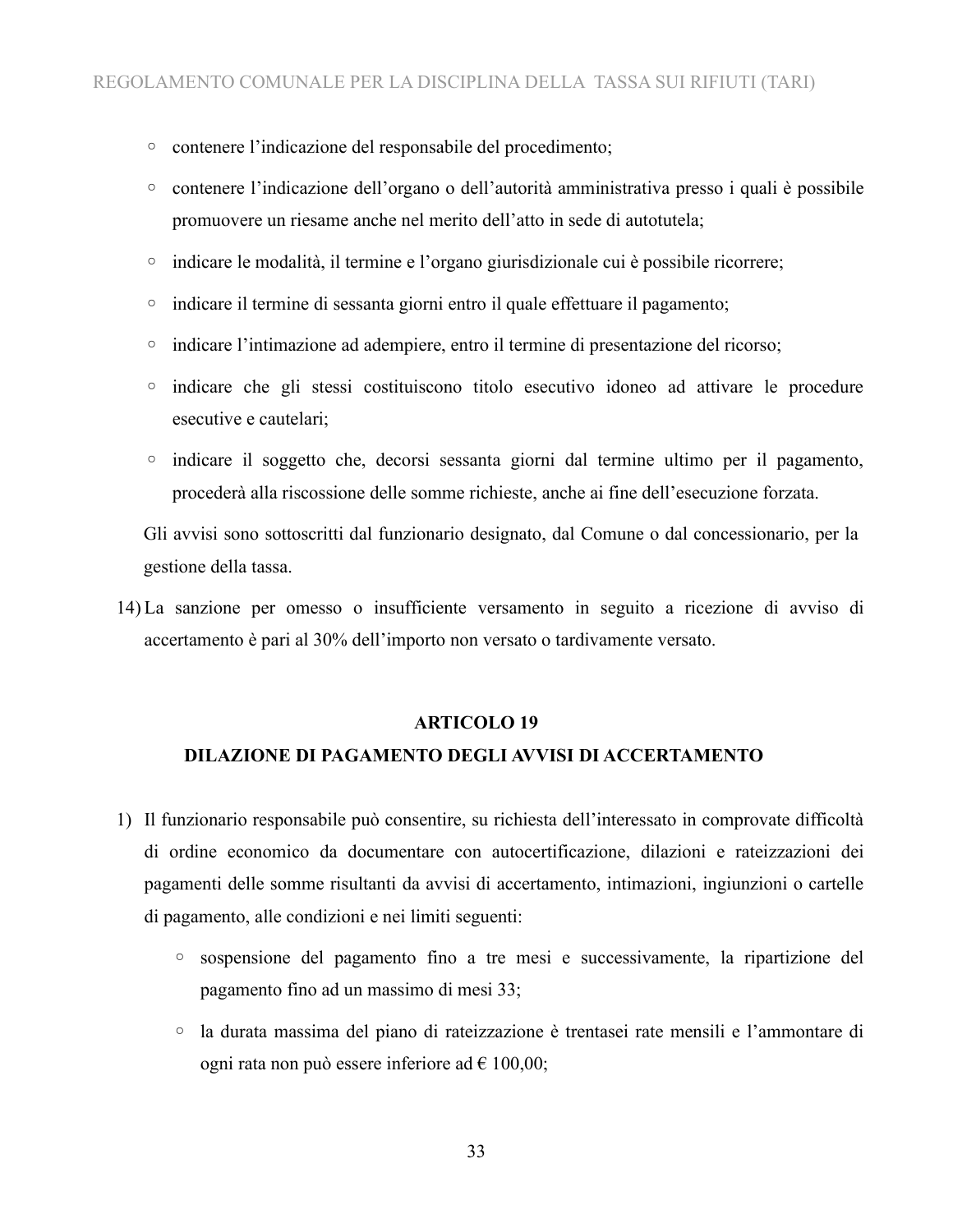◦ applicazione degli interessi moratori ragguagliato al vigente tasso legale a partire dalla prima rata, successiva alla scadenza del termine di versamento dell'avviso di accertamento;

La rateazione non può essere concessa se:

- sono già iniziate le procedure esecutive coincidenti con il pignoramento mobiliare od immobiliare ovvero con il fermo amministrativo;
- il contribuente risulta moroso relativamente a precedenti rateazioni o dilazioni;
- il debito da rateizzare è inferiore ad € 100,00;
- 2) E' in ogni caso esclusa la possibilità di concedere ulteriori rateazioni o dilazioni nel pagamento di singole rate o di importi già dilazionati. Nessuna rateizzazione può essere concessa senza l'applicazione degli interessi.
- 3) In caso di mancato pagamento di due rate, anche non consecutive, nei termini indicati senza che sia stata fornita adeguata motivazione, il debitore decade automaticamente dal beneficio della rateizzazione ed al Comune è attribuita la facoltà di esigere il versamento immediato, in un'unica soluzione, dell'intero importo non ancora pagato, secondo le modalità previste dalla normativa vigente.

### **ARTICOLO 20 RAVVEDIMENTO OPEROSO**

1) In attuazione dell'articolo 50, comma 1, della legge n. 449 del 1997, dell'articolo 1, comma 700 della legge n. 147 del 2013 e dell'articolo 13 del decreto legislativo n. 472 del 1997, fermo restando l'applicazione di regimi più favorevoli previsti dalla legge, sempreché la violazione non sia stata già constatata e comunque non siano iniziati accessi, ispezioni, verifiche o altre attività amministrative di accertamento delle quali l'autore o i soggetti solidalmente obbligati, abbiano avuto formale conoscenza, il contribuente può avvalersi dell'istituto del ravvedimento operoso, previa presentazione di apposita comunicazione redatta su modello predisposto dal Comune.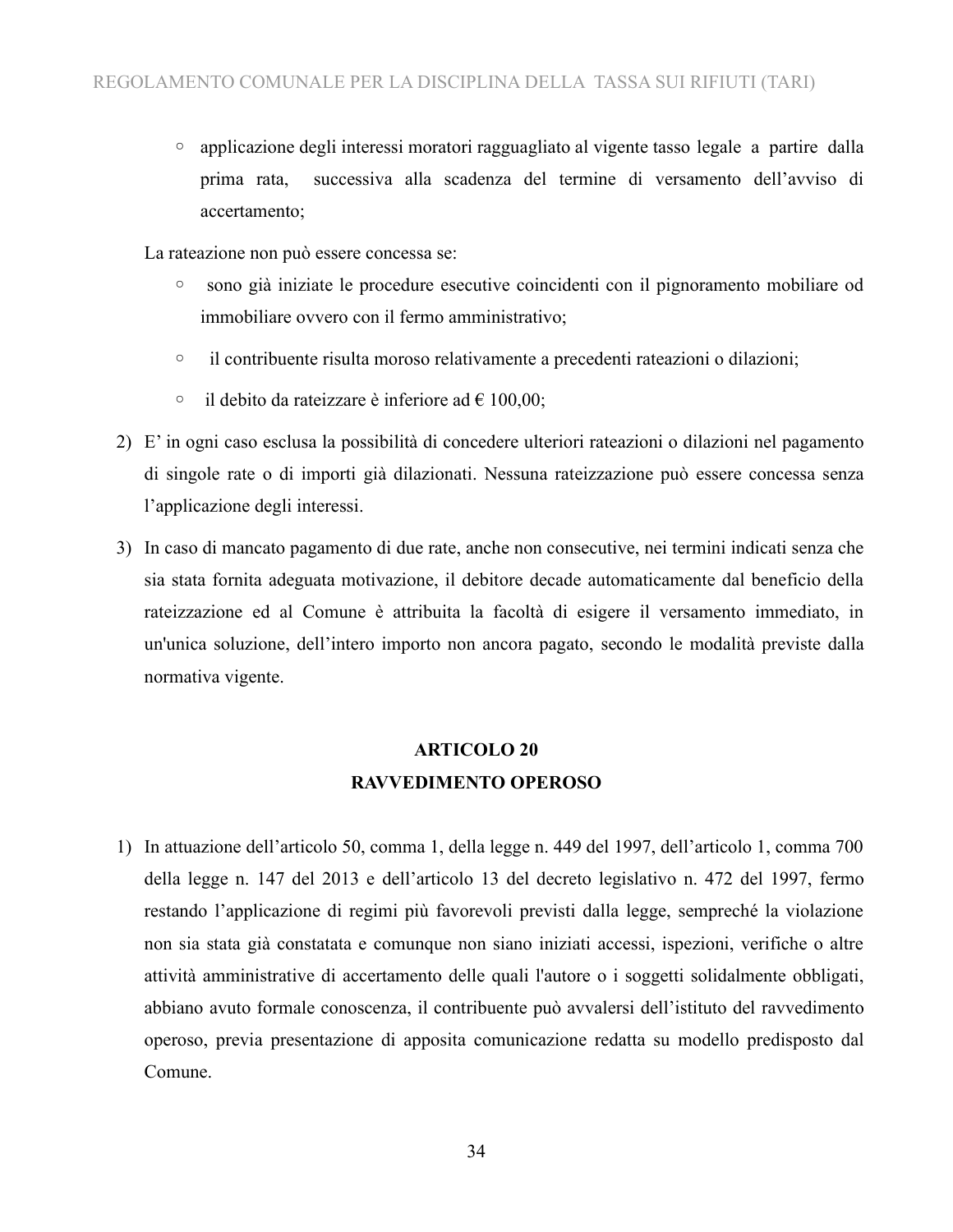### **ARTICOLO 20-bis RISCOSSIONE COATTIVA**

1) La riscossione coattiva è effettuata mediante ruolo coattivo di cui al DPR 602/73 o ingiunzione fiscale di cui al RD n. 639/1910 per gli avvisi di accertamento emessi fino al 31 dicembre 2019 e mediante avvisi di accertamento esecutivi emessi dal 1 gennaio 2020, ai sensi dell'art.1, comma 792 e seguenti della L. 160 del 27.12.2019 e successive modificazioni ed integrazioni.

### **ARTICOLO 20-ter**

#### **CONTENZIOSO**

- 1) In materia di contenzioso si applicano le disposizioni di cui al Decreto Legislativo 31 dicembre 1992, n. 546, e successive modificazioni.
- 2) Sono altresì applicati, secondo le modalità previste dallo specifico Regolamento comunale, l'accertamento con adesione sulla base dei principi e dei criteri del Decreto Legislativo 19 giugno 1997, n. 218, e gli ulteriori istituti deflattivi del contenzioso eventualmente previsti dalle norme.

#### **ARTICOLO 21**

### **ENTRATA IN VIGORE DEL REGOLAMENTO E NORME TRANSITORIE**

- 1) Le disposizioni del presente Regolamento entrano in vigore dal 1° gennaio 2020.
- 2) Il presente regolamento si adegua automaticamente alle modificazioni della normativa nazionale e comunitaria, in particolare in materia di rifiuti e tributaria.
- 3) I richiami e le citazioni di norme contenute nel presente regolamento si devono intendere fatti al testo vigente delle norme stesse.
- 4) Le dichiarazioni già presentate o gli accertamenti già notificati ai fini delle previgenti forme di prelievo sui rifiuti conservano validità anche ai fini dell'entrata disciplinata dal presente regolamento, sempre che non siano intervenute modifiche rilevanti ai fini della determinazione di quanto dovuto.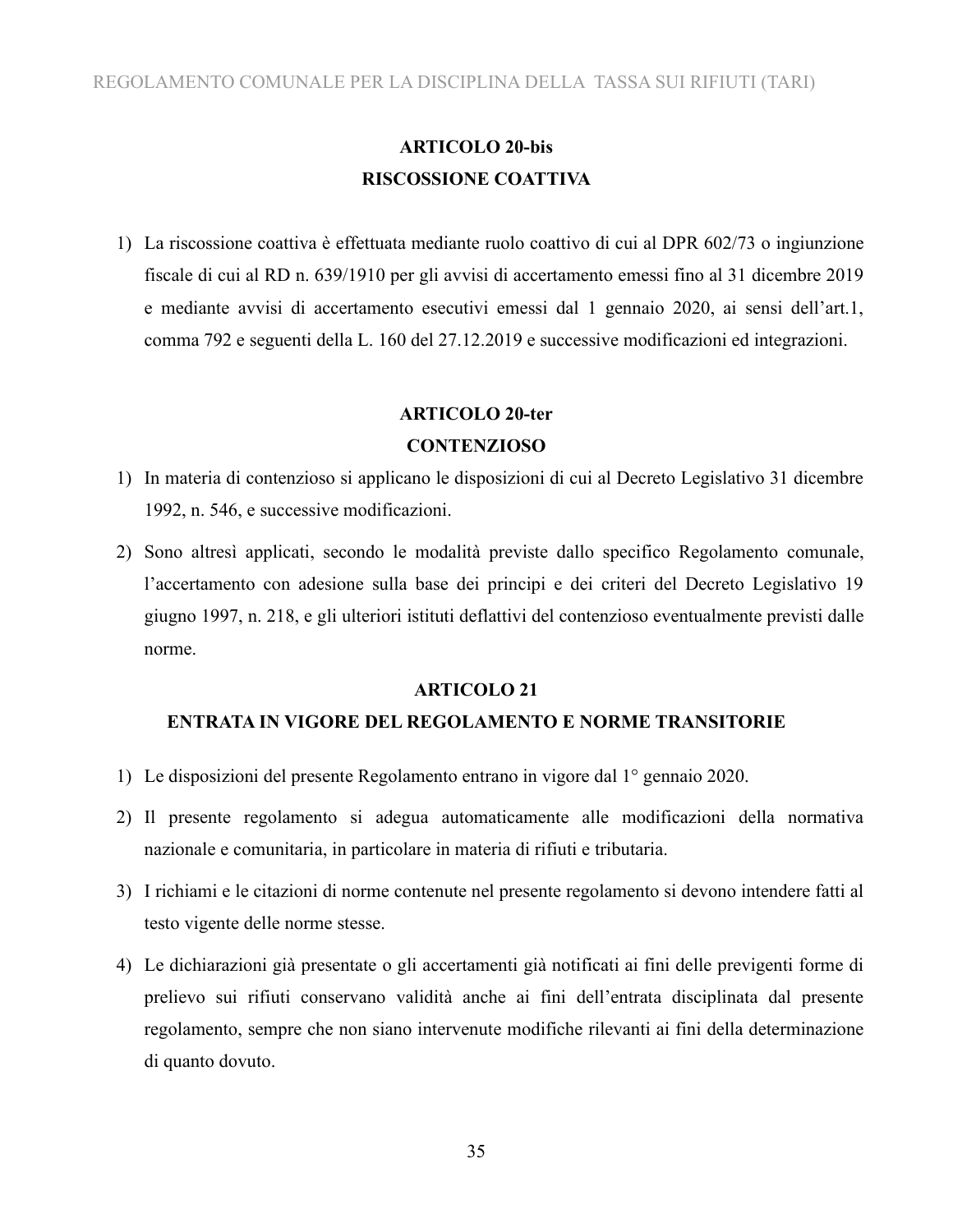5) Per quanto non previsto dal presente Regolamento, e/o divenuto successivamente incompatibile, si applicano le disposizioni di legge e regolamentari vigenti.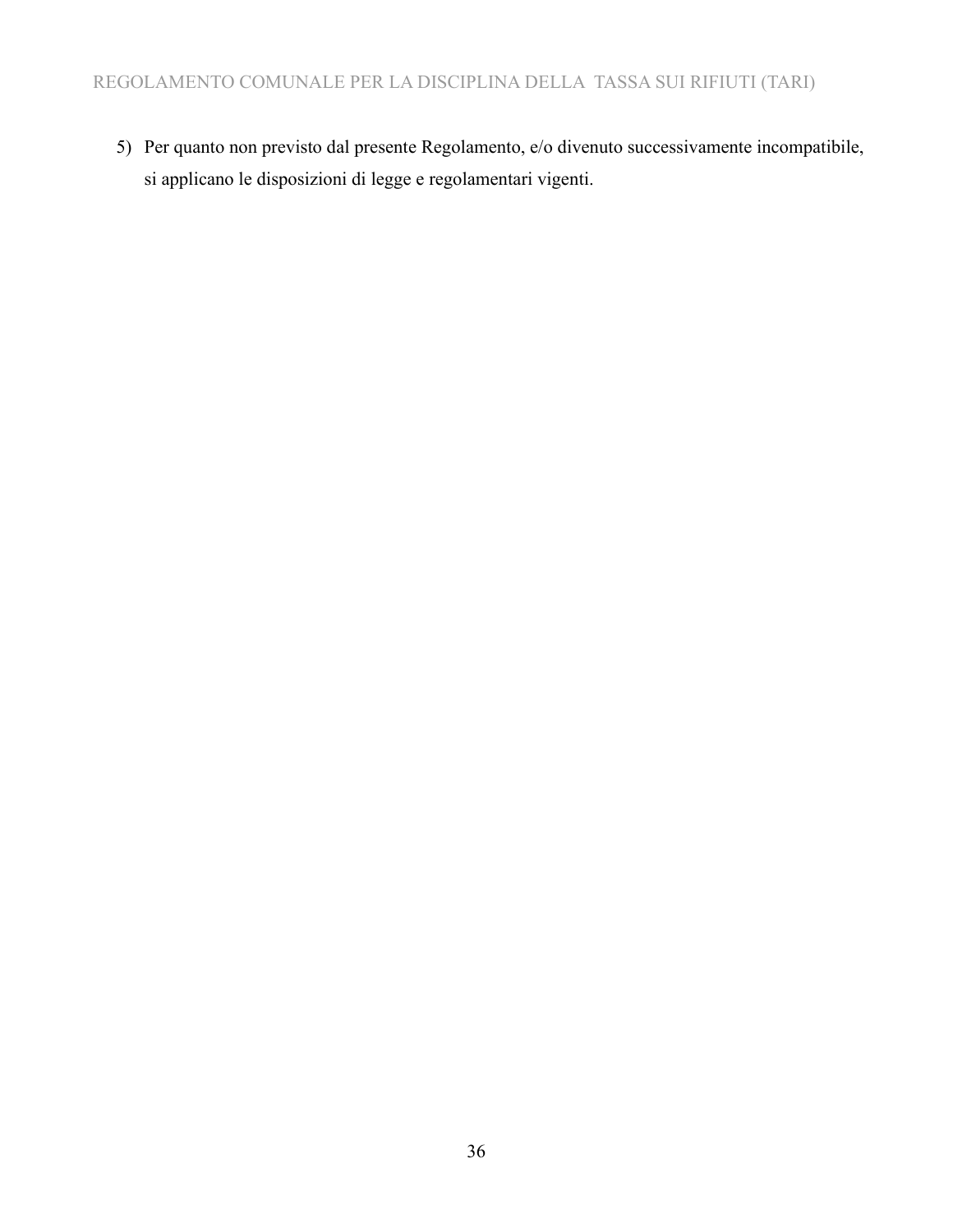### All.1) TABELLA CODICI ATECO

| <b>COD isu</b> | <b>ATECO</b><br>2002<br>(p=parte) | <b>ATECO</b><br>2007 | <b>DESCRIZIONE ATECO 2007</b>                                                                        | cat<br>>5000 | cat<br>$5000$ | sconto%         |
|----------------|-----------------------------------|----------------------|------------------------------------------------------------------------------------------------------|--------------|---------------|-----------------|
| D20100 20.10.0 |                                   | 16.10.0              | Taglio e piallatura del legno                                                                        | 18           | 12            | 10              |
| D20301         | 20.30.1                           | 16.23.1              | Fabbricazione di porte e finestre in legno<br>(escluse porte blindate)                               | 18           | 12            | 10              |
| D20302         | 20.30.2p                          | 16.22.0              | Fabbricazione di pavimenti in parquet<br>assemblato                                                  | 18           | 12            | 10              |
| D20302         | 20.30.2p                          | 16.23.2              | Fabbricazione di altri elementi in legno e di<br>falegnameria per l'edilizia                         | 18           | 12            | 10              |
| D20400         | 20.40.0p                          | 16.24.0              | Fabbricazione di imballaggi in legno                                                                 | 18           | 12            | 10              |
| D20400         | 20.40.0p                          | 33.19.0              | Riparazione di altre apparecchiature                                                                 | 18           | 12            | 10              |
| D20511         | 20.51.1p                          | 16.29.1              | Fabbricazione di prodotti vari in legno (esclusi<br>mobili)                                          | 18           | 12            | 10              |
| D20511         | 20.51.1p                          | 32.99.4              | Fabbricazione di casse funebri                                                                       | 18           | 12            | 10              |
| D20511         | 20.51.1p                          | 33.19.0              | Riparazione di altre apparecchiature                                                                 | 18           | 12            | 10              |
| D22110         | 22.11.0p                          | 58.11.0              | Edizione di libri                                                                                    | $20 - 21$    | $14 - 15$     | 20              |
| D22110         | 22.11.0p                          | 58.12.0              | Pubblicazione di elenchi e mailing list                                                              | $20 - 21$    | $14 - 15$     | 20              |
| D22110         | 22.11.0p                          | 59.20.2              | Edizione di musica stampata                                                                          | $20 - 21$    | $14 - 15$     | 20              |
| D22120         | 22.12.0                           | 58.13.0              | Edizione di quotidiani                                                                               | $20 - 21$    | $14 - 15$     | 20              |
| D22130         | 22.13.0                           | 58.14.0              | Edizione di riviste e periodici                                                                      | $20 - 21$    | $14 - 15$     | 20              |
| D22210         | 22.21.0                           | 18.11.0              | Stampa di giornali                                                                                   | $20 - 21$    | $14 - 15$     | 20              |
| D22220         | 22.22.0p                          | 17.23.0              | Fabbricazione di prodotti cartotecnici                                                               | $20 - 21$    | $14 - 15$     | 20              |
| D22220         | 22.22.0p                          | 18.12.0              | Altra stampa                                                                                         | $20 - 21$    | $14 - 15$     | $\overline{20}$ |
| D22240         | 22.24.0                           | 18.13.0              | Lavorazioni preliminari alla stampa e ai media                                                       | $20 - 21$    | $14 - 15$     | 20              |
| D22250         | 22.25.0p                          | 18.13.0              | Lavorazioni preliminari alla stampa e ai media                                                       | $20 - 21$    | $14 - 15$     | 20              |
| D22250         | 22.25.0p                          | 18.14.0              | Legatoria e servizi connessi                                                                         | $20 - 21$    | $14 - 15$     | 20              |
| D24160         | 24.16.0                           | 20.16.0              | Fabbricazione di materie plastiche in forme<br>primarie                                              | $20 - 21$    | $14 - 15$     | 25              |
| D24170         | 24.17.0                           | 20.17.0              | Fabbricazione di gomma sintetica in forme<br>primarie                                                | $20 - 21$    | $14 - 15$     | 25              |
| D24300         | $\overline{2}4.30.0$              | 20.30.0              | Fabbricazione di pitture, vernici e smalti,<br>inchiostri da stampa e adesivi sintetici<br>(mastici) | $20 - 21$    | $14 - 15$     | 25              |
| D24640         | 24.64.0                           | 20.59.1              | Fabbricazione di prodotti chimici per uso<br>fotografico                                             | $20 - 21$    | $14 - 15$     | 20              |
| D25210 25.21.0 |                                   | 22.21.0              | Fabbricazione di lastre, fogli, tubi e profilati in<br>materie plastiche                             | $20 - 21$    | $14 - 15$     | 25              |
| D25220         | 25.22.0                           | 22.22.0              | Fabbricazione di imballaggi in materie<br>plastiche                                                  | $20 - 21$    | $14 - 15$     | 25              |
| D25230         | 25.23.0                           | 22.23.0              | Fabbricazione di articoli in plastica per<br>l'edilizia                                              | $20 - 21$    | $14 - 15$     | 25              |
| D25240         | 25.24.0p                          | 22.29.0              | Fabbricazione di altri articoli in materie<br>plastiche                                              | $20 - 21$    | $14 - 15$     | 25              |
| D25240         | 25.24.0p                          | 27.33.0              | Fabbricazione di attrezzature per cablaggio                                                          | $20 - 21$    | $14 - 15$     | 25              |
| D25240         | 25.24.0p                          | 32.29.01             | Fabbricazione di attrezzature ed articoli di<br>vestiario protettivi di sicurezza                    | $20 - 21$    | $14 - 15$     | 25              |
|                | D25240 25.24.0p                   | 33,19,0              | Riparazione di altre apparecchiature                                                                 | $20 - 21$    | $14 - 15$     | 25              |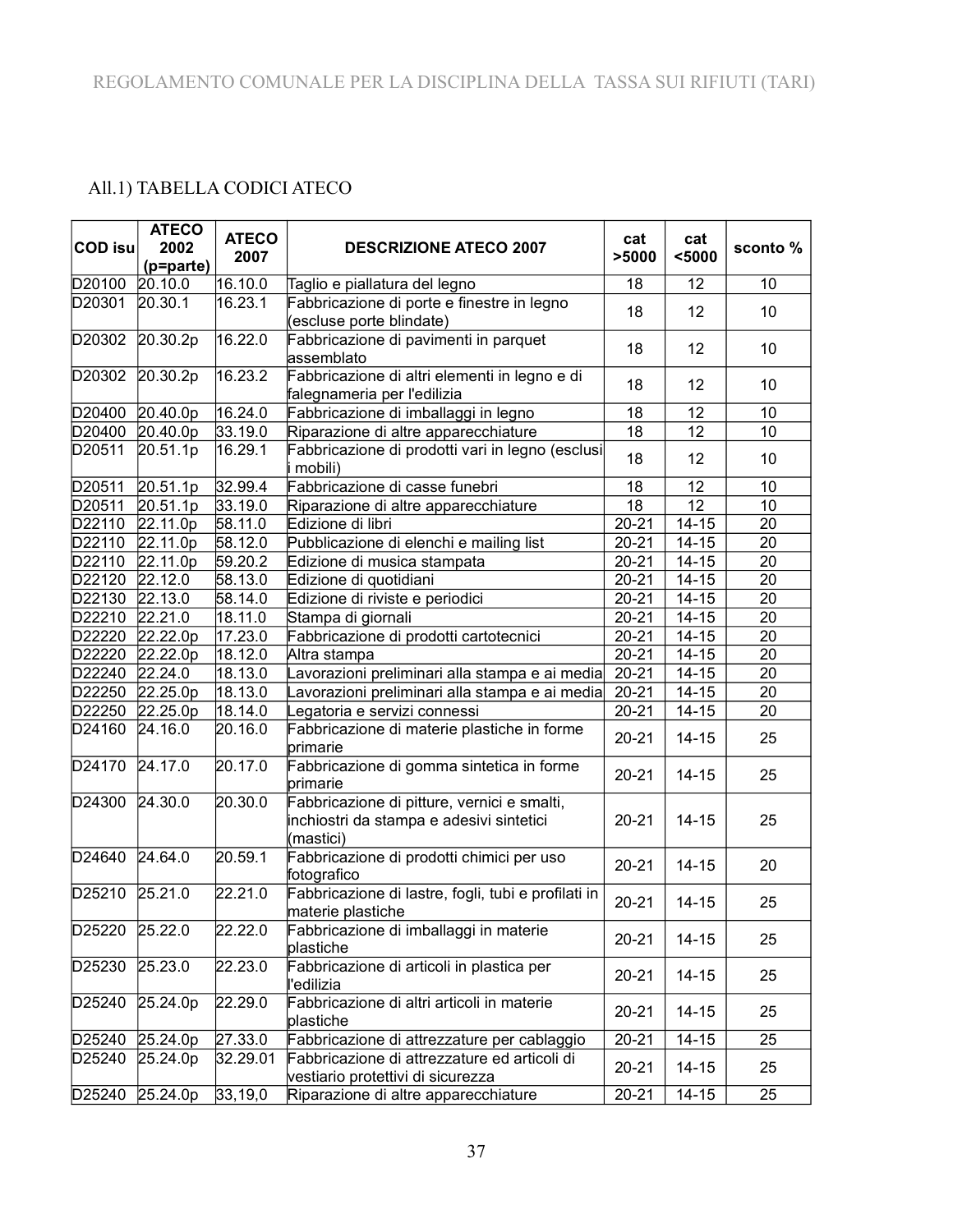| <b>COD isu</b>      | <b>ATECO</b><br>2002<br>(p=parte) | <b>ATECO</b><br>2007 | <b>DESCRIZIONE ATECO 2007</b>                                                                                | cat<br>>5000 | cat<br>$5000$   | sconto% |
|---------------------|-----------------------------------|----------------------|--------------------------------------------------------------------------------------------------------------|--------------|-----------------|---------|
| D26110              | 26.11.0                           | 23.11.0              | Fabbricazione di vetro piano                                                                                 | 20           | 14              | 10      |
| D26120              | 26.12.0                           | 23.12.0              | Lavorazione e trasformazione del vetro piano                                                                 | 20           | 14              | 10      |
| D <sub>26</sub> 130 | 26.13.0                           | 23.13.0              | Fabbricazione di vetro cavo                                                                                  | 21           | $\overline{15}$ | 10      |
| D26140              | 26.14.0                           | 23.14.0              | Fabbricazione di fibre di vetro                                                                              | 20           | 14              | 10      |
| D26151              | 26.15.1p                          | 23.19.1              | Fabbricazione di vetrerie per laboratori, per<br>uso igienico, per farmacia                                  | 20           | 14              | 10      |
| D26151              | 26.15.1p                          | 33.19.0              | Riparazione di altre apparecchiature                                                                         | 20           | 14              | 10      |
| D26152              | 26.15.2                           | 23.19.2              | Lavorazione di vetro a mano e a soffio<br>artistico                                                          | 21           | 15              | 10      |
| D26153              | 26.15.3p                          | 23.19.2              | Lavorazione di vetro a mano e a soffio<br>artistico                                                          | 21           | 15              | 10      |
| D26153              | 26.15.3p                          | 23.19.9              | Fabbricazione di altri prodotti in vetro (inclusa<br>la vetreria tecnica)                                    | 21           | 15              | 10      |
|                     | D26153 26.15.3p                   | 33.19.0              | Riparazione di altre apparecchiature                                                                         | 21           | 15              | 10      |
| D26210              | 26.21.0                           | 23.41.0              | Fabbricazione di prodotti in ceramica per usi<br>domestici e ornamentali                                     | $20 - 21$    | $14 - 15$       | 25      |
| D26220              | 26.22.0                           | 23.42.0              | Fabbricazione di articoli sanitari in ceramica                                                               | $20 - 21$    | $14 - 15$       | 25      |
| D26230              | 26.23.0                           | 23.43.0              | Fabbricazione di isolatori e di pezzi isolanti in<br>ceramica                                                | $20 - 21$    | $14 - 15$       | 25      |
| D26240              | 26.24.0                           | 23.44.0              | Fabbricazione di altri prodotti in ceramica per<br>uso tecnico e industriale                                 | $20 - 21$    | $14 - 15$       | 25      |
| D26250              | 26.25.0                           | 23.49.0              | Fabbricazione di altri prodotti in ceramica                                                                  | $20 - 21$    | $14 - 15$       | 25      |
| D26260              | 26.26.0                           | 23.20.0              | Fabbricazione di prodotti refrattari                                                                         | $20 - 21$    | $14 - 15$       | 25      |
| D26300              | 26.30.0                           | 23.31.0              | Fabbricazione di piastrelle in ceramica per<br>pavimenti e rivestimenti                                      | $20 - 21$    | $14 - 15$       | 25      |
| D26701              | 26.70.1                           | 23.70.1              | Segagione e lavorazione delle pietre e del<br>marmo                                                          | 20           | 14              | 15      |
| D26702              | 26.70.2                           | 23.70.2              | Lavorazione artistica del marmo e di altre<br>pietre affini, lavori in mosaico                               | 21           | 15              | 15      |
| D27100 27.10.0      |                                   | 24.10.0              | Siderurgia - Fabbricazione di ferro, acciaio e<br>ferroleghe                                                 | $20 - 21$    | $14 - 15$       | 25      |
| D27210              | 27.21.0p                          | 24.51.0              | Fusione di ghisa e produzione di tubi e<br>raccordi in ghisa                                                 | $20 - 21$    | $14 - 15$       | 25      |
| D27211              | 27.21.0p                          | 24.52.0              | Fusione di acciaio                                                                                           | 20-22        | $14 - 16$       | 26      |
| D27221              | 27.22.1                           | 24.20.1              | Fabbricazione di tubi e condotti senza<br>saldatura                                                          | $20 - 21$    | $14 - 15$       | 25      |
| D27222              | 27.22.2                           | 24.20.2              | Fabbricazione di tubi e condotti saldati e simili                                                            | $20 - 21$    | $14 - 15$       | 25      |
| D27320              | 27.32.0                           | 24.32.0              | Laminazione a freddo di nastri                                                                               | $20 - 21$    | $14 - 15$       | 25      |
| D27330              | 27.33.0                           | 24.33.0              | Profilatura mediante formatura o piegatura a<br>freddo; fabbricazione di pannelli stratificati in<br>acciaio | $20 - 21$    | $14 - 15$       | 25      |
| D27340              | 27.34.0                           | 24.34.0              | Trafilatura a freddo                                                                                         | $20 - 21$    | $14 - 15$       | 25      |
| D27520              | 27.52.0                           | 24.52.0              | Fusione di acciaio                                                                                           | $20 - 21$    | $14 - 15$       | 25      |
| D27530              | 27.53.0                           | 24.53.0              | Fusione di metalli leggeri                                                                                   | $20 - 21$    | $14 - 15$       | 25      |
| D27540              | 27.54.0                           | 24.54.0              | Fusione di altri metalli non ferrosi                                                                         | $20 - 21$    | $14 - 15$       | 25      |
| D28110              | 28.11.0p                          | 24.33.0              | Profilatura mediante formatura o piegatura a<br>freddo; fabbricazione di pannelli stratificati in<br>acciaio | $20 - 21$    | $14 - 15$       | 25      |
| D28110              | 28.11.0p                          | 25.11.0              | Fabbricazione di strutture metalliche e parti<br>assemblate di strutture                                     | $20 - 21$    | $14 - 15$       | 25      |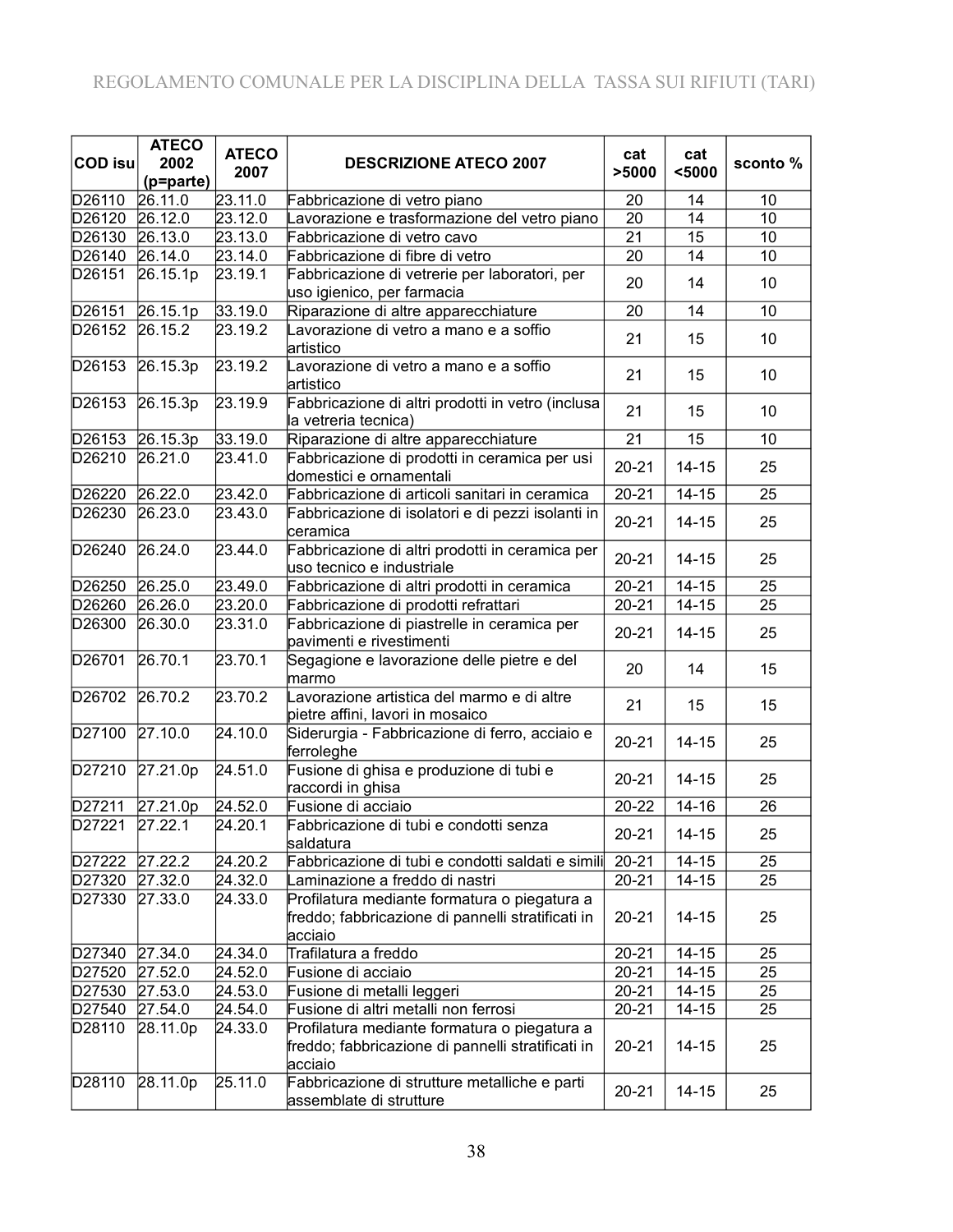| <b>COD isu</b> | <b>ATECO</b><br>2002<br>(p=parte) | <b>ATECO</b><br>2007 | <b>DESCRIZIONE ATECO 2007</b>                                                                                                         | cat<br>>5000 | cat<br>$5000$ | sconto % |
|----------------|-----------------------------------|----------------------|---------------------------------------------------------------------------------------------------------------------------------------|--------------|---------------|----------|
| D28110         | 28.11.0p                          | 33.11.0              | Riparazione e manutenzione di prodotti in<br>metallo                                                                                  | $20 - 21$    | $14 - 15$     | 25       |
| D28121         | 28.12.1                           | 25.12.1              | Fabbricazione di porte, finestre e loro telai,<br>imposte e cancelli metallici                                                        | $20 - 21$    | $14 - 15$     | 25       |
| D28122         | 28.12.2                           | 25.12.2              | Fabbricazione di strutture metalliche per<br>tende da sole, tende alla veneziana e simili                                             | $20 - 21$    | $14 - 15$     | 25       |
| D28210         | 28.21.0p                          | 25.29.0              | Fabbricazione di cisterne, serbatoi e<br>contenitori in metallo per impieghi di<br>stoccaggio o di produzione                         | $20 - 21$    | $14 - 15$     | 25       |
| D28210         | 28.21.0p                          | 25.91.0              | Fabbricazione di bidoni in acciaio e<br>contenitori analoghi per il trasporto e<br>l'imballaggio                                      | $20 - 21$    | $14 - 15$     | 25       |
| D28210         | 28.21.0p                          | 33.11.0              | Riparazione e manutenzione di prodotti in<br>metallo                                                                                  | $20 - 21$    | $14 - 15$     | 25       |
| D28210         | 28.21.0p                          | 33.20.0              | Installazione di macchine ed apparecchiature<br>industriali                                                                           | $20 - 21$    | $14 - 15$     | 25       |
| D28220         | 28.22.0p                          | 25.21.0              | Fabbricazione di radiatori e contenitori in<br>metallo per caldaie per il riscaldamento<br>centrale                                   | $20 - 21$    | $14 - 15$     | 25       |
| D28220         | 28.22.0p                          | 28.21.2              | Fabbricazione di sistemi di riscaldamento                                                                                             | $20 - 21$    | $14 - 15$     | 25       |
| D28220         | 28.22.0p                          | 33.11.0              | Riparazione e manutenzione di prodotti in<br>metallo                                                                                  | $20 - 21$    | $14 - 15$     | 25       |
| D28300         | 28.30.0p                          | 25.30.0              | Fabbricazione di generatori di vapore (esclusi<br>contenitori in metallo per caldaie per il<br>riscaldamento centrale ad acqua calda) | $20 - 21$    | $14 - 15$     | 25       |
| D28300         | 28.30.0p                          | 33.11.0              | Riparazione e manutenzione di prodotti in<br>metallo                                                                                  | $20 - 21$    | $14 - 15$     | 25       |
| D28300         | 28.30.0p                          | 33.20.0              | Installazione di macchine ed apparecchiature<br>industriali                                                                           | $20 - 21$    | $14 - 15$     | 25       |
| D28401         | 28.40.1                           | 25.50.0              | Fucinatura, imbutitura, stampaggio e<br>profilatura dei metalli; metallurgia delle polveri                                            | $20 - 21$    | $14 - 15$     | 25       |
| D28402         | 28.40.2                           | 25.50.0              | Fucinatura, imbutitura, stampaggio e<br>profilatura dei metalli; metallurgia delle polveri                                            | $20 - 21$    | $14 - 15$     | 25       |
| D28403         | 28.40.3                           | 25.50.0              | Fucinatura, imbutitura, stampaggio e<br>profilatura dei metalli; metallurgia delle polveri                                            | $20 - 21$    | $14 - 15$     | 25       |
| D28404         | 28.40.4                           | 25.50.0              | Fucinatura, imbutitura, stampaggio e<br>profilatura dei metalli; metallurgia delle polveri                                            | $20 - 21$    | $14 - 15$     | 25       |
| D28510         | 28.51.0                           | 25.61.0              | Trattamento e rivestimento dei metalli                                                                                                | $20 - 21$    | $14 - 15$     | 25       |
| D28520         | 28.52.0p                          | 25.62.0              | Lavori di meccanica generale                                                                                                          | $20 - 21$    | $14 - 15$     | 25       |
| D28520         | 28.52.0p                          | 33.12.1              | Riparazione e manutenzione di macchine di<br>impiego generale                                                                         | $20 - 21$    | $14 - 15$     | 25       |
| D28610         | 28.61.0p                          | 25.71.0              | Fabbricazione di articoli di coltelleria,<br>posateria ed armi bianche                                                                | $20 - 21$    | $14 - 15$     | 25       |
|                | 28.61.0p                          | 33.11.0              | Riparazione e manutenzione di prodotti in<br>metallo                                                                                  |              |               |          |
| D28620         | 28.62.0p                          | 25.73.1              | Fabbricazione di utensileria ad azionamento<br>manuale; parti intercambiabili per macchine<br>utensili                                | $20 - 21$    | $14 - 15$     | 25       |
| D28620         | 28.62.0p                          | 33.11.0              | Riparazione e manutenzione di prodotti in<br>metallo                                                                                  | $20 - 21$    | $14 - 15$     | 25       |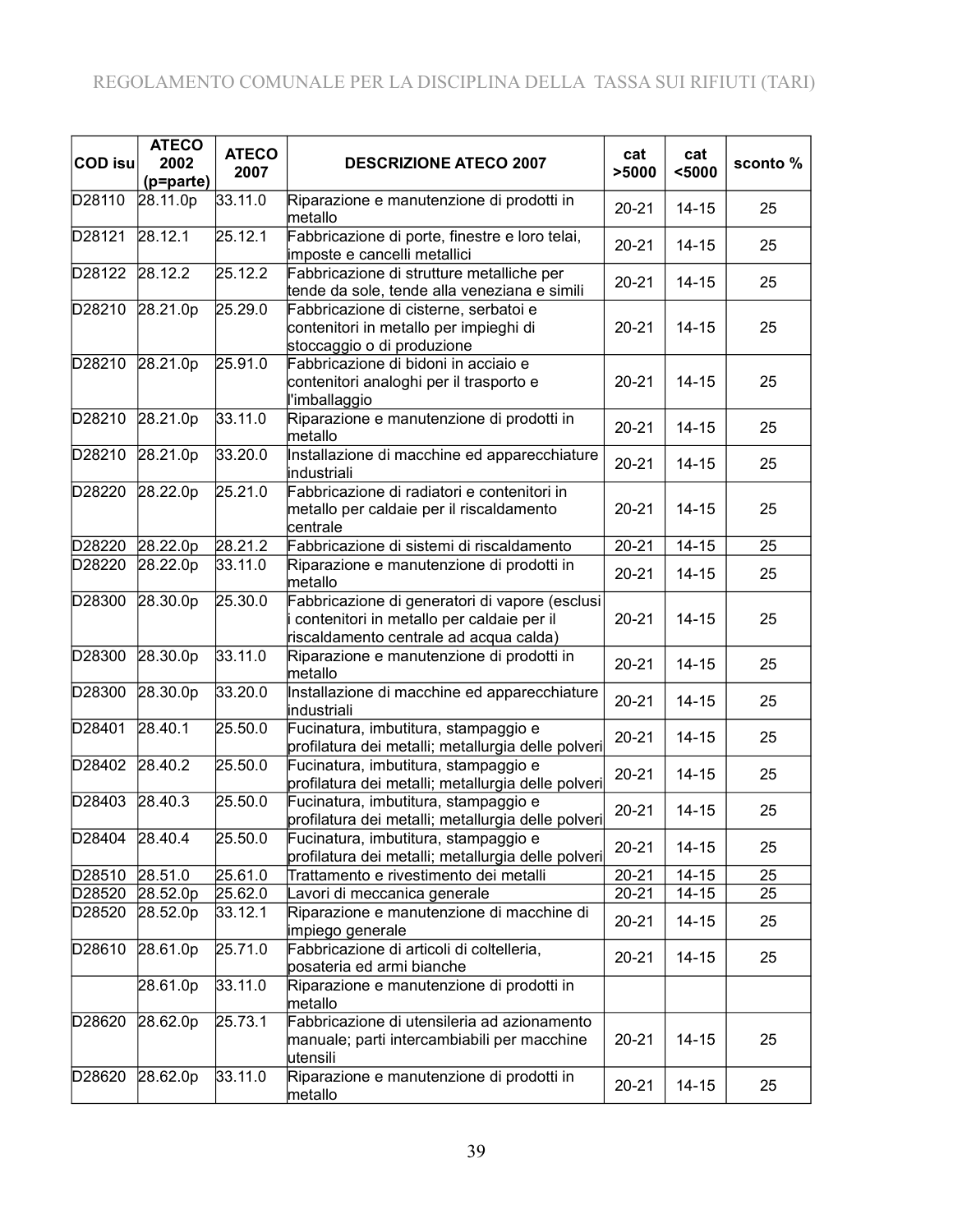| <b>COD isu</b>     | <b>ATECO</b><br>2002  | <b>ATECO</b><br>2007 | <b>DESCRIZIONE ATECO 2007</b>                                                                                                                                               | cat<br>>5000 | cat<br>$5000$ | sconto% |
|--------------------|-----------------------|----------------------|-----------------------------------------------------------------------------------------------------------------------------------------------------------------------------|--------------|---------------|---------|
| D28620             | (p=parte)<br>28.62.0p | 33.12.9              | Riparazione e manutenzione di altre                                                                                                                                         |              |               |         |
|                    |                       |                      | macchine per impieghi speciali (incluse le<br>macchine utensili)                                                                                                            | $20 - 21$    | $14 - 15$     | 25      |
| D28630             | 28.63.0p              | 25.72.0              | Fabbricazione di serrature e cerniere e<br>ferramenta simili                                                                                                                | $20 - 21$    | $14 - 15$     | 25      |
| D28630             | 28.63.0p              | 33.11.0              | Riparazione e manutenzione di prodotti in<br>metallo                                                                                                                        | $20 - 21$    | $14 - 15$     | 25      |
| D28710             | 28.71.0p              | 25.91.0              | Fabbricazione di bidoni in acciaio e<br>contenitori analoghi per il trasporto e<br>l'imballaggio                                                                            | $20 - 21$    | $14 - 15$     | 25      |
| D28710             | 28.71.0p              | 33.11.0              | Riparazione e manutenzione di prodotti in<br>metallo                                                                                                                        | $20 - 21$    | $14 - 15$     | 25      |
| D28720             | 28.72.0               | 25.92.0              | Fabbricazione di imballaggi leggeri in metallo                                                                                                                              | $20 - 21$    | $14 - 15$     | 25      |
| D28730             | 28.73.0               | 25.93.1              | Fabbricazione di apparecchiature di<br>irradiazione per alimenti e latte                                                                                                    | $20 - 21$    | $14 - 15$     | 25      |
| D28741             | 28.74.1               | 25.94.0              | Fabbricazione di articoli di bulloneria                                                                                                                                     | $20 - 21$    | $14 - 15$     | 25      |
| D28742             | 28.74.2               | 25.93.2              | Fabbricazione di molle                                                                                                                                                      | $20 - 21$    | $14 - 15$     | 25      |
| D28743             | 28.74.3               | 25.93.3              | Fabbricazione di catene fucinate senza<br>saldatura e stampate                                                                                                              | $20 - 21$    | $14 - 15$     | 25      |
| D28751             | 28.75.1               | 25.99.1              | Fabbricazione di stoviglie, pentolame,<br>vasellame, attrezzi da cucina e accessori<br>casalinghi non elettrici, articoli metallici per<br>l'arredamento di stanze da bagno | $20 - 21$    | $14 - 15$     | 25      |
| D28752             | 28.75.2p              | 25.99.2              | Fabbricazione di casseforti, forzieri e porte<br>metalliche blindate                                                                                                        | $20 - 21$    | $14 - 15$     | 25      |
| D28752             | 28.75.2p              | 33.11.0              | Riparazione e manutenzione di prodotti in<br>metallo                                                                                                                        | $20 - 21$    | $14 - 15$     | 25      |
| D28752             | 28.75.2p              | 43.32.0              | Posa in opera di infissi, arredi, controsoffitti,<br>pareti mobili e simili                                                                                                 | $20 - 21$    | $14 - 15$     | 25      |
| D28753             | 28.75.3p              | 25.99.9              | Fabbricazione di altri articoli metallici e<br>minuteria metallica                                                                                                          | $20 - 21$    | $14 - 15$     | 25      |
| D28753             | 28.75.3p              | 32.99.1              | Fabbricazione di attrezzature ed articoli di<br>vestiario protettivi di sicurezza                                                                                           | $20 - 21$    | $14 - 15$     | 25      |
| D28754             | 28.75.4p              | 25.71.0              | Fabbricazione di articoli di coltelleria,<br>posateria ed armi bianche                                                                                                      | $20 - 21$    | $14 - 15$     | 25      |
| D28754             | 28.75.4p              | 33.11.0              | Riparazione e manutenzione di prodotti in<br>metallo                                                                                                                        | $20 - 21$    | $14 - 15$     | 25      |
| D28755             | 28.75.5p              | 01.62.0              | Attività di supporto alla produzione animale<br>(esclusi i servizi veterinari)                                                                                              | $20 - 21$    | $14 - 15$     | 25      |
| D28755             | 28.75.5p              | 25.99.3              | Fabbricazione di oggetti in ferro, in rame ed<br>altri metalli                                                                                                              | $20 - 21$    | $14 - 15$     | 25      |
| D29111             | 29.11.1p              | 28.11.1              | Fabbricazione di motori a combustione<br>interna (incluse parti e accessori ed esclusi i<br>motori destinati ai mezzi di trasporto su<br>strada e ad aeromobili)            | $20 - 21$    | $14 - 15$     | 25      |
| D <sub>29111</sub> | 29.11.1p              | 33.12.1              | Riparazione e manutenzione di macchine di<br>impiego generale                                                                                                               | $20 - 21$    | $14 - 15$     | 25      |
| D29111             | 29.11.1p              | 33.20.0              | Installazione di macchine ed apparecchiature<br>industriali                                                                                                                 | $20 - 21$    | $14 - 15$     | 25      |
| D29112             | 29.11.2p              | 28.11.2              | Fabbricazione di turbine e turboalternatori                                                                                                                                 | $20 - 21$    | $14 - 15$     | 25      |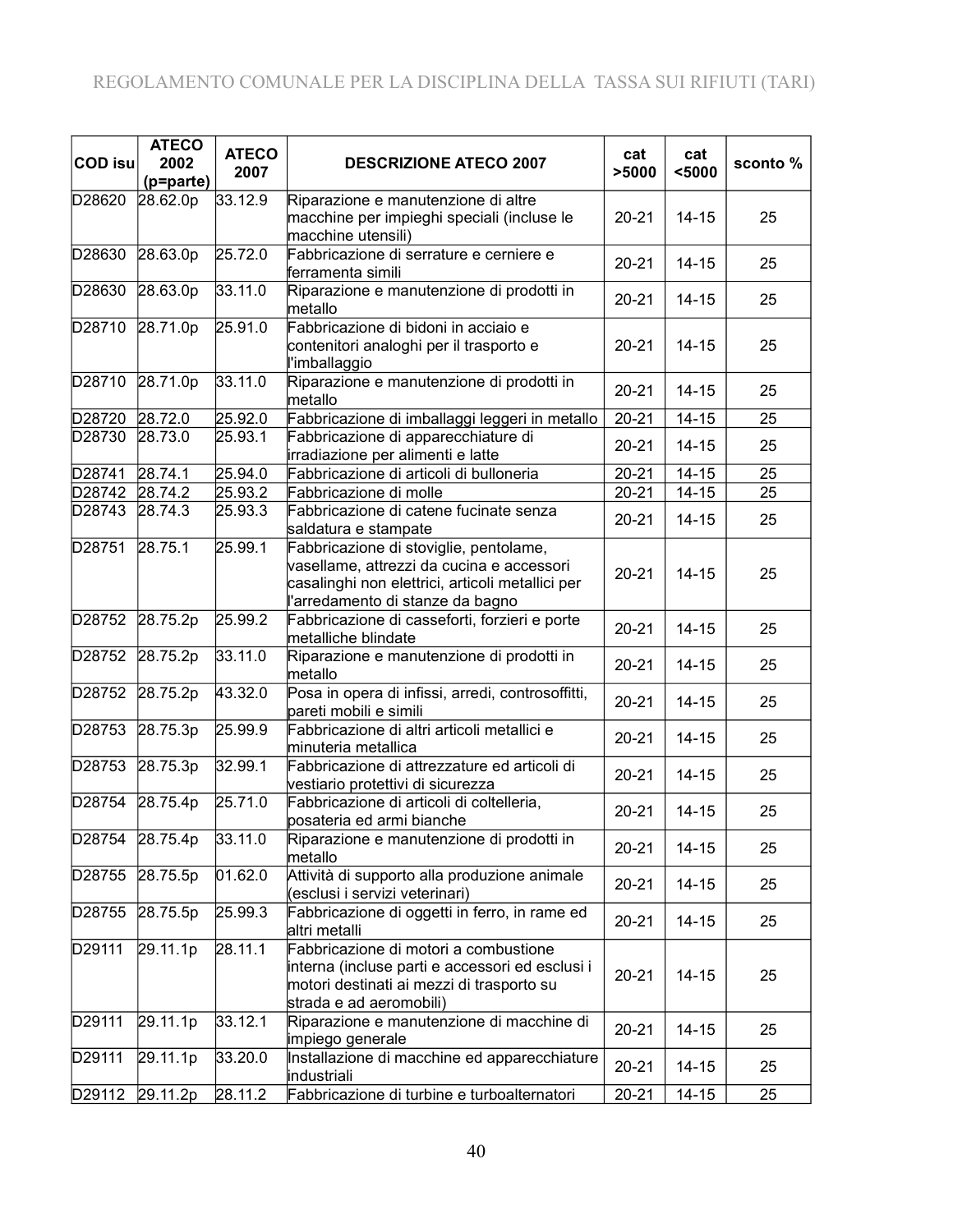| <b>COD isu</b> | <b>ATECO</b><br>2002<br>(p=parte) | <b>ATECO</b><br>2007 | <b>DESCRIZIONE ATECO 2007</b>                                                                                                                        | cat<br>>5000 | cat<br>$5000$      | sconto% |
|----------------|-----------------------------------|----------------------|------------------------------------------------------------------------------------------------------------------------------------------------------|--------------|--------------------|---------|
|                |                                   |                      | (incluse parti e accessori)                                                                                                                          |              |                    |         |
| D29112         | 29.11.2p                          | 33.12.1              | Riparazione e manutenzione di macchine di<br>impiego generale                                                                                        | $20 - 21$    | $14 - 15$          | 25      |
| D29112         | 29.11.2p                          | 33.20.0              | Installazione di macchine ed apparecchiature<br>industriali                                                                                          | $20 - 21$    | $14 - 15$          | 25      |
| D29120         | 29.12.0p                          | 28.12.0              | Fabbricazione di apparecchiature<br>fluidodinamiche                                                                                                  | $20 - 21$    | $14 - 15$          | 25      |
| D29120         | 29.12.0p                          | 28.13.0              | Fabbricazione di altre pompe e compressori                                                                                                           | $20 - 21$    | $14 - 15$          | 25      |
| D29120         | 29.12.0p                          | 33.12.1              | Riparazione e manutenzione di macchine di<br>impiego generale                                                                                        | $20 - 21$    | $14 - 15$          | 25      |
| D29120         | 29.12.0 <sub>p</sub>              | 33.20.0              | Installazione di macchine ed apparecchiature<br>industriali                                                                                          | $20 - 21$    | $14 - 15$          | 25      |
| D29130         | 29.13.0p                          | 28.12.0              | Fabbricazione di apparecchiature<br>fluidodinamiche                                                                                                  | $20 - 21$    | $14 - 15$          | 25      |
| D29130         | 29.13.0p                          | 28.14.0              | Fabbricazione di altri rubinetti e valvole                                                                                                           | $20 - 21$    | $14 - 15$          | 25      |
| D29130         | 29.13.0p                          | 33.12.1              | Riparazione e manutenzione di macchine di<br>impiego generale                                                                                        | $20 - 21$    | $14 - 15$          | 25      |
| D29130         | 29.13.0p                          | 33.20.0              | Installazione di macchine ed apparecchiature<br>industriali                                                                                          | $20 - 21$    | $14 - 15$          | 25      |
| D29141         | 29.14.1p                          | 28.15.1              | Fabbricazione di organi di trasmissione<br>(esclusi quelli idraulici e quelli per autoveicoli,<br>aeromobili e motocicli)                            | $20 - 21$    | $14 - 15$          | 25      |
| D29141         | 29.14.1p                          | 33.12.1              | Riparazione e manutenzione di macchine di<br>impiego generale                                                                                        | $20 - 21$    | $14 - 15$          | 25      |
| D29142         | 29.14.2                           | 28.15.2              | Fabbricazione di cuscinetti a sfere                                                                                                                  | $20 - 21$    | $\overline{14-15}$ | 25      |
| D29142         | 29.21.1p                          | 28.21.1              | Fabbricazione di forni, fornaci e bruciatori                                                                                                         | $20 - 21$    | $14 - 15$          | 25      |
| D29211         | 29.21.1p                          | 33.20.0              | Installazione di macchine ed apparecchiature<br>industriali                                                                                          | $20 - 21$    | $14 - 15$          | 25      |
| D29221         | 29.22.1p                          | 28.22.0              | Fabbricazione di macchine e apparecchi di<br>sollevamento e movimentazione                                                                           | $20 - 21$    | $14 - 15$          | 25      |
| D29221         | 29.22.1p                          | 33.20.0              | Installazione di macchine ed apparecchiature<br>industriali                                                                                          | $20 - 21$    | $14 - 15$          | 25      |
| D29231         | 29.23.1p                          | 28.25.0              | Fabbricazione di attrezzature di uso non<br>domestico per la refrigerazione e la<br>ventilazione; fabbricazione di condizionatori<br>domestici fissi | $20 - 21$    | $14 - 15$          | 25      |
| D29231         | 29.23.1p                          | 33.20.0              | Fabbricazione di strumenti musicali (incluse<br>parti e accessori)                                                                                   | $20 - 21$    | $14 - 15$          | 25      |
| D29241         | 29.24.1                           | 28.29.9              | Fabbricazione di macchine di impiego<br>generale ed altro materiale meccanico nca                                                                    | $20 - 21$    | $14 - 15$          | 25      |
| D29242         | 29.24.2p                          | 28.29.1              | Fabbricazione di bilance e di macchine<br>automatiche per la vendita e la distribuzione<br>(incluse parti staccate e accessori)                      | $20 - 21$    | $14 - 15$          | 25      |
| D29242         | 29.24.2p                          | 33.20.0              | Installazione di macchine ed apparecchiature<br>industriali                                                                                          | $20 - 21$    | $14 - 15$          | 25      |
| D29243         | 29.24.3p                          | 28.25.0              | Fabbricazione di attrezzature di uso non<br>domestico per la refrigerazione e la<br>ventilazione; fabbricazione di condizionatori<br>domestici fissi | $20 - 21$    | $14 - 15$          | 25      |
| D29243         | 29.24.3p                          | 28.29.9              | Fabbricazione di macchine di impiego                                                                                                                 | $20 - 21$    | $14 - 15$          | 25      |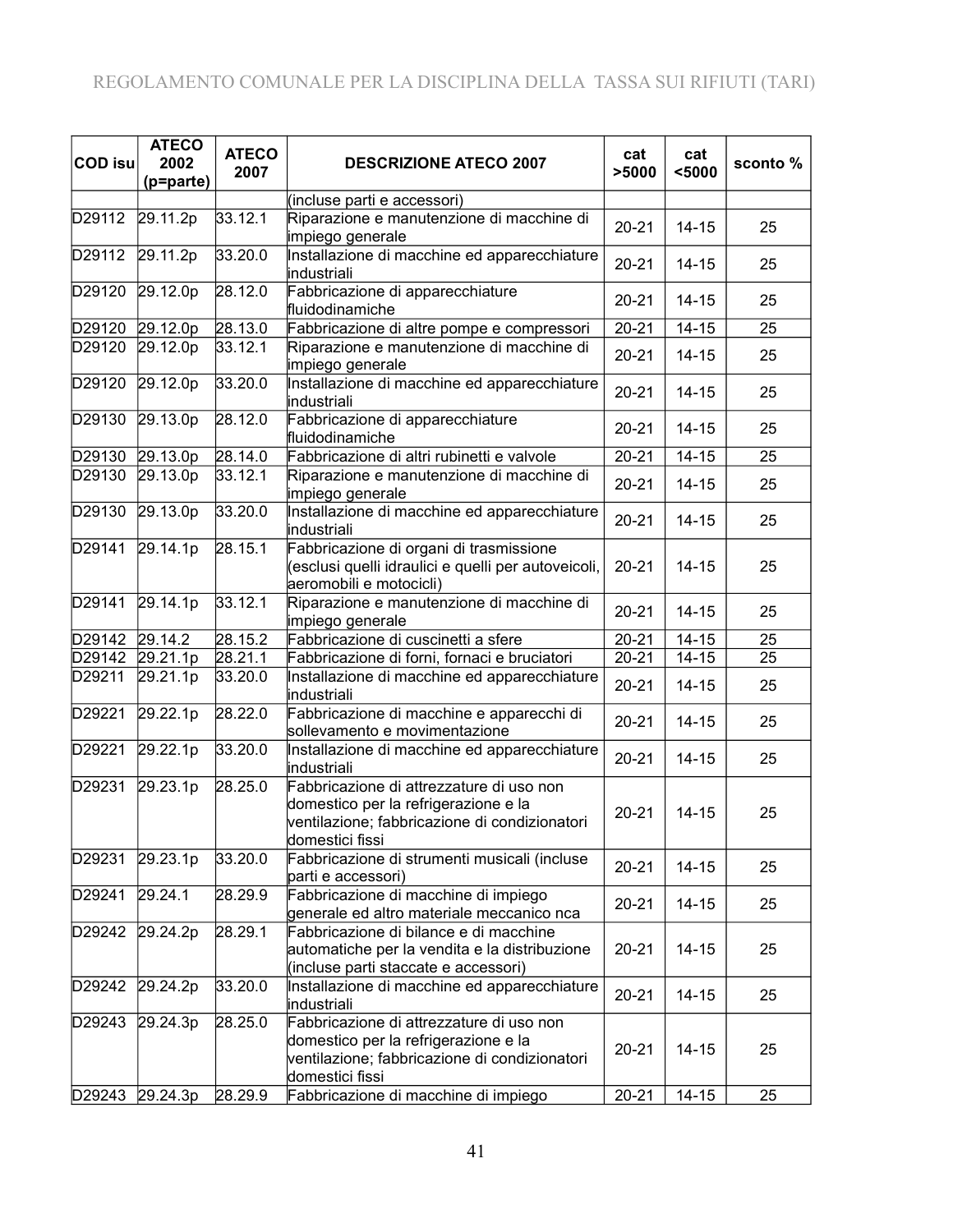| <b>COD isu</b> | <b>ATECO</b><br>2002<br>(p=parte) | <b>ATECO</b><br>2007 | <b>DESCRIZIONE ATECO 2007</b>                                                                                                                                                                           | cat<br>>5000 | cat<br>$5000$ | sconto % |
|----------------|-----------------------------------|----------------------|---------------------------------------------------------------------------------------------------------------------------------------------------------------------------------------------------------|--------------|---------------|----------|
|                |                                   |                      | generale ed altro materiale meccanico nca                                                                                                                                                               |              |               |          |
| D29243         | 29.24.3p                          | 32.50.1              | Fabbricazione di mobili per uso medico,<br>apparecchi medicali, di materiale medico-<br>chirurgico e veterinario, di apparecchi e<br>strumenti per odontoiatria (incluse parti<br>staccate e accessori) | $20 - 21$    | $14 - 15$     | 25       |
| D29243         | 29.24.3p                          | 33.20.0              | Installazione di macchine ed apparecchiature<br>industriali                                                                                                                                             | $20 - 21$    | $14 - 15$     | 25       |
| D29244         | 29.24.4p                          | 28.29.2              | Fabbricazione di macchine e apparecchi per<br>le industrie chimiche, petrolchimiche e<br>petrolifere (incluse parti e accessori)                                                                        | $20 - 21$    | $14 - 15$     | 25       |
| D29244         | 29.24.4p                          | 33.20.0              | Installazione di macchine ed apparecchiature<br>industriali                                                                                                                                             | $20 - 21$    | $14 - 15$     | 25       |
| D29245         | 29.24.5p                          | 28.29.3              | Fabbricazione di macchine automatiche per<br>la dosatura, la confezione e per l'imballaggio<br>(incluse parti e accessori)                                                                              | $20 - 21$    | $14 - 15$     | 25       |
| D29245         | 29.24.5p                          | 33.20.0              | Installazione di macchine ed apparecchiature<br>industriali                                                                                                                                             | $20 - 21$    | $14 - 15$     | 25       |
| D29311         | 29.31.1                           | 28.30.1              | Fabbricazione di trattori agricoli                                                                                                                                                                      | $20 - 21$    | $14 - 15$     | 25       |
| D29312         | 29.31.2                           | 33.12.6              | Riparazione e manutenzione di trattori agricoli                                                                                                                                                         | 19           | 13            | 25       |
| D29321         | 29.32.1p                          | 28.30.9              | Fabbricazione di altre macchine per<br>l'agricoltura, la silvicoltura e la zootecnia                                                                                                                    | $20 - 21$    | $14 - 15$     | 25       |
| D29321         | 29.32.1p                          | 28.93.0              | Fabbricazione di macchine per l'industria<br>alimentare, delle bevande e del tabacco<br>(incluse parti e accessori)                                                                                     | $20 - 21$    | $14 - 15$     | 25       |
| D29322         | 29.32.2p                          | 33.12.7              | Riparazione e manutenzione di altre<br>macchine per l'agricoltura, la silvicoltura e la<br>zootecnia                                                                                                    | 19           | 13            | 25       |
| D29322         | 29.32.2p                          | 95.22.0              | Riparazione di elettrodomestici e di articoli<br>per la casa e il giardinaggio                                                                                                                          | 19           | 13            | 25       |
| D29430         | 29.43.0p                          | 27.90.0              | Fabbricazione di altre apparecchiature<br>elettriche                                                                                                                                                    | $20 - 21$    | $14 - 15$     | 25       |
| D29430         | 29.43.0p                          | 28.29.9              | Fabbricazione di macchine di impiego<br>generale ed altro materiale meccanico nca                                                                                                                       | $20 - 21$    | $14 - 15$     | 25       |
| D29430         | 29.43.0p                          | 28.49.0              | Fabbricazione di altre macchine utensili<br>(incluse parti e accessori)                                                                                                                                 | $20 - 21$    | $14 - 15$     | 25       |
| D29430         | 29.43.0p                          | 33.12.9              | Riparazione e manutenzione di altre<br>macchine per impieghi speciali (incluse le<br>macchine utensili)                                                                                                 | $20 - 21$    | $14 - 15$     | 25       |
| D29430         | 29.43.0p                          | 33.20.0              | Installazione di macchine ed apparecchiature<br>industriali                                                                                                                                             | $20 - 21$    | $14 - 15$     | 25       |
| D29510         | 29.51.0p                          | 28.91.0              | Fabbricazione di macchine per la metallurgia<br>(incluse parti e accessori)                                                                                                                             | $20 - 21$    | $14 - 15$     | 25       |
| D29510         | 29.51.0p                          | 33.12.9              | Riparazione e manutenzione di altre<br>macchine per impieghi speciali (incluse le<br>macchine utensili)                                                                                                 | $20 - 21$    | $14 - 15$     | 25       |
| D29510         | 29.51.0p                          | 33.20.0              | Installazione di macchine ed apparecchiature<br>industriali                                                                                                                                             | $20 - 21$    | $14 - 15$     | 25       |
| D29520         | 29.52.0p                          | 28.92.0              | Fabbricazione di macchine da miniera, cava e<br>cantiere (incluse parti e accessori)                                                                                                                    | $20 - 21$    | $14 - 15$     | 25       |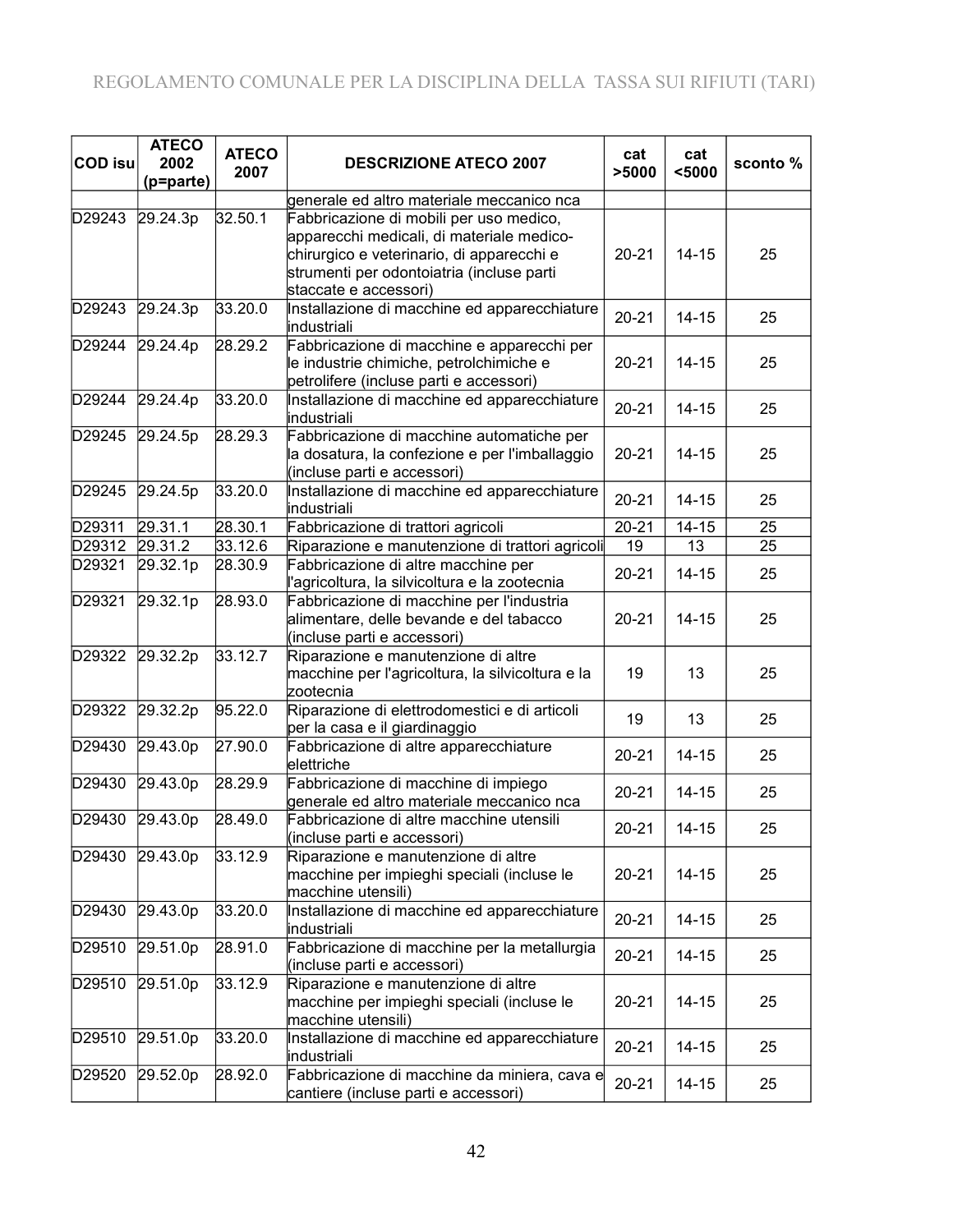| <b>COD isu</b> | <b>ATECO</b><br>2002  | <b>ATECO</b><br>2007 | <b>DESCRIZIONE ATECO 2007</b>                                                                                                                                                       | cat<br>>5000 | cat<br>$5000$ | sconto% |
|----------------|-----------------------|----------------------|-------------------------------------------------------------------------------------------------------------------------------------------------------------------------------------|--------------|---------------|---------|
| D29520         | (p=parte)<br>29.52.0p | 33.12.9              | Riparazione e manutenzione di altre<br>macchine per impieghi speciali (incluse le                                                                                                   | $20 - 21$    | $14 - 15$     | 25      |
| D29520         | 29.52.0p              | 33.20.0              | macchine utensili)<br>Installazione di macchine ed apparecchiature<br>industriali                                                                                                   | $20 - 21$    | $14 - 15$     | 25      |
| D29530         | 29.53.0p              | 26.60.0              | Fabbricazione di strumenti per irradiazione,<br>apparecchiature elettromedicali ed<br>elettroterapeutiche                                                                           | $20 - 21$    | $14 - 15$     | 25      |
| D29530         | 29.53.0p              | 28.93.0              | Fabbricazione di macchine per l'industria<br>alimentare, delle bevande e del tabacco<br>(incluse parti e accessori)                                                                 | $20 - 21$    | $14 - 15$     | 25      |
| D29530         | 29.53.0p              | 33.12.9              | Riparazione e manutenzione di altre<br>macchine per impieghi speciali (incluse le<br>macchine utensili)                                                                             | $20 - 21$    | $14 - 15$     | 25      |
| D29530         | 29.53.0p              | 33.20.0              | Installazione di macchine ed apparecchiature<br>industriali                                                                                                                         | $20 - 21$    | $14 - 15$     | 25      |
| D29541         | 29.54.1p              | 28.94.1              | Fabbricazione di macchine tessili, di<br>macchine e di impianti per il trattamento<br>ausiliario dei tessili, di macchine per cucire e<br>per maglieria (incluse parti e accessori) | $20 - 21$    | $14 - 15$     | 25      |
| D29541         | 29.54.1p              | 33.12.9              | Riparazione e manutenzione di altre<br>macchine per impieghi speciali (incluse le<br>macchine utensili)                                                                             | $20 - 21$    | $14 - 15$     | 25      |
| D29541         | 29.54.1p              | 33.20.0              | Installazione di macchine ed apparecchiature<br>industriali                                                                                                                         | $20 - 21$    | $14 - 15$     | 25      |
| D29542         | 29.54.2p              | 28.94.2              | Fabbricazione di macchine e apparecchi per<br>l'industria delle pelli, del cuoio e delle<br>calzature (incluse parti e accessori)                                                   | $20 - 21$    | $14 - 15$     | 25      |
| D29542         | 29.54.2p              | 33.12.9              | Riparazione e manutenzione di altre<br>macchine per impieghi speciali (incluse le<br>macchine utensili)                                                                             | $20 - 21$    | $14 - 15$     | 25      |
| D29542         | 29.54.2p              | 33.20.0              | Installazione di macchine ed apparecchiature<br>industriali                                                                                                                         | $20 - 21$    | $14 - 15$     | 25      |
| D29543         | 29.54.3p              | 28.94.3              | Fabbricazione di apparecchiature e di<br>macchine per lavanderie e stirerie (incluse<br>parti e accessori)                                                                          | $20 - 21$    | $14 - 15$     | 25      |
| D29543         | 29.54.3p              | 33.12.9              | Riparazione e manutenzione di altre<br>macchine per impieghi speciali (incluse le<br>macchine utensili)                                                                             | $20 - 21$    | $14 - 15$     | 25      |
| D29543         | 29.54.3p              | 33.20.0              | Installazione di macchine ed apparecchiature<br>industriali                                                                                                                         | $20 - 21$    | $14 - 15$     | 25      |
| D29550         | 29.55.0p              | 28.95.0              | Fabbricazione di macchine per l'industria<br>della carta e del cartone (incluse parti e<br>accessori)                                                                               | $20 - 21$    | 14-15         | 25      |
| D29550         | 29.55.0p              | 33.12.9              | Riparazione e manutenzione di altre<br>macchine per impieghi speciali (incluse le<br>macchine utensili)                                                                             | $20 - 21$    | $14 - 15$     | 25      |
| D29550         | 29.55.0p              | 33.20.0              | Installazione di macchine ed apparecchiature<br>industriali                                                                                                                         | $20 - 21$    | $14 - 15$     | 25      |
| D29563         | 29.56.3p              | 25.73.2              | Fabbricazione di stampi, portastampi,<br>sagome, forme per macchine                                                                                                                 | $20 - 21$    | $14 - 15$     | 25      |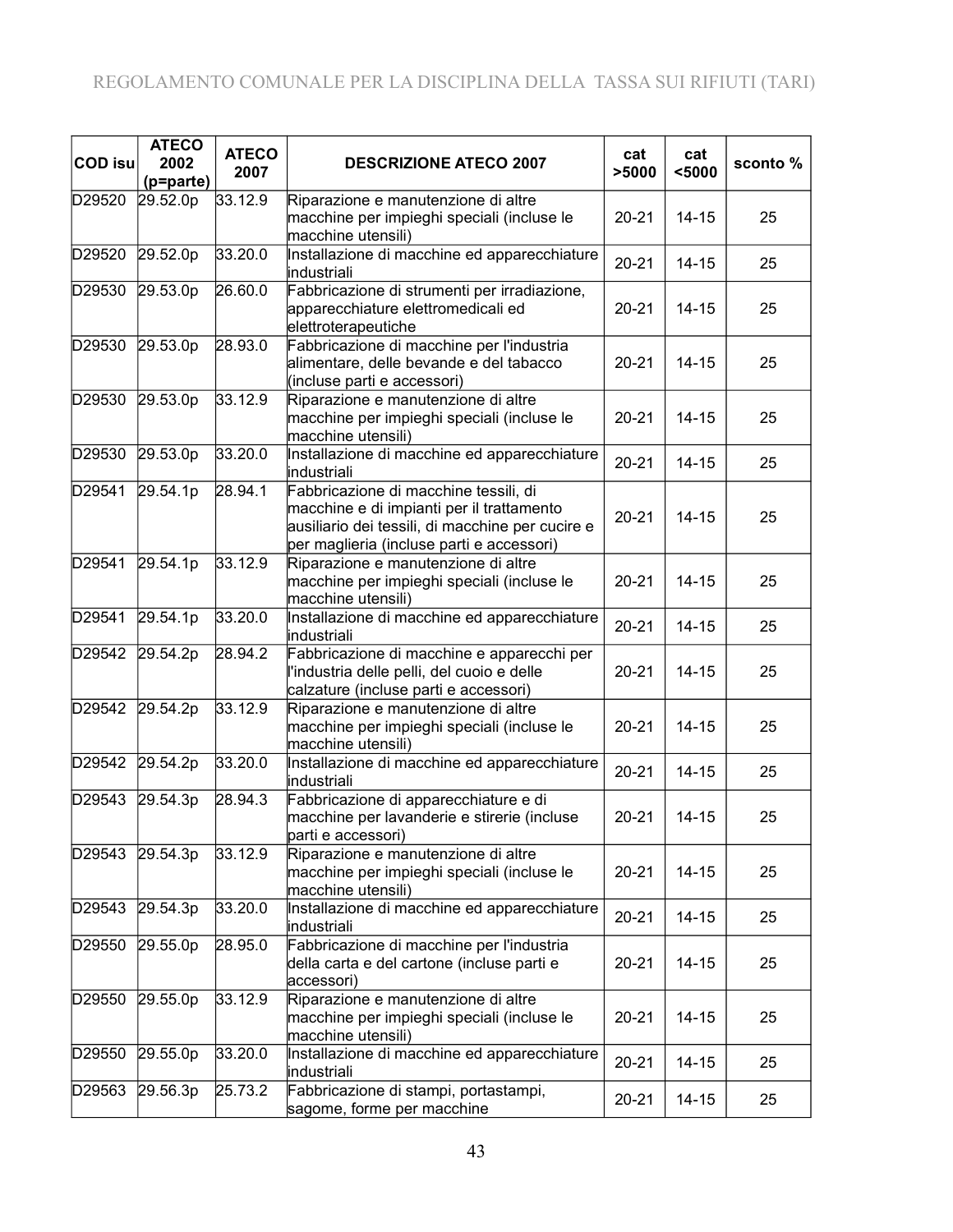| <b>COD isu</b> | <b>ATECO</b><br>2002<br>(p=parte) | <b>ATECO</b><br>2007 | <b>DESCRIZIONE ATECO 2007</b>                                                                                                                        | cat<br>>5000 | cat<br>$5000$ | sconto% |
|----------------|-----------------------------------|----------------------|------------------------------------------------------------------------------------------------------------------------------------------------------|--------------|---------------|---------|
| D29563         | 29.56.3p                          | 33.11.0              | Riparazione e manutenzione di prodotti in<br>metallo                                                                                                 | $20 - 21$    | $14 - 15$     | 25      |
| D29563         | 29.56.4p                          | 28.99.2              | Fabbricazione di robot industriali per usi<br>molteplici (incluse parti e accessori)                                                                 | $20 - 21$    | $14 - 15$     | 25      |
| D29564         | 29.56.4p                          | 33.12.9              | Riparazione e manutenzione di altre<br>macchine per impieghi speciali (incluse le<br>macchine utensili)                                              | $20 - 21$    | $14 - 15$     | 25      |
| D29564         | 29.56.4p                          | 33.20.0              | Installazione di macchine ed apparecchiature<br>industriali                                                                                          | $20 - 21$    | $14 - 15$     | 25      |
| D29710         | 29.71.0p                          | 27.51.0              | Fabbricazione di elettrodomestici                                                                                                                    | $20 - 21$    | $14 - 15$     | 25      |
| D29710         | 29.71.0p                          | 28.21.2              | Fabbricazione di sistemi di riscaldamento                                                                                                            | $20 - 21$    | $14 - 15$     | 25      |
| D29710         | 29.71.0p                          | 28.25.0              | Fabbricazione di attrezzature di uso non<br>domestico per la refrigerazione e la<br>ventilazione; fabbricazione di condizionatori<br>domestici fissi | $20 - 21$    | $14 - 15$     | 25      |
| D29720         | 29.72.0p                          | 27.52.0              | Fabbricazione di apparecchi per uso<br>domestico non elettrici                                                                                       | $20 - 21$    | $14 - 15$     | 25      |
| D29720         | 29.72.0p                          | $28.21.\overline{2}$ | Fabbricazione di sistemi di riscaldamento                                                                                                            | $20 - 21$    | $14 - 15$     | 25      |
| D30010         | 30.01.0p                          | 26.20.0              | Fabbricazione di computer e unità periferiche                                                                                                        | $20 - 21$    | $14 - 15$     | 25      |
| D30010         | 30.01.0p                          | 28.23.0              | Fabbricazione di macchine ed attrezzature<br>per ufficio (esclusi computer e unità<br>periferiche)                                                   | $20 - 21$    | $14 - 15$     | 25      |
| D30010         | 30.01.0p                          | 33.20.0              | Installazione di macchine ed apparecchiature<br>industriali                                                                                          | $20 - 21$    | $14 - 15$     | 25      |
| D30020         | 30.02.0p                          | 26.20.0              | Fabbricazione di computer e unità periferiche                                                                                                        | $20 - 21$    | $14 - 15$     | 25      |
| D30020         | 30.02.0p                          | 33.20.0              | Installazione di macchine ed apparecchiature<br>industriali                                                                                          | $20 - 21$    | $14 - 15$     | 25      |
| D30020         | 30.02.0p                          | 62.09.0              | Altre attività dei servizi connessi alle<br>tecnologie dell'informatica                                                                              | $20 - 21$    | $14 - 15$     | 25      |
| D31101         | 31.10.1p                          | 26.11.0              | Fabbricazione di componenti elettronici                                                                                                              | $20 - 21$    | $14 - 15$     | 25      |
| D31101         | 31.10.1p                          | 27.11.0              | Fabbricazione di motori, generatori e<br>trasformatori elettrici                                                                                     | $20 - 21$    | $14 - 15$     | 25      |
| D31102         | 31.10.2p                          | 33.14.0              | Riparazione e manutenzione di<br>apparecchiature elettriche (esclusi gli<br>elettrodomestici)                                                        | $20 - 21$    | $14 - 15$     | 25      |
| D31102         | 31.10.2p                          | 33.20.0              | Installazione di macchine ed apparecchiature<br>industriali                                                                                          | $20 - 21$    | $14 - 15$     | 25      |
| D31201         | 31.20.1p                          | 26.11.0              | Fabbricazione di componenti elettronici                                                                                                              | $20 - 21$    | $14 - 15$     | 25      |
| D31201         | 31.20.1p                          | 27.11.0              | Fabbricazione di motori, generatori e<br>trasformatori elettrici                                                                                     | $20 - 21$    | $14 - 15$     | 25      |
| D31201         | 31.20.1p                          | 27.12.0              | Fabbricazione di apparecchiature per le reti di<br>distribuzione e il controllo dell'elettricità                                                     | $20 - 21$    | $14 - 15$     | 25      |
| D31201         | 31.20.1p                          | 27.33.0              | Fabbricazione di attrezzature per cablaggio                                                                                                          | $20 - 21$    | $14 - 15$     | 25      |
| D31201         | 31.20.1p                          | 27.90.0              | Fabbricazione di altre apparecchiature<br>elettriche                                                                                                 | $20 - 21$    | $14 - 15$     | 25      |
| D33103         | 33.10.3                           | 32.50.2              | Fabbricazione di protesi dentarie (inclusa<br>riparazione)                                                                                           | $20 - 21$    | $14 - 15$     | 10      |
| D33201         | 33.20.1p                          | 26.51.1              | Fabbricazione di strumenti per navigazione,<br>idrologia, geofisica e meteorologia                                                                   | $20 - 21$    | $14 - 15$     | 25      |
| D33201         | 33.20.1p                          | 26.51.2              | Fabbricazione di contatori di elettricità, gas,                                                                                                      | $20 - 21$    | $14 - 15$     | 25      |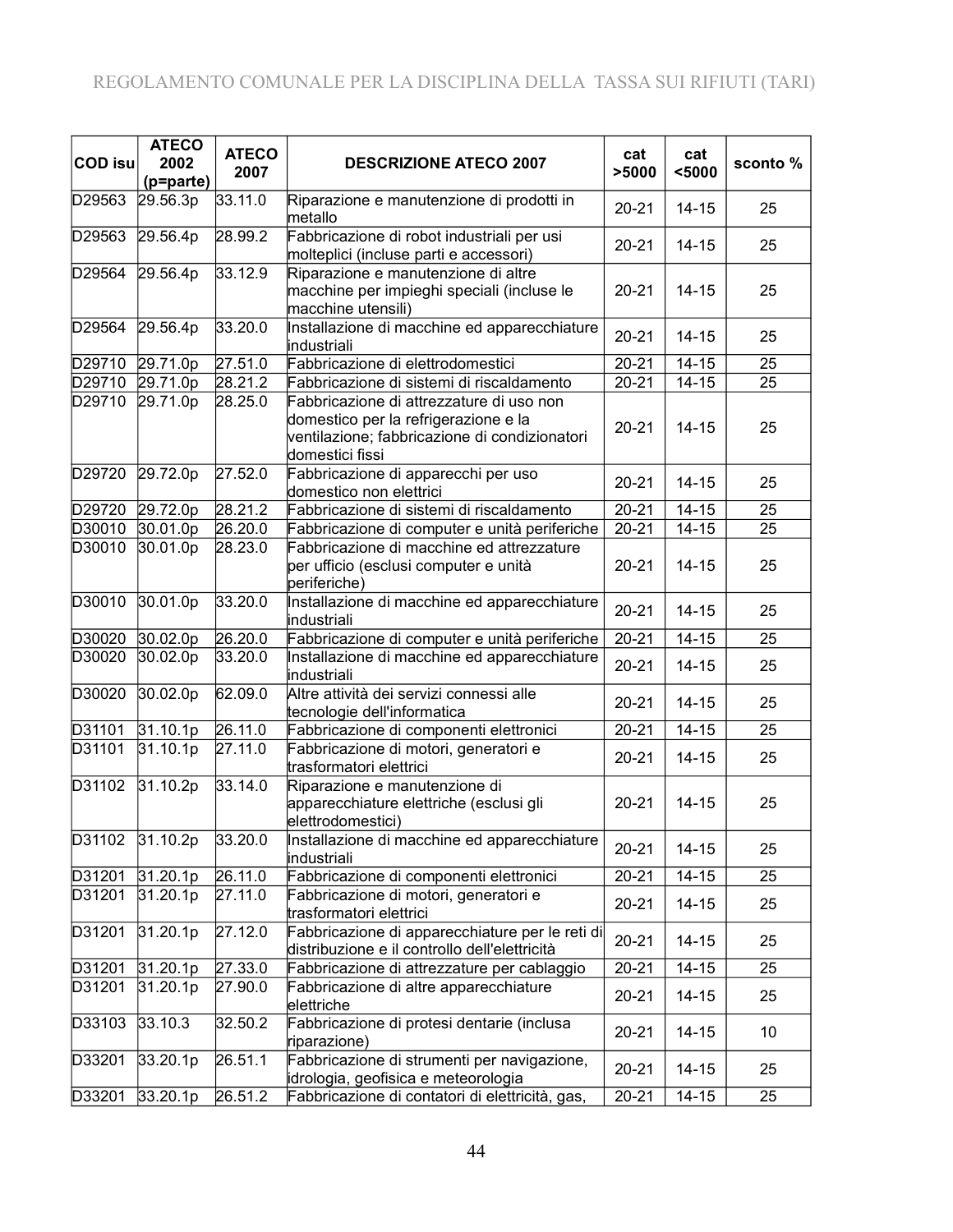| <b>COD isu</b> | <b>ATECO</b><br>2002<br>(p=parte) | <b>ATECO</b><br>2007 | <b>DESCRIZIONE ATECO 2007</b>                                                                                                                                                                           | cat<br>>5000 | cat<br>$5000$ | sconto% |
|----------------|-----------------------------------|----------------------|---------------------------------------------------------------------------------------------------------------------------------------------------------------------------------------------------------|--------------|---------------|---------|
|                |                                   |                      | acqua ed altri liquidi, di bilance analitiche di<br>precisione, di apparecchi di misura e<br>regolazione (incluse parti staccate e<br>accessori)                                                        |              |               |         |
| D33201         | 33.20.1p                          | 33.20.0              | Installazione di macchine ed apparecchiature<br>industriali                                                                                                                                             | $20 - 21$    | $14 - 15$     | 25      |
| D33202         | 33.20.2p                          | 26.51.2              | Fabbricazione di contatori di elettricità, gas,<br>acqua ed altri liquidi, di bilance analitiche di<br>precisione, di apparecchi di misura e<br>regolazione (incluse parti staccate e<br>accessori)     | $20 - 21$    | $14 - 15$     | 25      |
| D33202         | 33.20.2p                          | 26.70.1              | Fabbricazione di elementi ottici e strumenti<br>ottici di misura, controllo e precisione                                                                                                                | $20 - 21$    | $14 - 15$     | 25      |
| D33202         | 33.20.2p                          | 28.99.9              | Fabbricazione di altre macchine per impieghi<br>speciali nca (incluse parti e accessori)                                                                                                                | $20 - 21$    | $14 - 15$     | 25      |
| D33202         | 33.20.2p                          | 32.50.1              | Fabbricazione di mobili per uso medico,<br>apparecchi medicali, di materiale medico-<br>chirurgico e veterinario, di apparecchi e<br>strumenti per odontoiatria (incluse parti<br>staccate e accessori) | $20 - 21$    | $14 - 15$     | 25      |
| D33202         | 33.20.2p                          | 33.20.0              | Installazione di macchine ed apparecchiature<br>industriali                                                                                                                                             | $20 - 21$    | $14 - 15$     | 25      |
| D33203         | 33.20.3p                          | 26.51.1              | Fabbricazione di strumenti per navigazione,<br>idrologia, geofisica e meteorologia                                                                                                                      | $20 - 21$    | $14 - 15$     | 25      |
| D33203         | 33.20.3p                          | 26.70.1              | Fabbricazione di elementi ottici e strumenti<br>ottici di misura, controllo e precisione                                                                                                                | $20 - 21$    | $14 - 15$     | 25      |
| D33203         | 33.20.3p                          | 33.20.0              | Installazione di macchine ed apparecchiature<br>industriali                                                                                                                                             | $20 - 21$    | $14 - 15$     | 25      |
| D33204         | 33.20.4p                          | 26.51.2              | Fabbricazione di contatori di elettricità, gas,<br>acqua ed altri liquidi, di bilance analitiche di<br>precisione, di apparecchi di misura e<br>regolazione (incluse parti staccate e<br>accessori)     | $20 - 21$    | $14 - 15$     | 25      |
| D33204         | 33.20.4p                          | 28.29.9              | Fabbricazione di macchine di impiego<br>generale ed altro materiale meccanico nca                                                                                                                       | $20 - 21$    | $14 - 15$     | 25      |
|                | D33204 33.20.4p                   | 33.20.0              | Installazione di macchine ed apparecchiature<br>industriali                                                                                                                                             | $20 - 21$    | $14 - 15$     | 25      |
| D33300         | 33.30.0                           | 33.20.0              | Installazione di macchine ed apparecchiature<br>industriali                                                                                                                                             | $20 - 21$    | $14 - 15$     | 25      |
| D34100         | 34.10.0p                          | 28.92.0              | Fabbricazione di macchine da miniera, cava e<br>cantiere (incluse parti e accessori)                                                                                                                    | $20 - 21$    | $14 - 15$     | 25      |
| D34100         | 34.10.0p                          | 29.10.0              | Fabbricazione di autoveicoli                                                                                                                                                                            | $20 - 21$    | $14 - 15$     | 25      |
| D34100         | 34.10.0p                          | 30.91.1              | Fabbricazione di motocicli e motoveicoli<br>(inclusi i motori)                                                                                                                                          | $20 - 21$    | $14 - 15$     | 25      |
| D34200         | 34.20.0p                          | 29.20.0              | Fabbricazione di carrozzerie per autoveicoli,<br>rimorchi e semirimorchi                                                                                                                                | $20 - 21$    | $14 - 15$     | 25      |
| D34200         | 34.20.0p                          | 33.11.0              | Riparazione e manutenzione di prodotti in<br>metallo                                                                                                                                                    | $20 - 21$    | $14 - 15$     | 25      |
| D34200         | 34.30.0p                          | 28.11.1              | Fabbricazione di motori a combustione<br>interna (incluse parti e accessori ed esclusi i                                                                                                                | $20 - 21$    | $14 - 15$     | 25      |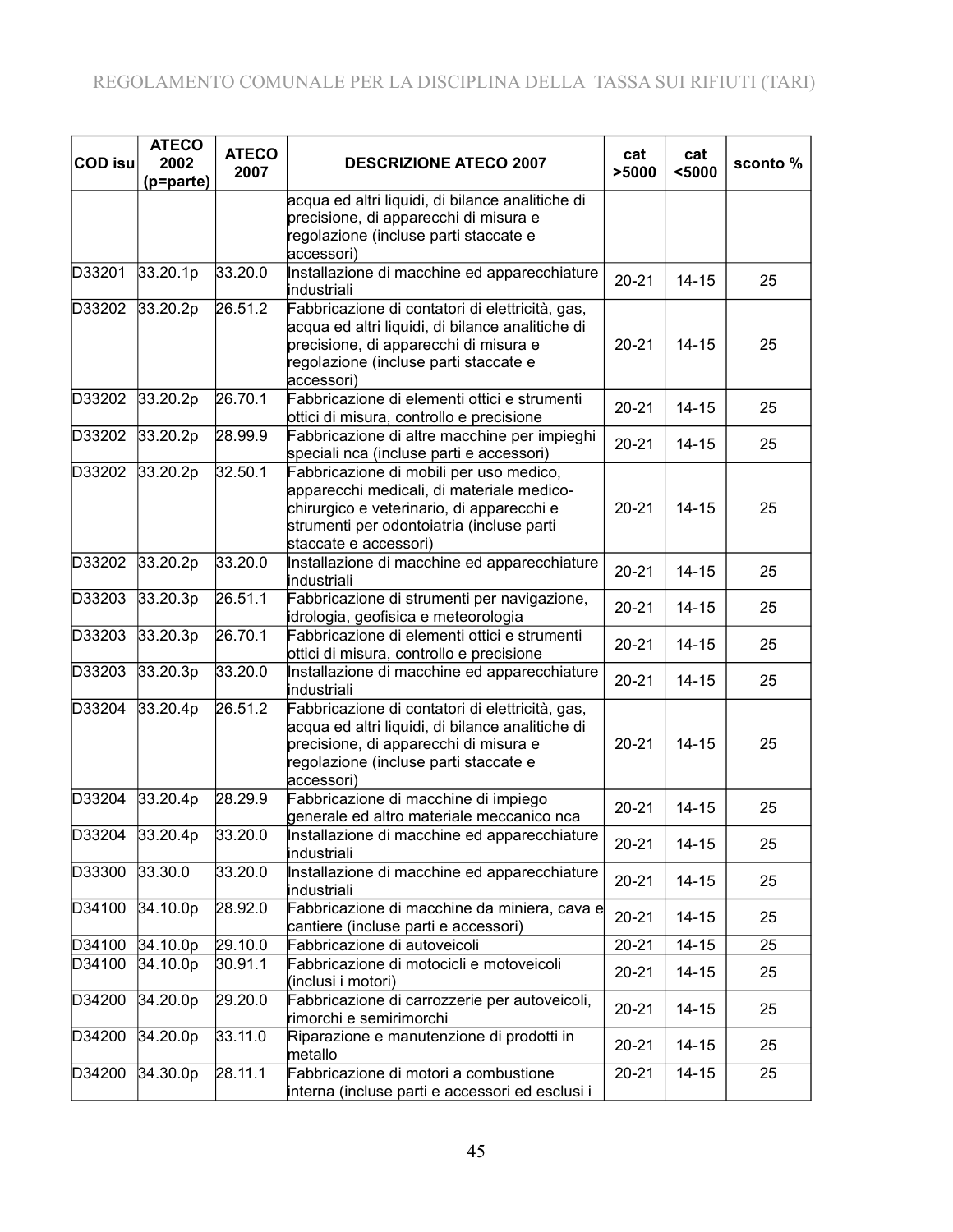| <b>COD isu</b> | <b>ATECO</b><br>2002<br>(p=parte) | <b>ATECO</b><br>2007 | <b>DESCRIZIONE ATECO 2007</b>                                                                                | cat<br>>5000         | cat<br>$5000$ | sconto % |
|----------------|-----------------------------------|----------------------|--------------------------------------------------------------------------------------------------------------|----------------------|---------------|----------|
|                |                                   |                      | motori destinati ai mezzi di trasporto su<br>strada e ad aeromobili)                                         |                      |               |          |
| D34300         | 34.30.0p                          | 29.32.0              | Fabbricazione di altre parti ed accessori per<br>autoveicoli                                                 | $20 - 21$            | $14 - 15$     | 25       |
| D35111         | 35.11.1                           | 30.11.0              | Cantieri navali per costruzioni metalliche e<br>non metalliche                                               | $20 - 21$            | $14 - 15$     | 15       |
| D35112         | 35.11.2                           | 30.11.0              | Cantieri navali per costruzioni metalliche e<br>non metalliche                                               | $20 - 21$            | $14 - 15$     | 15       |
| D35113         | 35.11.3                           | 33.15.0              | Riparazione e manutenzione di navi<br>commerciali e imbarcazioni da diporto<br>(esclusi i loro motori)       | $20 - 21$            | $14 - 15$     | 15       |
| D35120         | 35.12.0p                          | 30.12.0              | Costruzione di imbarcazioni da diporto e<br>sportive                                                         | $20 - 21$            | $14 - 15$     | 15       |
| D35120         | 35.12.0p                          | 33.15.0              | Riparazione e manutenzione di navi<br>commerciali e imbarcazioni da diporto<br>(esclusi i loro motori)       | $20 - 21$            | $14 - 15$     | 15       |
| D35201         | 35.20.1                           | 30.20.0              | Costruzione di materiale rotabile ferroviario,<br>tranviario, filoviario, per metropolitane e per<br>miniere | $20 - 21$            | $14 - 15$     | 25       |
| D35202         | 35.20.2                           | 30.20.0              | Costruzione di materiale rotabile ferroviario,<br>tranviario, filoviario, per metropolitane e per<br>miniere | $20 - 21$            | $14 - 15$     | 25       |
| D35300         | 35.30.0p                          | 28.99.9              | Fabbricazione di altre macchine per impieghi<br>speciali nca (incluse parti e accessori)                     | $20 - 21$            | $14 - 15$     | 25       |
| D35300         | 35.30.0p                          | 30.30.0              | Fabbricazione di aeromobili, di veicoli spaziali<br>e dei relativi dispositivi                               | $20 - 21$            | $14 - 15$     | 25       |
| D35300         | 35.30.0p                          | 33.16.0              | Riparazione e manutenzione di aeromobili e<br>di veicoli spaziali                                            | $20 - 21$            | $14 - 15$     | 25       |
| D35411         | 35.41.1                           | 30.91.1              | Fabbricazione di motocicli e motoveicoli<br>(inclusi i motori)                                               | $20 - 21$            | $14 - 15$     | 25       |
| D35412         | 35.41.2                           | 30.91.2              | Fabbricazione di accessori e pezzi staccati<br>per motocicli e ciclomotori                                   | $20 - 21$            | $14 - 15$     | 25       |
| D35421         | 35.42.1                           | 30.92.1              | Fabbricazione e montaggio di biciclette                                                                      | $20 - 21$            | $14 - 15$     | 25       |
| D35422         | 35.42.2                           | 30.92.2              | Fabbricazione di parti ed accessori per<br>biciclette                                                        | $20 - 21$            | $14 - 15$     | 25       |
| D35430         | 35.43.0                           | 30.92.3              | Fabbricazione di veicoli per invalidi (incluse<br>parti e accessori)                                         | $20 - 21$            | $14 - 15$     | 25       |
| D35501         | 35.50.1p                          | 28.22.0              | Fabbricazione di macchine e apparecchi di<br>sollevamento e movimentazione                                   | $20 - 21$            | $14 - 15$     | 25       |
| D35501         | 35.50.1p                          | 30.99.0              | Fabbricazione di veicoli a trazione manuale o<br>animale                                                     | $20 - 21$            | $14 - 15$     | 25       |
| D35501         | 35.50.1p                          | 33.11.0              | Riparazione e manutenzione di prodotti in<br>metallo                                                         | $20 - 21$            | $14 - 15$     | 25       |
| D36121         | 36.12.1                           | 31.01.2              | Fabbricazione di altri mobili per ufficio e<br>negozi                                                        | $20 - 21$            | $14 - 15$     | 25       |
| D36141         | 36.14.1p                          | 31.09.1              | Fabbricazione di mobili per arredo domestico                                                                 | $\overline{18} - 20$ | $12 - 14$     | 25       |
| D36141         | 36.14.1p                          | 31.09.4              | Fabbricazione di parti e accessori di mobili                                                                 | 18-20                | $12 - 14$     | 25       |
| D36141         | 36.14.1p                          | 31.09.5              | Finitura di mobili                                                                                           | 18-20                | $12 - 14$     | 25       |
| D36141         | 36.14.1p                          | 31.09.9              | Fabbricazione di altri mobili (inclusi quelli per<br>arredo esterno)                                         | 18                   | 12            | 10       |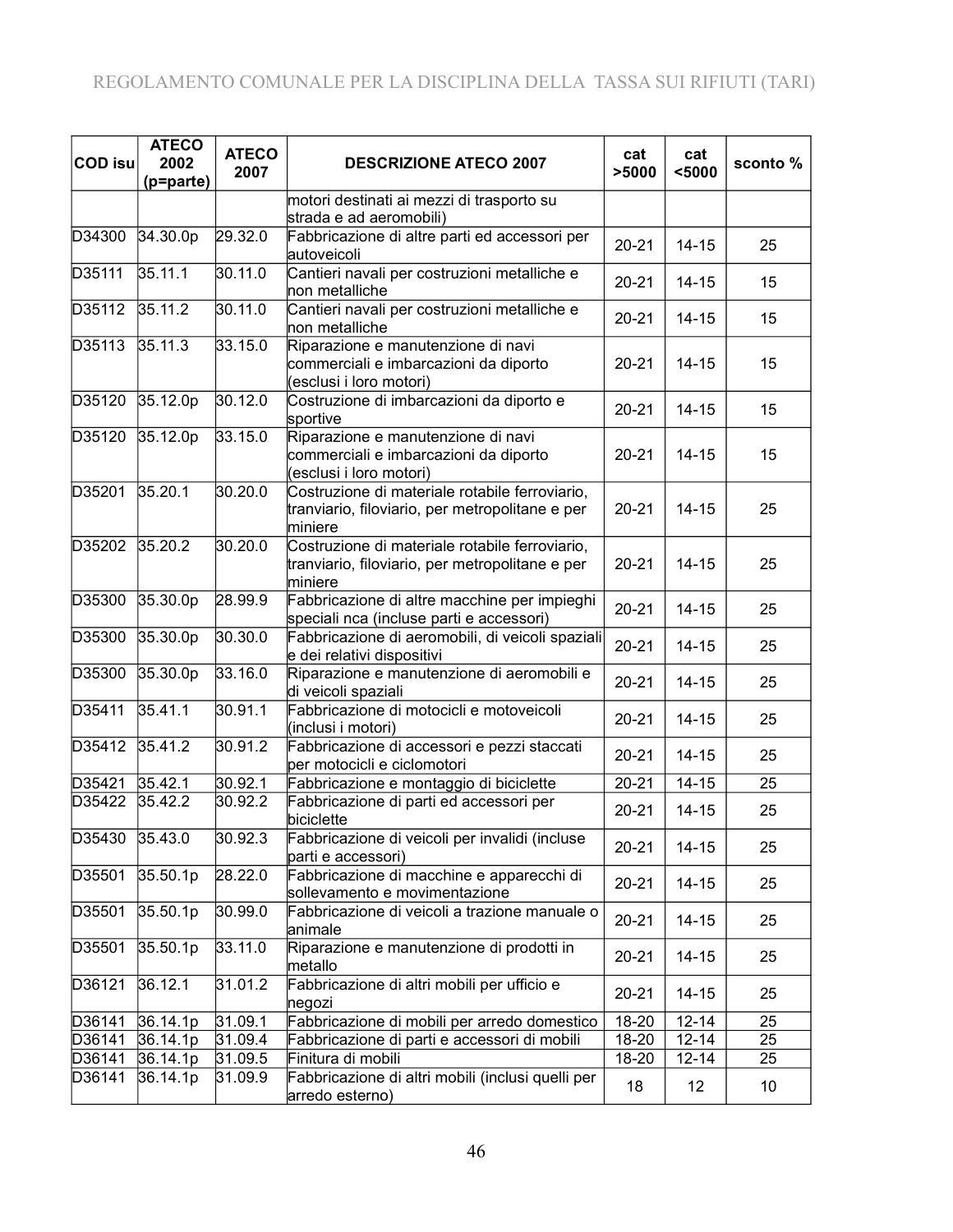## REGOLAMENTO COMUNALE PER LA DISCIPLINA DELLA TASSA SUI RIFIUTI (TARI)

| <b>COD</b> isu | <b>ATECO</b><br>2002<br>(p=parte) | <b>ATECO</b><br>2007  | <b>DESCRIZIONE ATECO 2007</b>                                                                             | cat<br>>5000              | cat<br>$5000$   | sconto % |
|----------------|-----------------------------------|-----------------------|-----------------------------------------------------------------------------------------------------------|---------------------------|-----------------|----------|
| D36141         | 36.14.1p                          | 95.24.0               | Riparazione di mobili e di oggetti di<br>arredamento; laboratori di tappezzeria                           | 18-20                     | $12 - 14$       | 25       |
| D36634         | 36.63.4p                          | 28.99.9               | Fabbricazione di altre macchine per impieghi<br>speciali nca (incluse parti e accessori)                  | $20 - 21$                 | $14 - 15$       | 25       |
| D36634         | 36.63.4p                          | 33.12.9               | Riparazione e manutenzione di altre<br>macchine per impieghi speciali (incluse le<br>macchine utensili)   | $20 - 21$                 | $14 - 15$       | 25       |
| D37102         | 37.10.2                           | 38.31.2               | Cantieri di demolizione navali                                                                            | $20 - 21$                 | $14 - 15$       | 15       |
| G50201         | 50.20.1                           | 45.20.1               | Riparazioni meccaniche di autoveicoli                                                                     | 19                        | 13              | 25       |
| G50202         | 50.20.2                           | 45.20.2               | Riparazione di carrozzerie di autoveicoli                                                                 | 19                        | 13              | 15       |
| G50203         | 50.20.3                           | 45.20.3               | Riparazione di impianti elettrici e di<br>alimentazione per autoveicoli                                   | 19                        | 13              | 25       |
| G50204         | 50.20.4                           | 45.20.4               | Riparazione e sostituzione di pneumatici per<br>autoveicoli                                               | 19                        | 13              | 25       |
| G50205         | 50.20.5p                          | 45.20.9               | Autolavaggio e altre attività di manutenzione                                                             | 19                        | 13              | 25       |
| G50205         | 50.20.5p                          | $\overline{5}$ 2.21.6 | Attività di traino e soccorso stradale                                                                    | 19                        | $\overline{13}$ | 25       |
| G51571         | 51.57.1                           | 46.77.1               | Commercio all'ingrosso di rottami e<br>sottoprodotti della lavorazione industriale<br>metallici           | solo 19                   | solo 13         | 15       |
| K74812         | 74.81.2                           | $\overline{74.20.2}$  | Laboratori fotografici per lo sviluppo e la<br>stampa                                                     | $20 - 21$                 | $14 - 15$       | 20       |
| N85123         | 85.12.3p                          | 86.22.0               | Studi medici specialistici e poliambulatori                                                               | 11                        | 8               | 10       |
| N85123         | 85.12.3p                          | 86.90.1               | aboratori di analisi cliniche, laboratori<br>radiografici ed altri centri di diagnostica per<br>immagini  | 11                        | 8               | 10       |
| N85130         | 85.13.0                           | 86.23.0               | Attività degli studi odontoiatrici                                                                        | 11                        | 8               | 10       |
| N85141         | 85.14.1                           | 86.90.1               | Laboratori di analisi cliniche, laboratori<br>radiografici ed altri centri di diagnostica per<br>immagini | 11                        | 8               | 10       |
| O93012         | 93.01.2                           | 96.01.2               | Altre lavanderie, tintorie                                                                                | solo cat. solo cat.<br>21 | 15              | 20       |